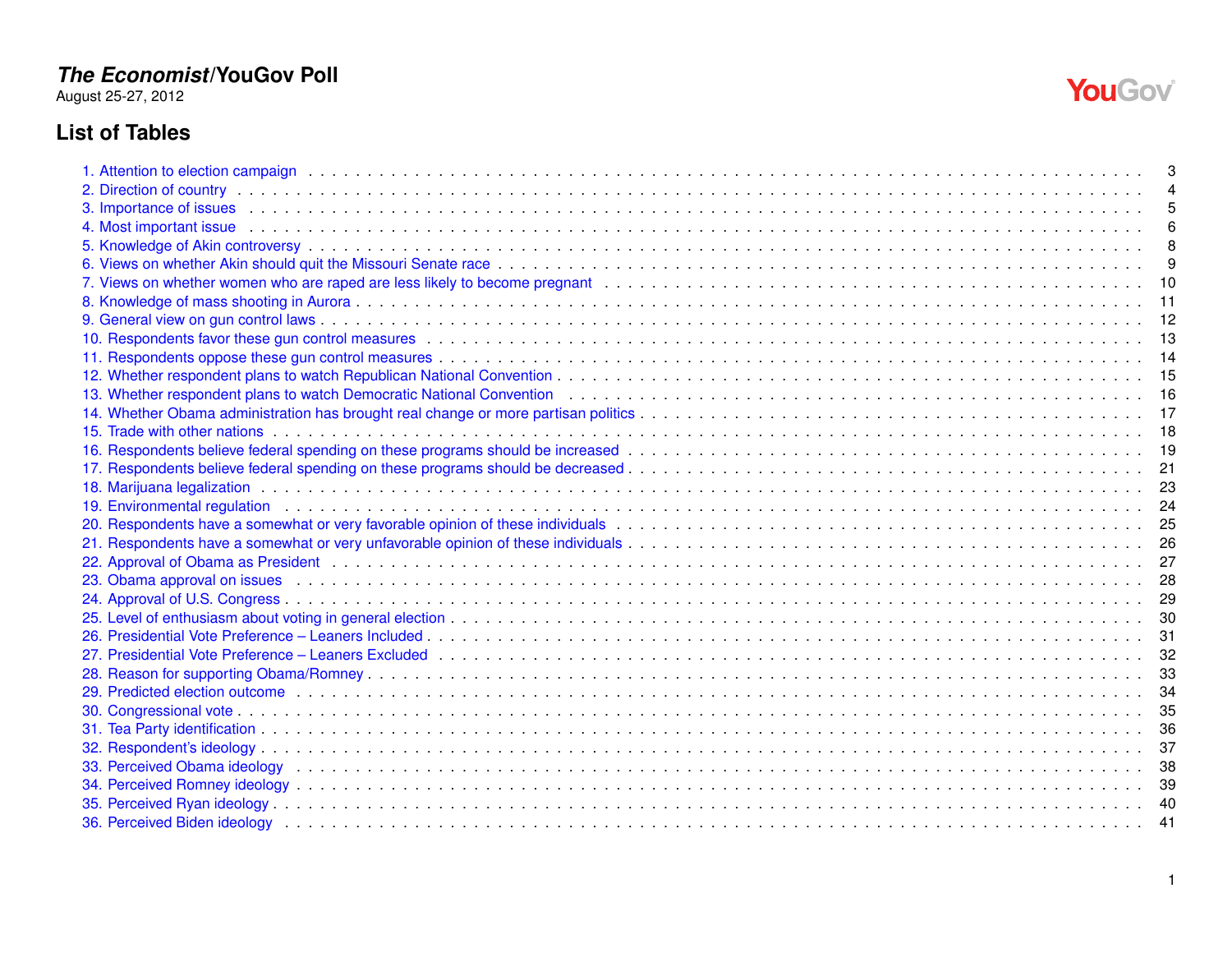August 25-27, 2012



| 49. Change in personal finances over past year enterpretation of the content of the content of the content of the content of the content of the content of the content of the content of the content of the content of the con |  |
|--------------------------------------------------------------------------------------------------------------------------------------------------------------------------------------------------------------------------------|--|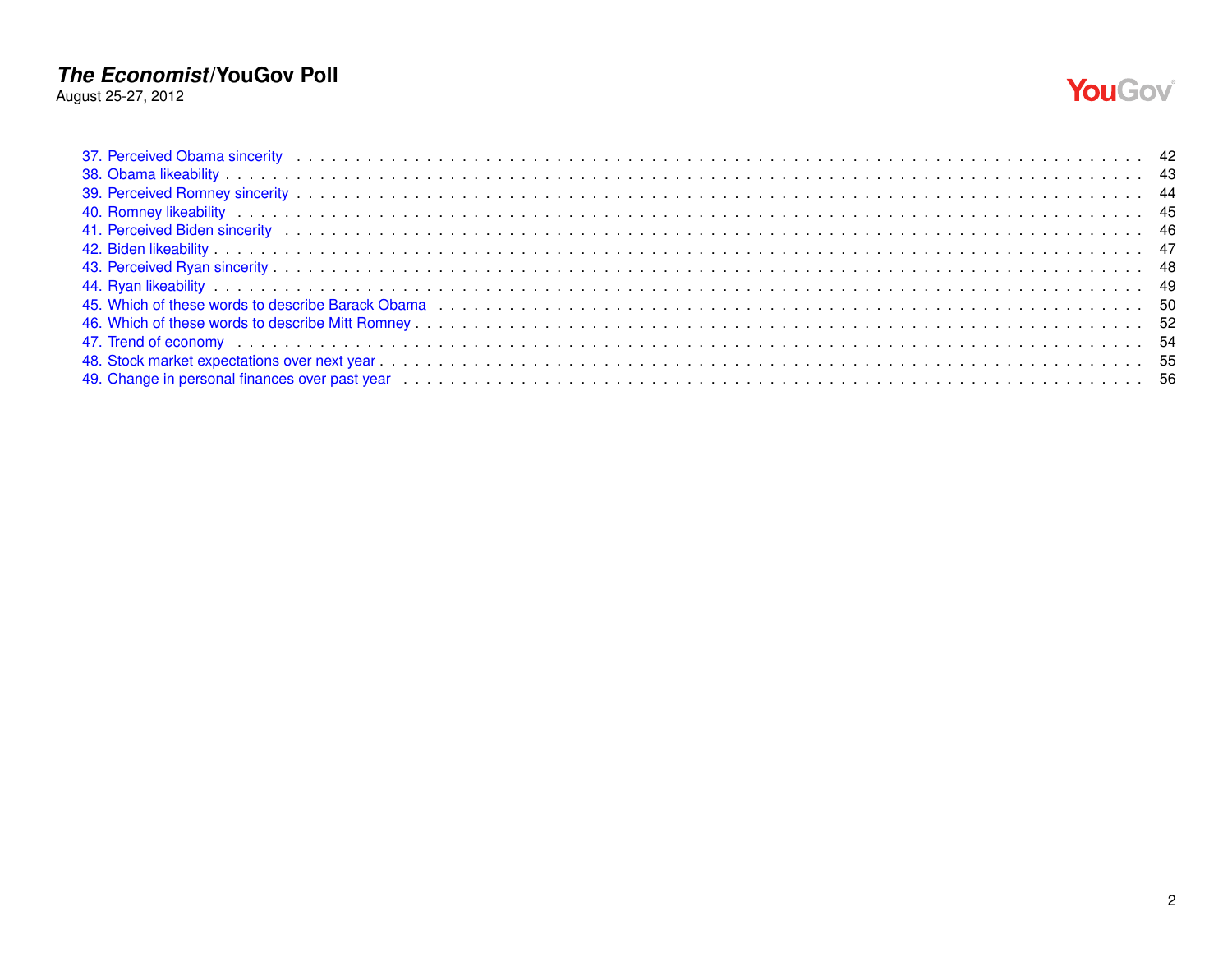August 25-27, 2012

# YouGov®

### <span id="page-2-0"></span>**1. Attention to election campaign**

How closely have you been following news about the 2012 presidential election campaign?

|                  |       |         |           | Age   |       |       | Race         |          |       | Gender |            | <b>Education</b> |                  |
|------------------|-------|---------|-----------|-------|-------|-------|--------------|----------|-------|--------|------------|------------------|------------------|
|                  | Total | 18-29   | $30 - 44$ | 45-64 | $65+$ | White | <b>Black</b> | Hispanic | Male  | Female | HS or less | Some college     | College graduate |
| Very closely     | 41%   | 31%     | 37%       | 46%   | 47%   | 42%   | 37%          | 32%      | 53%   | 29%    | 32%        | 40%              | 55%              |
| Somewhat closely | 31%   | 24%     | 31%       | 34%   | 33%   | 30%   | 37%          | 30%      | 29%   | 32%    | 32%        | 33%              | 26%              |
| Not too closely  | 20%   | 24%     | 23%       | 17%   | 20%   | 21%   | 19%          | 21%      | 11%   | 29%    | 24%        | 18%              | 17%              |
| Not at all       | 8%    | 22%     | 10%       | 4%    | $0\%$ | 7%    | 8%           | 17%      | $7\%$ | 10%    | 12%        | 8%               | 2%               |
| Totals           | 100%  | $100\%$ | 100%      | 100%  | 100%  | 100%  | 100%         | 100%     | 100%  | 100%   | 100%       | 100%             | 100%             |
| (Unweighted)     | (997) | (125)   | (213)     | (499) | (160) | (767) | (131         | (99)     | (469) | (528)  | (417)      | (305)            | (275)            |

|                  |       |       | Party ID |        |       | <b>Ideology</b> |       |           | Region  |       | <b>Family Income</b> |          |        |        |
|------------------|-------|-------|----------|--------|-------|-----------------|-------|-----------|---------|-------|----------------------|----------|--------|--------|
|                  | Total | Dem   | Rep      | Ind    | Lib   | Mod             | Con   | Northeast | Midwest | South | West                 | Jnder 40 | 40-100 | $100+$ |
| Very closely     | 41%   | 37%   | 50%      | 46%    | 45%   | 37%             | 53%   | 44%       | 39%     | 40%   | 40%                  | 27%      | 51%    | 59%    |
| Somewhat closely | 31%   | 33%   | 30%      | 33%    | 34%   | 35%             | 28%   | 30%       | 31%     | 31%   | 31%                  | 32%      | 28%    | 27%    |
| Not too closely  | 20%   | 25%   | 15%      | $16\%$ | 19%   | 21%             | 13%   | 21%       | 24%     | 18%   | 20%                  | 28%      | 19%    | $10\%$ |
| Not at all       | 8%    | 5%    | 5%       | 5%     | $2\%$ | 7%              | 6%    | 6%        | 6%      | 11%   | 9%                   | 13%      | 3%     | 5%     |
| Totals           | 100%  | 100%  | 100%     | 100%   | 100%  | 100%            | 100%  | 100%      | 100%    | 100%  | 100%                 | 100%     | 100%   | 100%   |
| (Unweighted)     | (997) | (373) | (252)    | (307)  | (206) | (368)           | (317) | (173)     | (234)   | (371) | (219)                | (381)    | (380)  | (86)   |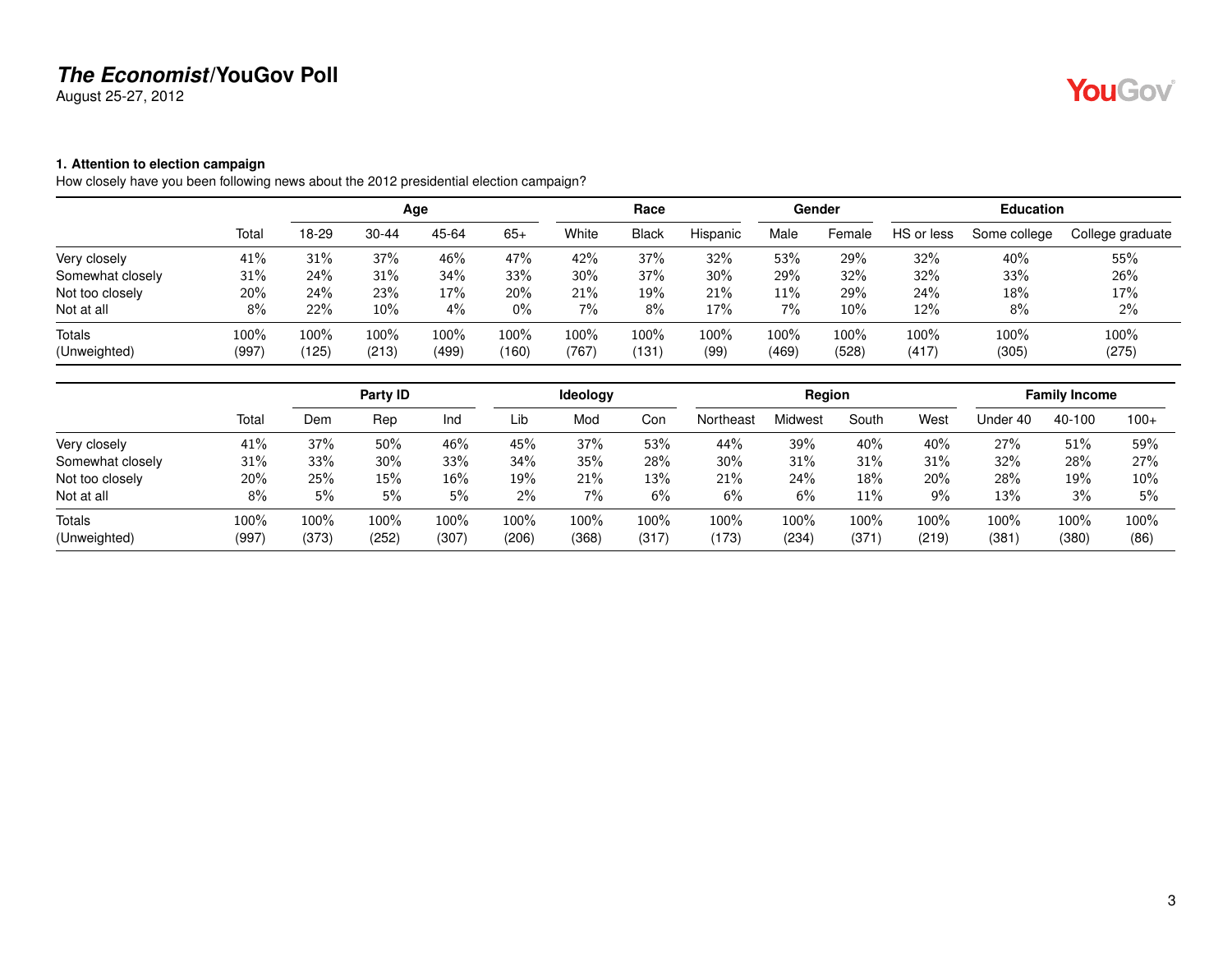August 25-27, 2012

### <span id="page-3-0"></span>**2. Direction of country**

Would you say things in this country today are...

|                         |         |       |         | Age   |       |         | Race         |          |       | Gender |            | <b>Education</b> |                  |
|-------------------------|---------|-------|---------|-------|-------|---------|--------------|----------|-------|--------|------------|------------------|------------------|
|                         | Total   | 18-29 | 30-44   | 45-64 | $65+$ | White   | <b>Black</b> | Hispanic | Male  | Female | HS or less | Some college     | College graduate |
| Generally headed in the |         |       |         |       |       |         |              |          |       |        |            |                  |                  |
| right direction         | 28%     | 26%   | 26%     | 30%   | 27%   | 22%     | 59%          | 35%      | 30%   | 26%    | 25%        | 29%              | 31%              |
| Off on the wrong track  | 61%     | 60%   | 61%     | 60%   | 66%   | 68%     | 24%          | 44%      | 62%   | 61%    | 62%        | 60%              | 61%              |
| Not sure                | 11%     | 14%   | 13%     | 10%   | $7\%$ | 9%      | 17%          | 21%      | 8%    | 14%    | 13%        | 11%              | 8%               |
| Totals                  | $100\%$ | 100%  | $100\%$ | 100%  | 100%  | $100\%$ | $100\%$      | 100%     | 100%  | 100%   | 100%       | 100%             | 100%             |
| (Unweighted)            | (999)   | (125) | (215)   | (499) | (160) | (768)   | (131         | (100)    | (470) | (529)  | (418)      | (307)            | (274)            |

|                         |         | Party ID |       |       | Ideology |         |       | Region    |         |       |            | <b>Family Income</b> |        |        |
|-------------------------|---------|----------|-------|-------|----------|---------|-------|-----------|---------|-------|------------|----------------------|--------|--------|
|                         | Total   | Dem      | Rep   | Ind   | Lib      | Mod     | Con   | Northeast | Midwest | South | West       | Under 40             | 40-100 | $100+$ |
| Generally headed in the |         |          |       |       |          |         |       |           |         |       |            |                      |        |        |
| right direction         | 28%     | 53%      | 6%    | 25%   | 54%      | 34%     | 11%   | 30%       | 27%     | 27%   | <b>28%</b> | 24%                  | 30%    | 36%    |
| Off on the wrong track  | 61%     | 33%      | 91%   | 67%   | 33%      | 56%     | 86%   | 63%       | 59%     | 62%   | 61%        | 61%                  | 63%    | 58%    |
| Not sure                | 11%     | 14%      | 3%    | 8%    | 13%      | 10%     | 3%    | 7%        | 14%     | 11%   | 12%        | 15%                  | 7%     | 6%     |
| Totals                  | $100\%$ | 100%     | 100%  | 100%  | 100%     | $100\%$ | 100%  | 100%      | 100%    | 100%  | $100\%$    | 100%                 | 100%   | 100%   |
| (Unweighted)            | (999)   | (375)    | (252) | (307) | (207)    | (368)   | (317) | (174)     | (234)   | (373) | (218)      | (382)                | (382)  | (86)   |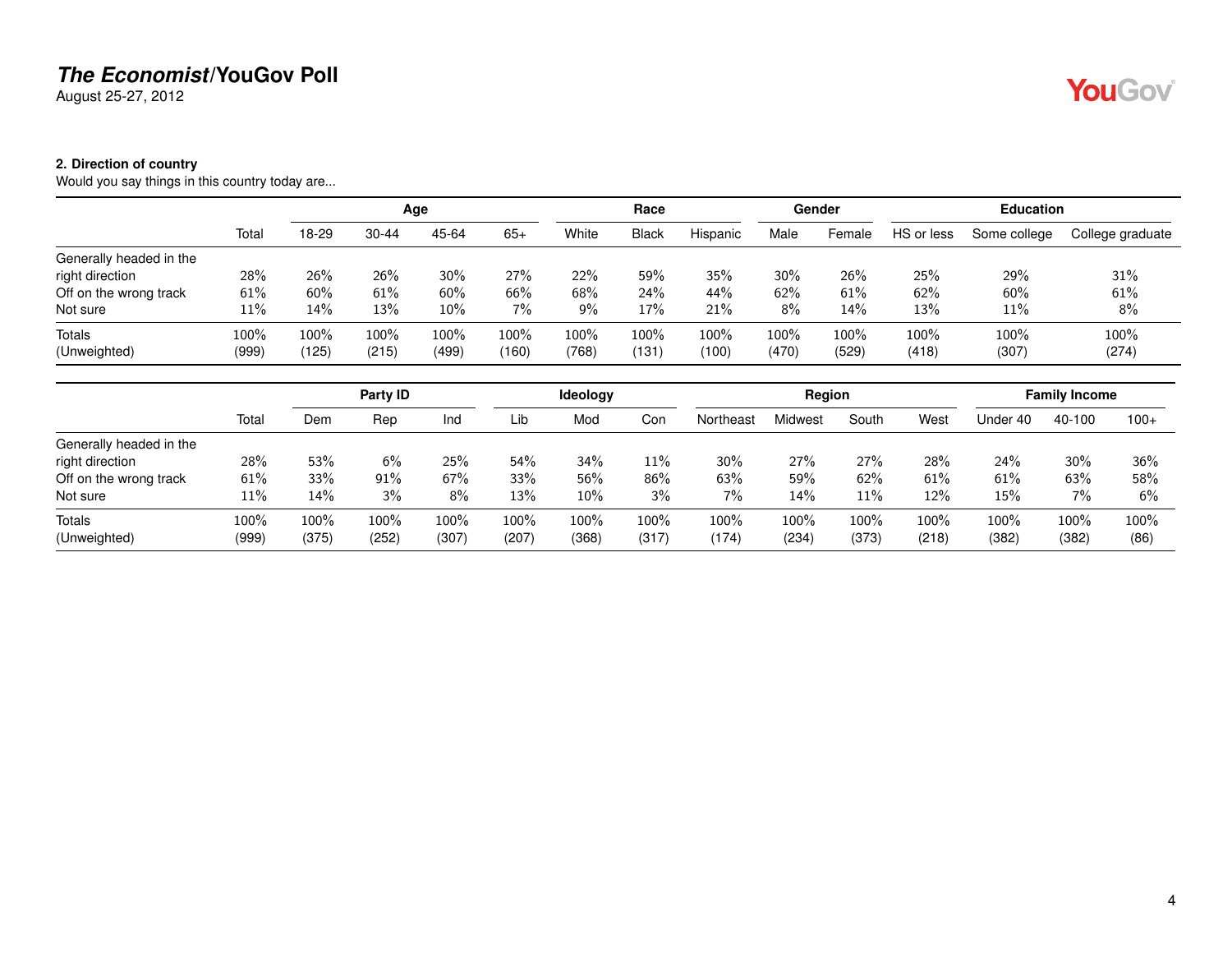August 25-27, 2012

### <span id="page-4-0"></span>**3. Importance of issues**

How important are the following issues to you?

|                        |         |       |       | Age   |       |       | Race         |          |       | Gender |            | <b>Education</b> |                  |
|------------------------|---------|-------|-------|-------|-------|-------|--------------|----------|-------|--------|------------|------------------|------------------|
|                        | Total   | 18-29 | 30-44 | 45-64 | $65+$ | White | <b>Black</b> | Hispanic | Male  | Female | HS or less | Some college     | College graduate |
| The economy            | 95%     | 87%   | 98%   | 99%   | 93%   | 96%   | 95%          | 93%      | 97%   | 94%    | 94%        | 96%              | 97%              |
| Immigration            | 74%     | 65%   | 77%   | 75%   | 78%   | 74%   | 70%          | 83%      | 73%   | 75%    | 78%        | 75%              | 67%              |
| The environment        | 71%     | 64%   | 74%   | 70%   | 80%   | 70%   | 80%          | 73%      | 67%   | 76%    | 72%        | 72%              | 70%              |
| Terrorism              | 77%     | 65%   | 76%   | 81%   | 84%   | 78%   | 69%          | 83%      | 73%   | 81%    | 82%        | 79%              | 67%              |
| Gay rights             | 39%     | 36%   | 47%   | 33%   | 42%   | 38%   | 44%          | 37%      | 33%   | 45%    | 36%        | 43%              | 38%              |
| Education              | 82%     | 80%   | 82%   | 81%   | 85%   | 81%   | 85%          | 88%      | 79%   | 85%    | 80%        | 82%              | 84%              |
| Health care            | 91%     | 79%   | 93%   | 94%   | 97%   | 91%   | 91%          | 92%      | 88%   | 94%    | 92%        | 91%              | 90%              |
| Social security        | 91%     | 80%   | 90%   | 93%   | 98%   | 90%   | 98%          | 87%      | 89%   | 92%    | 94%        | 89%              | 88%              |
| The budget deficit     | 88%     | 76%   | 93%   | 90%   | 88%   | 88%   | 84%          | 88%      | 89%   | 87%    | 89%        | 88%              | 86%              |
| The war in Afghanistan | 73%     | 67%   | 74%   | 75%   | 75%   | 71%   | 83%          | 80%      | 69%   | 76%    | 78%        | 73%              | 64%              |
| Taxes                  | 91%     | 84%   | 94%   | 94%   | 88%   | 90%   | 96%          | 91%      | 91%   | $91\%$ | 91%        | 92%              | 90%              |
| Medicare               | 87%     | 71%   | 85%   | 91%   | 99%   | 88%   | 90%          | 80%      | 83%   | 91%    | 90%        | 86%              | 85%              |
| Abortion               | 59%     | 50%   | 65%   | 57%   | 63%   | 58%   | 57%          | 68%      | 51%   | 67%    | 62%        | 57%              | 57%              |
| <b>Totals</b>          | (1,000) | (125) | (215) | (500) | (160) | (769) | (131)        | (100)    | (470) | (530)  | (418)      | (307)            | (275)            |

|                        |         |       | Party ID |        |        | Ideology |       |           | Region  |       |       |          | <b>Family Income</b> |        |
|------------------------|---------|-------|----------|--------|--------|----------|-------|-----------|---------|-------|-------|----------|----------------------|--------|
|                        | Total   | Dem   | Rep      | Ind    | Lib    | Mod      | Con   | Northeast | Midwest | South | West  | Under 40 | 40-100               | $100+$ |
| The economy            | 95%     | 95%   | 100%     | 94%    | 96%    | 95%      | 98%   | 93%       | 95%     | 97%   | 95%   | 93%      | 98%                  | 95%    |
| Immigration            | 74%     | 64%   | 85%      | 77%    | 66%    | 68%      | 88%   | 77%       | 68%     | 78%   | 70%   | 73%      | 76%                  | 64%    |
| The environment        | 71%     | 88%   | 53%      | 69%    | 93%    | 78%      | 52%   | 77%       | 70%     | 71%   | 68%   | 76%      | 70%                  | 68%    |
| Terrorism              | 77%     | 72%   | 87%      | 74%    | 66%    | 75%      | 86%   | 81%       | 76%     | 78%   | 74%   | 77%      | 79%                  | 71%    |
| Gay rights             | 39%     | 57%   | 24%      | 34%    | 76%    | 35%      | 23%   | 48%       | 35%     | 36%   | 40%   | 35%      | 41%                  | 41%    |
| Education              | 82%     | 89%   | 75%      | 78%    | $90\%$ | 81%      | 78%   | 84%       | 84%     | 79%   | 81%   | 81%      | 83%                  | 84%    |
| Health care            | 91%     | 96%   | 88%      | $90\%$ | 93%    | 94%      | 91%   | 92%       | 92%     | 89%   | 93%   | 92%      | 93%                  | 90%    |
| Social security        | 91%     | 92%   | 94%      | 89%    | 85%    | 96%      | 90%   | 87%       | 93%     | 93%   | 88%   | 93%      | 89%                  | 88%    |
| The budget deficit     | 88%     | 84%   | 93%      | 88%    | 79%    | 85%      | 95%   | 86%       | 85%     | 92%   | 86%   | 86%      | 90%                  | 81%    |
| The war in Afghanistan | 73%     | 73%   | 79%      | 66%    | 76%    | 67%      | 78%   | 79%       | 72%     | 73%   | 69%   | 75%      | 71%                  | 65%    |
| Taxes                  | 91%     | 91%   | 93%      | 89%    | 88%    | 91%      | 93%   | 90%       | 90%     | 92%   | 91%   | 90%      | 94%                  | 83%    |
| Medicare               | 87%     | 93%   | 88%      | 85%    | 86%    | 92%      | 87%   | 86%       | 82%     | 90%   | 90%   | 89%      | 89%                  | 85%    |
| Abortion               | 59%     | 62%   | 61%      | 55%    | 69%    | 51%      | 64%   | 58%       | 58%     | 57%   | 64%   | 59%      | 58%                  | 55%    |
| <b>Totals</b>          | (1,000) | (375) | (252)    | (308)  | (207)  | (369)    | (317) | (174)     | (234)   | (373) | (219) | (382)    | (382)                | (86)   |

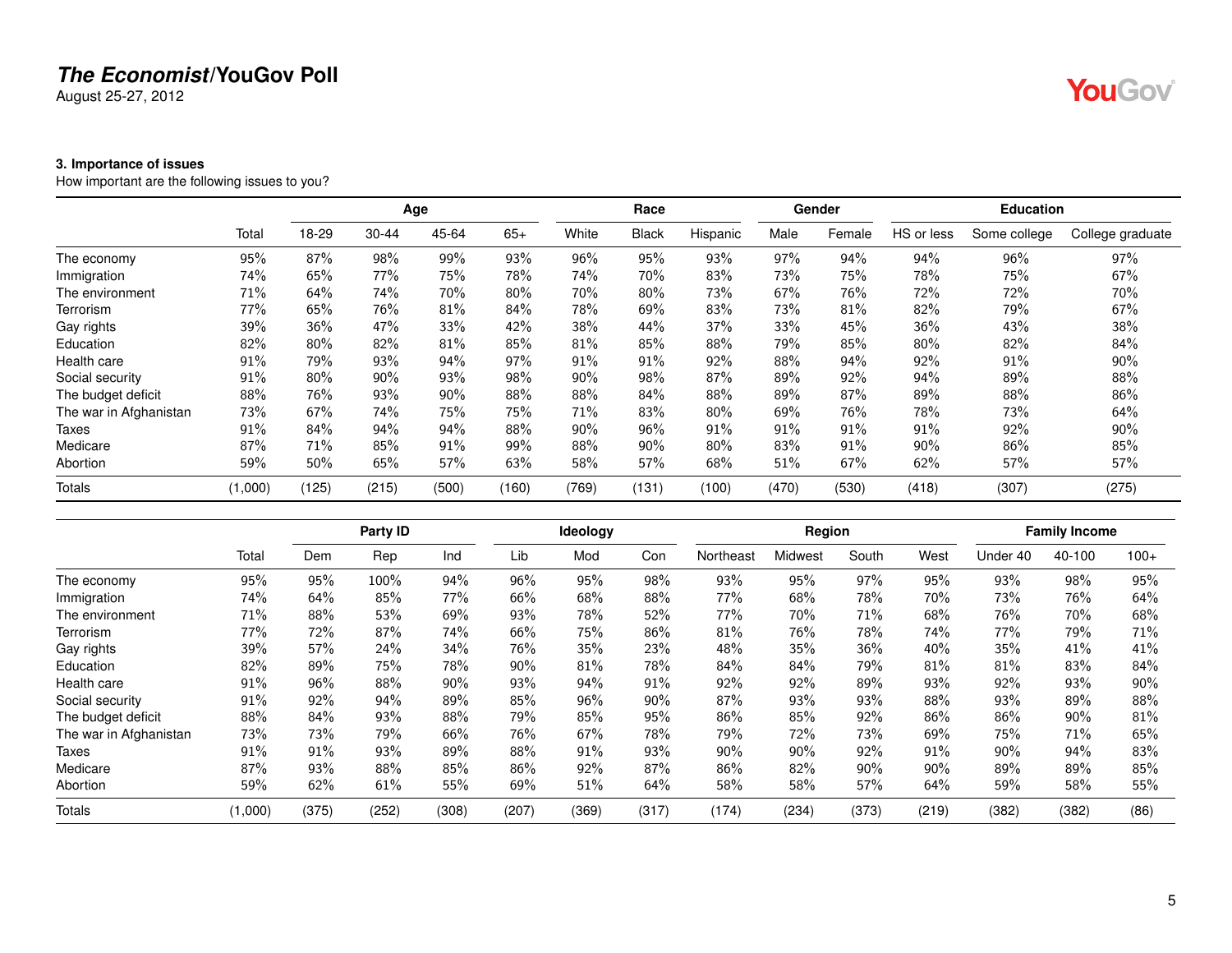August 25-27, 2012

### <span id="page-5-0"></span>**4. Most important issue**

Which of these is the **most** important issue for you?

|                        |       |       |           | Age   |       |       | Race         |          |       | Gender |            | <b>Education</b> |                  |
|------------------------|-------|-------|-----------|-------|-------|-------|--------------|----------|-------|--------|------------|------------------|------------------|
|                        | Total | 18-29 | $30 - 44$ | 45-64 | $65+$ | White | <b>Black</b> | Hispanic | Male  | Female | HS or less | Some college     | College graduate |
| The economy            | 43%   | 50%   | 44%       | 49%   | 27%   | 43%   | 43%          | 53%      | 50%   | 37%    | 41%        | 44%              | 48%              |
| Immigration            | 3%    | 3%    | 5%        | 2%    | 3%    | 4%    | $1\%$        | 5%       | $4\%$ | 2%     | 4%         | 3%               | 3%               |
| The environment        | 6%    | 6%    | 6%        | 5%    | 8%    | 5%    | 13%          | $1\%$    | 6%    | 6%     | 8%         | 4%               | 5%               |
| Terrorism              | $1\%$ | $0\%$ | 2%        | $1\%$ | $1\%$ | $1\%$ | $0\%$        | $0\%$    | $1\%$ | 2%     | 1%         | $1\%$            | $1\%$            |
| Gay rights             | 1%    | 3%    | 2%        | $0\%$ | $0\%$ | 2%    | $0\%$        | $0\%$    | 2%    | $1\%$  | 0%         | 3%               | 1%               |
| Education              | 4%    | 10%   | 7%        | 2%    | $1\%$ | 4%    | 6%           | 4%       | 3%    | 6%     | 2%         | 5%               | 8%               |
| Health care            | 10%   | 9%    | 11%       | 10%   | 9%    | 10%   | 13%          | 5%       | 7%    | 12%    | 9%         | 8%               | 12%              |
| Social security        | 10%   | 4%    | 5%        | 13%   | 21%   | 11%   | 7%           | 7%       | $7\%$ | 14%    | 16%        | $9\%$            | 2%               |
| The budget deficit     | 9%    | 10%   | 8%        | 9%    | 10%   | 10%   | 4%           | 14%      | 12%   | $7\%$  | 7%         | 11%              | 12%              |
| The war in Afghanistan | $1\%$ | $1\%$ | $1\%$     | $1\%$ | $0\%$ | $1\%$ | $1\%$        | 0%       | $1\%$ | $1\%$  | $1\%$      | 2%               | $0\%$            |
| Taxes                  | 2%    | $1\%$ | 3%        | 4%    | $0\%$ | 2%    | 2%           | 3%       | $2\%$ | 3%     | 3%         | $2\%$            | 2%               |
| Medicare               | 6%    | $0\%$ | 2%        | 4%    | 20%   | 5%    | 9%           | 6%       | 5%    | 6%     | 8%         | 4%               | 4%               |
| Abortion               | 2%    | 4%    | 4%        | $1\%$ | $2\%$ | 3%    | $0\%$        | 2%       | $1\%$ | 3%     | $1\%$      | 4%               | 3%               |
| Totals                 | 100%  | 100%  | 100%      | 100%  | 100%  | 100%  | 100%         | 100%     | 100%  | 100%   | 100%       | 100%             | 100%             |
| (Unweighted)           | (963) | (113) | (210)     | (481) | (159) | (745) | (124)        | (94)     | (450) | (513)  | (402)      | (293)            | (268)            |

|                        |        |       | Party ID |       |        | Ideology |       |                            | Region  |       |       |          | <b>Family Income</b> |        |
|------------------------|--------|-------|----------|-------|--------|----------|-------|----------------------------|---------|-------|-------|----------|----------------------|--------|
|                        | Total  | Dem   | Rep      | Ind   | Lib    | Mod      | Con   | Northeast                  | Midwest | South | West  | Under 40 | 40-100               | $100+$ |
| The economy            | 43%    | 34%   | 50%      | 48%   | 31%    | 44%      | 52%   | 44%                        | 42%     | 49%   | 35%   | 37%      | 48%                  | 51%    |
| Immigration            | 3%     | $1\%$ | 6%       | $4\%$ | $1\%$  | 3%       | 5%    | 2%                         | 1%      | 5%    | 5%    | 4%       | $2\%$                | 5%     |
| The environment        | 6%     | 8%    | $1\%$    | 8%    | 15%    | 7%       | $1\%$ | 9%                         | $7\%$   | 4%    | 6%    | 8%       | 5%                   | 4%     |
| Terrorism              | $1\%$  | $1\%$ | 2%       | $0\%$ | $1\%$  | $0\%$    | $1\%$ | 2%                         | 2%      | $1\%$ | $1\%$ | 2%       | $1\%$                | $1\%$  |
| Gay rights             | $1\%$  | 2%    | $0\%$    | $1\%$ | 3%     | $1\%$    | $0\%$ | 2%                         | 1%      | $1\%$ | $1\%$ | $1\%$    | $1\%$                | $2\%$  |
| Education              | $4\%$  | 6%    | $1\%$    | 6%    | 8%     | 5%       | $2\%$ | 3%                         | 5%      | 2%    | 9%    | 5%       | 3%                   | $7\%$  |
| Health care            | $10\%$ | 17%   | 5%       | 6%    | 17%    | 9%       | 4%    | 10%                        | 9%      | 12%   | 6%    | 8%       | 11%                  | 6%     |
| Social security        | $10\%$ | 15%   | 11%      | 5%    | $10\%$ | 10%      | 5%    | 10%                        | 15%     | 8%    | 10%   | 15%      | 8%                   | $4\%$  |
| The budget deficit     | 9%     | 3%    | 14%      | 12%   | 2%     | 9%       | 17%   | 10%                        | 10%     | 7%    | 12%   | 6%       | 11%                  | 6%     |
| The war in Afghanistan | $1\%$  | $1\%$ | $1\%$    | $0\%$ | $1\%$  | $0\%$    | $1\%$ | 2%                         | $0\%$   | $1\%$ | 2%    | $1\%$    | $1\%$                | 2%     |
| Taxes                  | 2%     | $2\%$ | 2%       | 3%    | 2%     | 3%       | $1\%$ | 2%                         | 2%      | 3%    | 3%    | $2\%$    | 3%                   | 6%     |
| Medicare               | 6%     | $9\%$ | 4%       | 5%    | 5%     | 8%       | 5%    | 3%                         | 7%      | 5%    | 8%    | 9%       | 4%                   | $0\%$  |
| Abortion               | 2%     | 2%    | 4%       | 2%    | 3%     | 2%       | 3%    | 3%                         | $1\%$   | 3%    | 3%    | 2%       | 3%                   | 5%     |
|                        |        |       |          |       |        |          |       | continued on the next page |         |       |       |          |                      |        |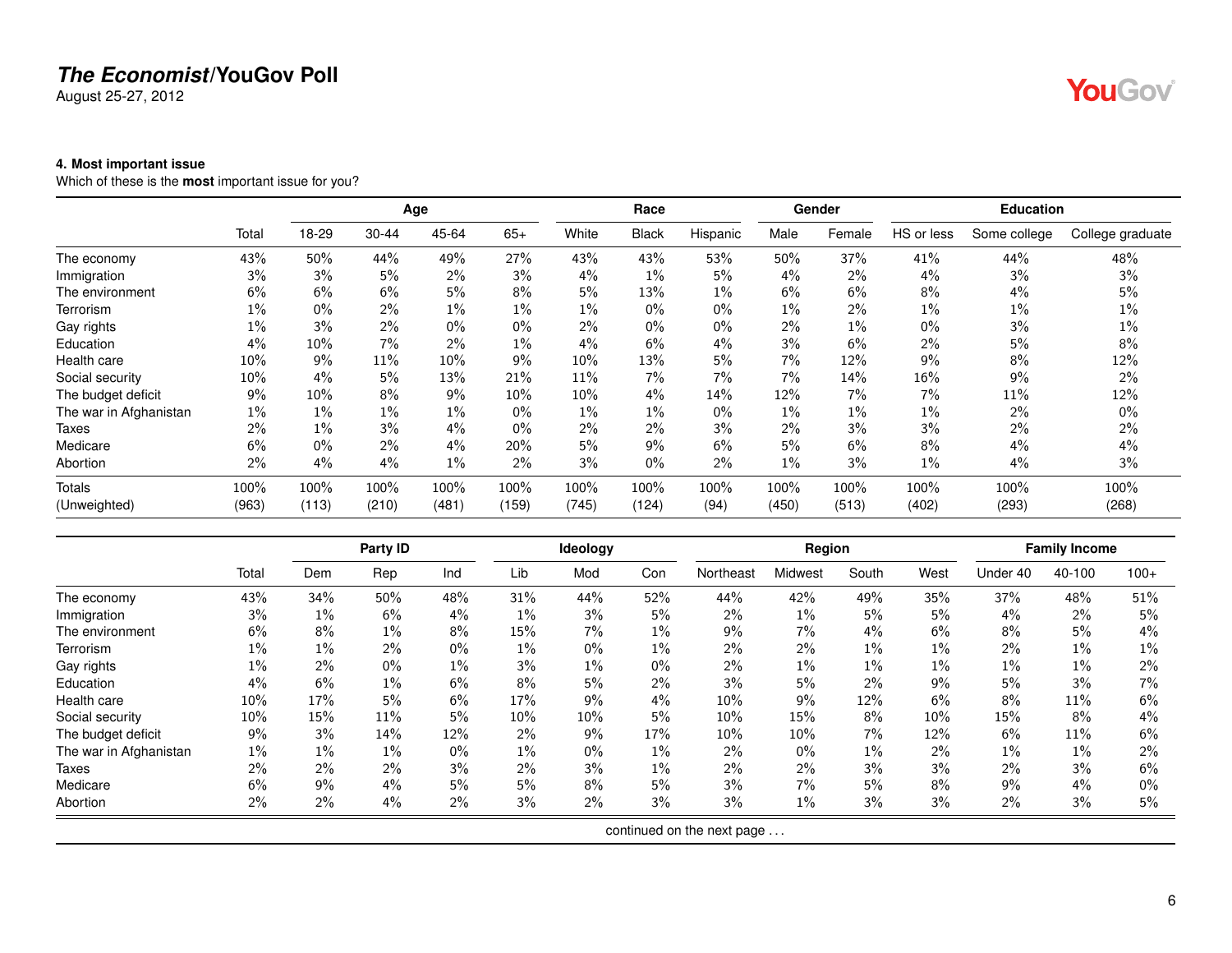August 25-27, 2012

| <b>Contract Contract Contract Contract Contract Contract Contract Contract Contract Contract Contract Contract Co</b> |  |
|-----------------------------------------------------------------------------------------------------------------------|--|
|-----------------------------------------------------------------------------------------------------------------------|--|

|                        |               |               |               |               |               |                 |               | continued from previous page |                  |               |               |               |                      |              |
|------------------------|---------------|---------------|---------------|---------------|---------------|-----------------|---------------|------------------------------|------------------|---------------|---------------|---------------|----------------------|--------------|
|                        |               |               | Party ID      |               |               | <b>Ideology</b> |               |                              | Region           |               |               |               | <b>Family Income</b> |              |
|                        | Total         | Dem           | Rep           | Ind           | Lib           | Mod             | Con           | Northeast                    | Midwest          | South         | West          | Under 40      | 40-100               | $100+$       |
| Totals<br>(Unweighted) | 100%<br>(963) | 100%<br>(357) | 100%<br>(247) | 100%<br>(298) | 100%<br>(196) | 100%<br>(356)   | 100%<br>(310) | 100%<br>(167)                | $100\%$<br>(224) | 100%<br>(362) | 100%<br>(210) | 100%<br>(370) | 100%<br>(366)        | 100%<br>(81) |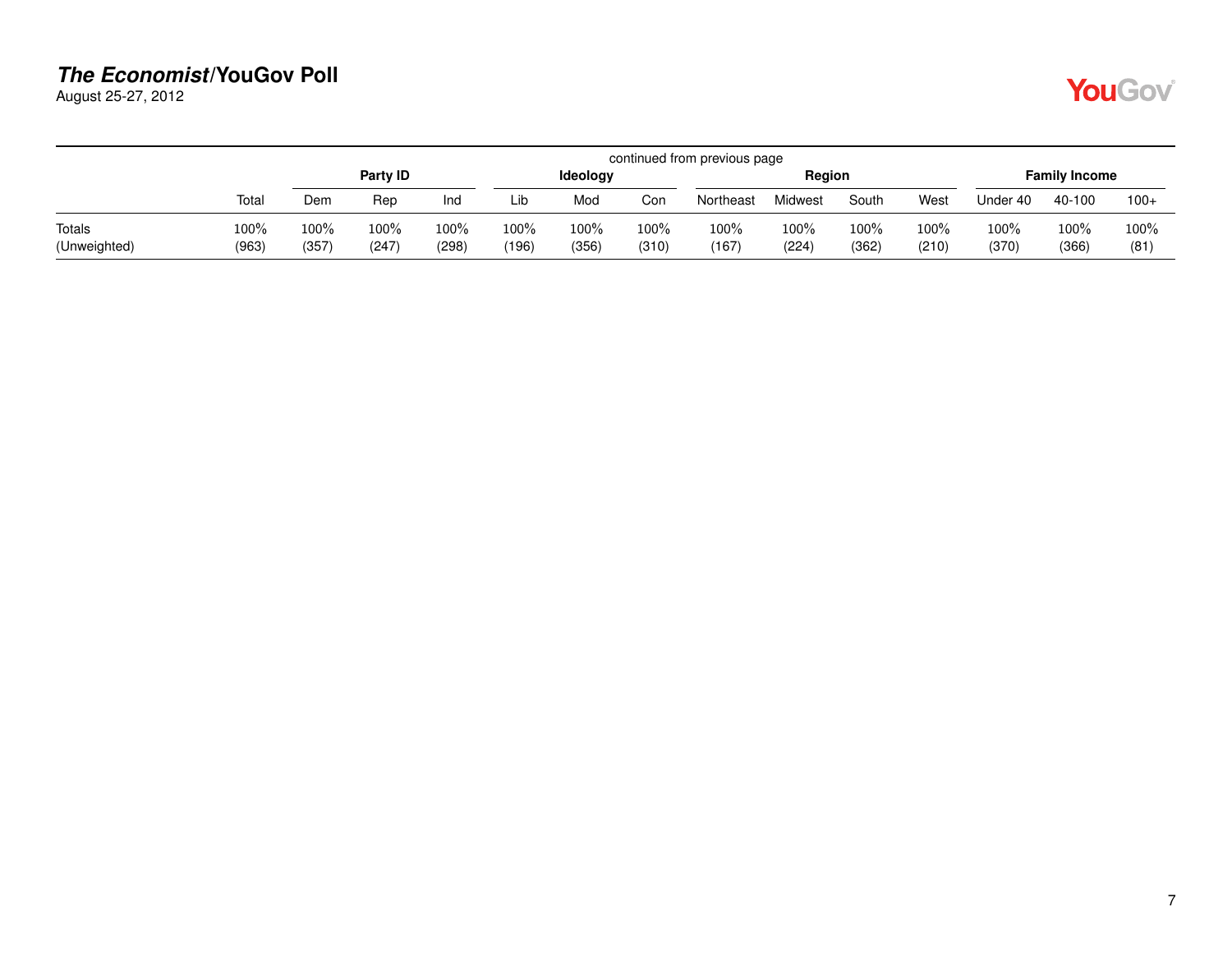August 25-27, 2012

# YouGov®

### <span id="page-7-0"></span>**5. Knowledge of Akin controversy**

How much have you heard about the remarks of Missouri Senate candidate Todd Akin regarding the likelihood that women who are raped will become pregnant?

|                        |               |               |               | Age           |               |               | Race         |              |               | Gender           |               | <b>Education</b> |                  |
|------------------------|---------------|---------------|---------------|---------------|---------------|---------------|--------------|--------------|---------------|------------------|---------------|------------------|------------------|
|                        | Total         | 18-29         | $30 - 44$     | 45-64         | $65+$         | White         | Black        | Hispanic     | Male          | Female           | HS or less    | Some college     | College graduate |
| A lot                  | 49%           | 38%           | 44%           | 57%           | 51%           | 51%           | 37%          | 40%          | 57%           | 41%              | 37%           | 50%              | 66%              |
| A little               | 30%           | 20%           | 36%           | 29%           | 35%           | 29%           | 36%          | 31%          | 29%           | 31%              | 37%           | 29%              | 21%              |
| Nothing at all         | 21%           | 42%           | 20%           | 15%           | 14%           | 19%           | 27%          | 29%          | 14%           | 28%              | 27%           | 21%              | 12%              |
| Totals<br>(Unweighted) | 100%<br>(998) | 100%<br>(125) | 100%<br>(214) | 100%<br>(500) | 100%<br>(159) | 100%<br>(768) | 100%<br>(131 | 100%<br>(99) | 100%<br>(470) | $100\%$<br>(528) | 100%<br>(416) | 100%<br>(307)    | 100%<br>(275)    |

|                        |               |               | Party ID      |               |               | <b>Ideology</b> |               |               | Reaion           |                  |               |                  | <b>Family Income</b> |                 |
|------------------------|---------------|---------------|---------------|---------------|---------------|-----------------|---------------|---------------|------------------|------------------|---------------|------------------|----------------------|-----------------|
|                        | Total         | Dem           | Rep           | Ind           | Lib           | Mod             | Con           | Northeast     | Midwest          | South            | West          | Under 40         | 40-100               | $100+$          |
| A lot                  | 49%           | 48%           | 46%           | 63%           | 72%           | 50%             | 48%           | 49%           | 49%              | 47%              | 52%           | 38%              | 56%                  | 67%             |
| A little               | 30%           | 26%           | 40%           | 27%           | 21%           | 31%             | 35%           | 26%           | 34%              | 32%              | 26%           | 33%              | 28%                  | 20%             |
| Nothing at all         | 21%           | 26%           | 14%           | 10%           | 8%            | 19%             | 17%           | 25%           | $16\%$           | 22%              | 22%           | 29%              | 16%                  | 12%             |
| Totals<br>(Unweighted) | 100%<br>(998) | 100%<br>(373) | 100%<br>(252) | 100%<br>(308) | 100%<br>(205) | 100%<br>(369)   | 100%<br>(317) | 100%<br>(174) | $100\%$<br>(233) | $100\%$<br>(372) | 100%<br>(219) | $100\%$<br>(380) | 100%<br>(382)        | $100\%$<br>(86) |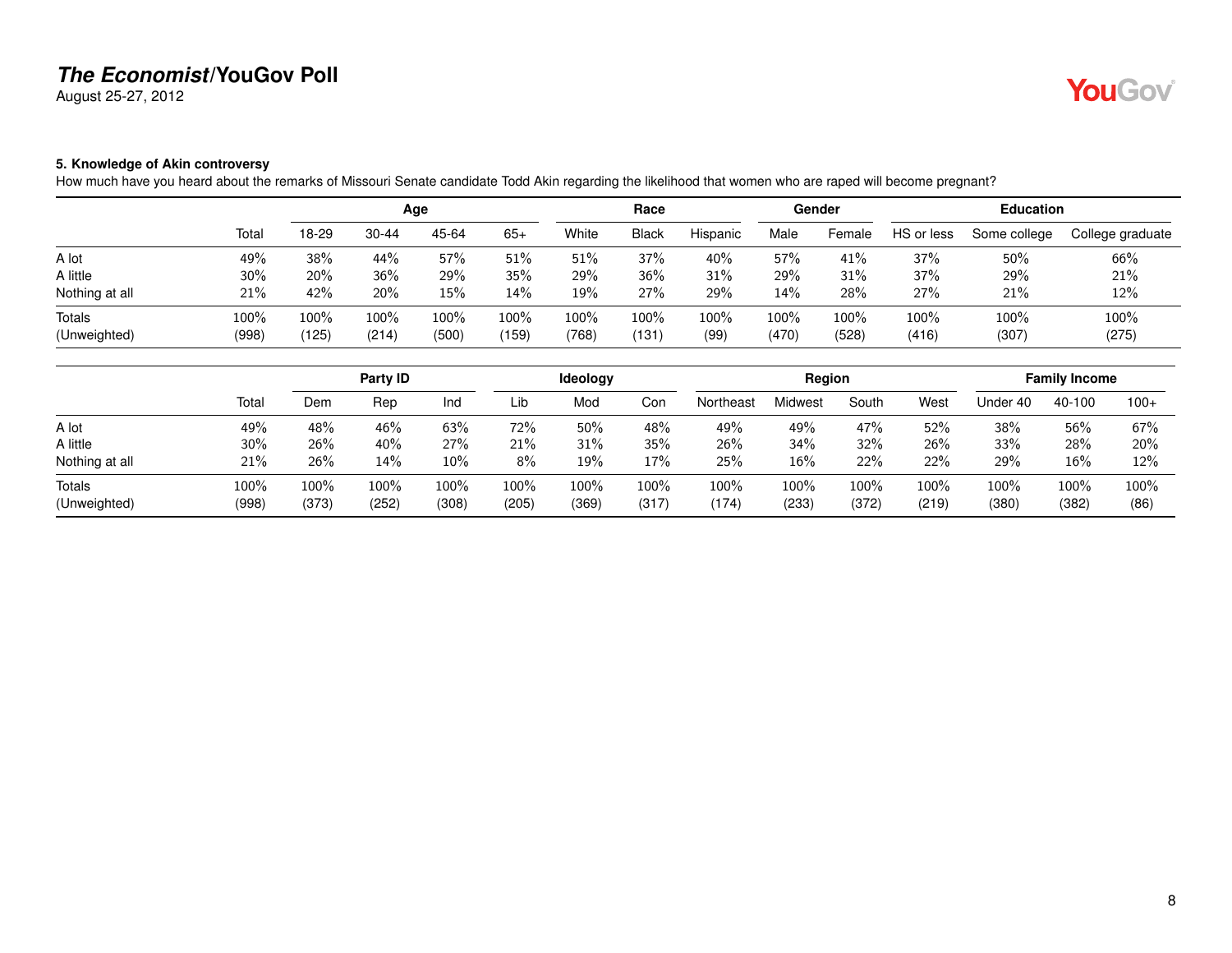August 25-27, 2012

# **YouGov**

### <span id="page-8-0"></span>**6. Views on whether Akin should quit the Missouri Senate race**

Should Todd Akin quit the Missouri Senate race? *Asked of respondents who had heard of Akin controversy*

|                               |               |              |               | Age           |               |               | Race          |              |               | Gender        |               | <b>Education</b> |                  |
|-------------------------------|---------------|--------------|---------------|---------------|---------------|---------------|---------------|--------------|---------------|---------------|---------------|------------------|------------------|
|                               | Total         | 18-29        | $30 - 44$     | 45-64         | $65+$         | White         | <b>Black</b>  | Hispanic     | Male          | Female        | HS or less    | Some college     | College graduate |
| Yes                           | 49%           | 56%          | 45%           | 50%           | 48%           | 51%           | 43%           | 37%          | 46%           | 53%           | $51\%$        | 52%              | 43%              |
| <b>No</b>                     | 28%           | 28%          | 26%           | 29%           | 29%           | 28%           | 27%           | 28%          | 31%           | 25%           | 22%           | 28%              | 36%              |
| Not sure                      | 23%           | 16%          | 28%           | 21%           | 23%           | 21%           | 30%           | 35%          | 23%           | 22%           | 27%           | 20%              | 21%              |
| <b>Totals</b><br>(Unweighted) | 100%<br>(807) | 100%<br>(76) | 100%<br>(166) | 100%<br>(417) | 100%<br>(148) | 100%<br>(632) | 100%<br>(100) | 100%<br>(75) | 100%<br>(414) | 100%<br>(393) | 100%<br>(310) | 100%<br>(247)    | 100%<br>(250)    |

|                        |               |               | Party ID      |               |               | <b>Ideology</b> |               |                  | Region        |               |               |               | <b>Family Income</b> |              |
|------------------------|---------------|---------------|---------------|---------------|---------------|-----------------|---------------|------------------|---------------|---------------|---------------|---------------|----------------------|--------------|
|                        | Total         | Dem           | Rep           | Ind           | Lib           | Mod             | Con           | Northeast        | Midwest       | South         | West          | Under 40      | 40-100               | $100+$       |
| Yes                    | 49%           | 58%           | 40%           | 51%           | 60%           | 48%             | 45%           | 58%              | 46%           | 44%           | 53%           | 53%           | 52%                  | 54%          |
| No                     | 28%           | 24%           | 38%           | 26%           | 26%           | 26%             | 37%           | 23%              | 31%           | 31%           | 24%           | 25%           | 27%                  | 35%          |
| Not sure               | 23%           | 18%           | 22%           | 23%           | 14%           | 26%             | 18%           | 19%              | 23%           | 25%           | 22%           | 22%           | 21%                  | 11%          |
| Totals<br>(Unweighted) | 100%<br>(807) | 100%<br>(297) | 100%<br>(210) | 100%<br>(272) | 100%<br>(184) | 100%<br>(307)   | 100%<br>(263) | $100\%$<br>(143) | 100%<br>(189) | 100%<br>(292) | 100%<br>(183) | 100%<br>(274) | 100%<br>(327)        | 100%<br>(79) |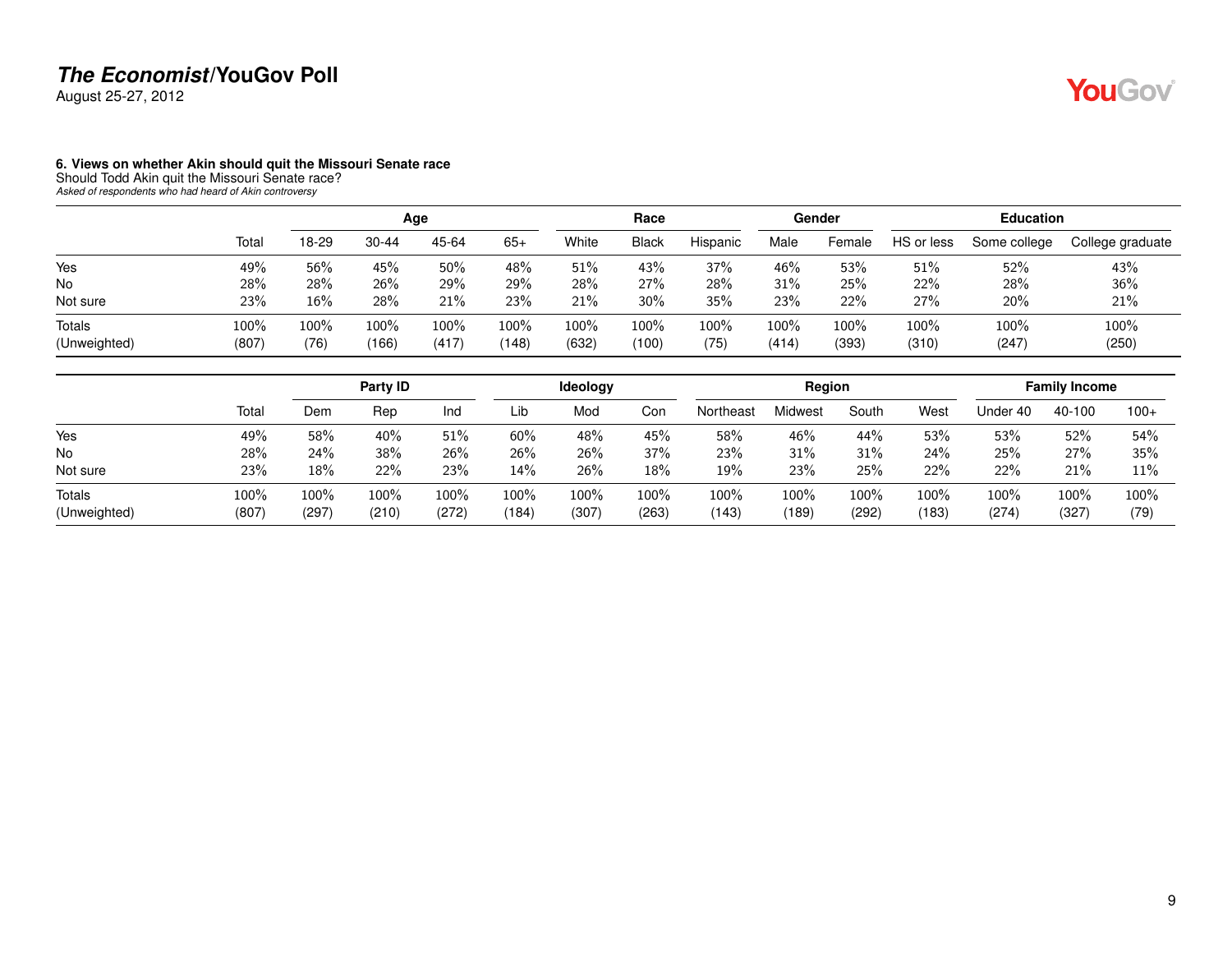August 25-27, 2012

### <span id="page-9-0"></span>**7. Views on whether women who are raped are less likely to become pregnant**

Do you believe that women who are raped are less likely to become pregnant than women who engage in consensual sex?

|       |       |           |       |              |       | Race         |          |       |        |                 | <b>Education</b> |                  |
|-------|-------|-----------|-------|--------------|-------|--------------|----------|-------|--------|-----------------|------------------|------------------|
| Total | 18-29 | $30 - 44$ | 45-64 | $65+$        | White | <b>Black</b> | Hispanic | Male  | Female | HS or less      | Some college     | College graduate |
| 8%    | 10%   | 8%        | 10%   | 5%           | 7%    | 17%          | 7%       | 13%   | 4%     | 9%              | 11%              | 5%               |
| 72%   | 64%   | 73%       | 75%   | 72%          | 74%   | 56%          | 68%      | 69%   | 75%    | 63%             | 74%              | 82%              |
| 20%   | 26%   | 20%       | 15%   | 23%          | 18%   | 28%          | 25%      | 18%   | 22%    | 28%             | 14%              | 13%              |
| 100%  | 100%  | 100%      | 100%  | 100%         | 100%  | 100%         | 100%     | 100%  | 100%   | 100%            | 100%             | 100%<br>(275)    |
|       | (999) | (125)     | (215) | Age<br>(500) | (159) | (768)        | (131)    | (100) | (469)  | Gender<br>(530) | (417)            | (307)            |

|                        |               |               | Party ID     |               |               | <b>Ideology</b> |               |               | Region           |               |               |               | <b>Family Income</b> |              |
|------------------------|---------------|---------------|--------------|---------------|---------------|-----------------|---------------|---------------|------------------|---------------|---------------|---------------|----------------------|--------------|
|                        | Total         | Dem           | Rep          | Ind           | Lib           | Mod             | Con           | Northeast     | <i>l</i> lidwest | South         | West          | Jnder 40      | 40-100               | $100+$       |
| Yes                    | 8%            | $7\%$         | 13%          | 6%            | 1%            | 9%              | 14%           | 6%            | 7%               | $11\%$        | 9%            | $10\%$        | 6%                   | 6%           |
| No                     | 72%           | 76%           | 62%          | 82%           | 93%           | 75%             | 66%           | 72%           | 71%              | 69%           | 77%           | 65%           | $80\%$               | 83%          |
| Not sure               | 20%           | 17%           | 25%          | 12%           | 6%            | 15%             | 19%           | 23%           | 22%              | 20%           | 15%           | 25%           | 14%                  | 11%          |
| Totals<br>(Unweighted) | 100%<br>(999) | 100%<br>(375) | 100%<br>(251 | 100%<br>(308) | 100%<br>(207) | 100%<br>(369)   | 100%<br>(316) | 100%<br>(174) | 100%<br>(234)    | 100%<br>(372) | 100%<br>(219) | 100%<br>(382) | 100%<br>(381         | 100%<br>(86) |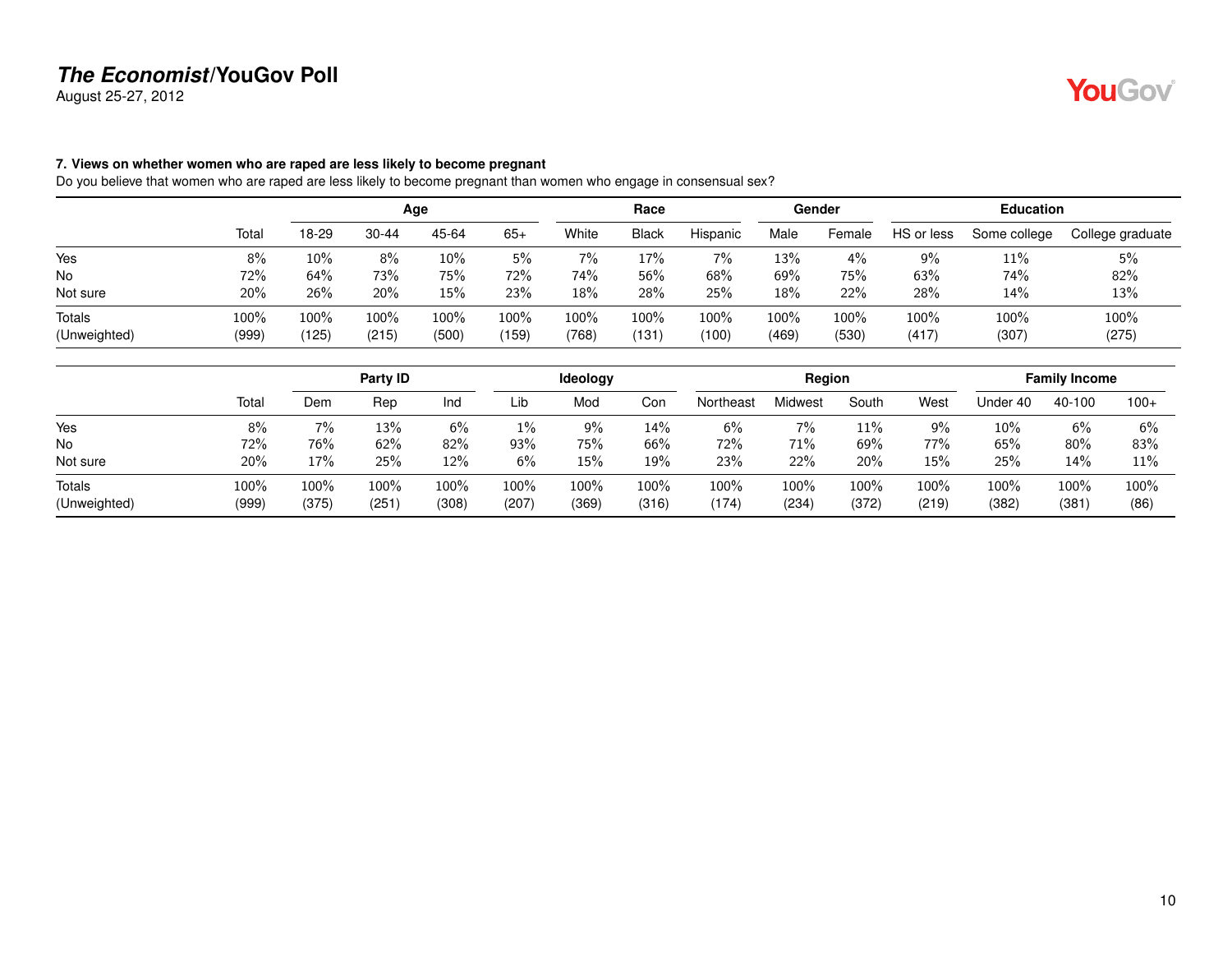August 25-27, 2012

# YouGov®

### <span id="page-10-0"></span>**8. Knowledge of mass shooting in Aurora**

How much have you heard about Friday's shootout outside the Empire State Building?

|               |               |               |               |               |               | Race         |               |               |               |               |               |                  |
|---------------|---------------|---------------|---------------|---------------|---------------|--------------|---------------|---------------|---------------|---------------|---------------|------------------|
| Total         | 18-29         | 30-44         | 45-64         | $65+$         | White         | <b>Black</b> | Hispanic      | Male          | Female        | HS or less    | Some college  | College graduate |
| 29%           | 16%           | 29%           | 33%           | 33%           | 28%           | 34%          | 32%           | 33%           | 24%           | 23%           | 29%           | 38%              |
| 52%           | 53%           | 51%           | 54%           | 50%           | 53%           | 50%          | 52%           | 51%           | 54%           | 55%           | 50%           | 51%              |
| 19%           | 31%           | 20%           | 13%           | 16%           | 19%           | 16%          | 17%           | 16%           | 21%           | 22%           | 22%           | 11%              |
| 100%<br>(999) | 100%<br>(125) | 100%<br>(215) | 100%<br>(499) | 100%<br>(160) | 100%<br>(768) | 100%<br>(131 | 100%<br>(100) | 100%<br>(470) | 100%<br>(529) | 100%<br>(418) | 100%<br>(307) | 100%<br>(274)    |
|               |               |               |               | Age           |               |              |               |               |               | Gender        |               | <b>Education</b> |

|                        |               |                  | Party ID      |               |               | <b>Ideology</b> |               |             | Region           |               |               |               | <b>Family Income</b> |              |
|------------------------|---------------|------------------|---------------|---------------|---------------|-----------------|---------------|-------------|------------------|---------------|---------------|---------------|----------------------|--------------|
|                        | Total         | Dem              | Rep           | Ind           | Lib           | Mod             | Con           | Northeast   | Midwest          | South         | West          | Under 40      | 40-100               | $100+$       |
| A lot                  | 29%           | 29%              | 31%           | 32%           | 35%           | 29%             | 32%           | 45%         | 26%              | 24%           | 26%           | 25%           | $34\%$               | 39%          |
| A little               | 52%           | 52%              | 51%           | 59%           | 55%           | 55%             | 52%           | 35%         | 53%              | 61%           | 53%           | 50%           | 51%                  | 52%          |
| Nothing at all         | 19%           | 19%              | 18%           | 9%            | 10%           | 16%             | 17%           | 19%         | 21%              | 16%           | 21%           | 25%           | 15%                  | $10\%$       |
| Totals<br>(Unweighted) | 100%<br>(999) | $100\%$<br>(374) | 100%<br>(252) | 100%<br>(308) | 100%<br>(206) | 100%<br>(369)   | 100%<br>(317) | 100%<br>174 | $100\%$<br>(234) | 100%<br>(373) | 100%<br>(218) | 100%<br>(382) | 100%<br>(382)        | 100%<br>(86) |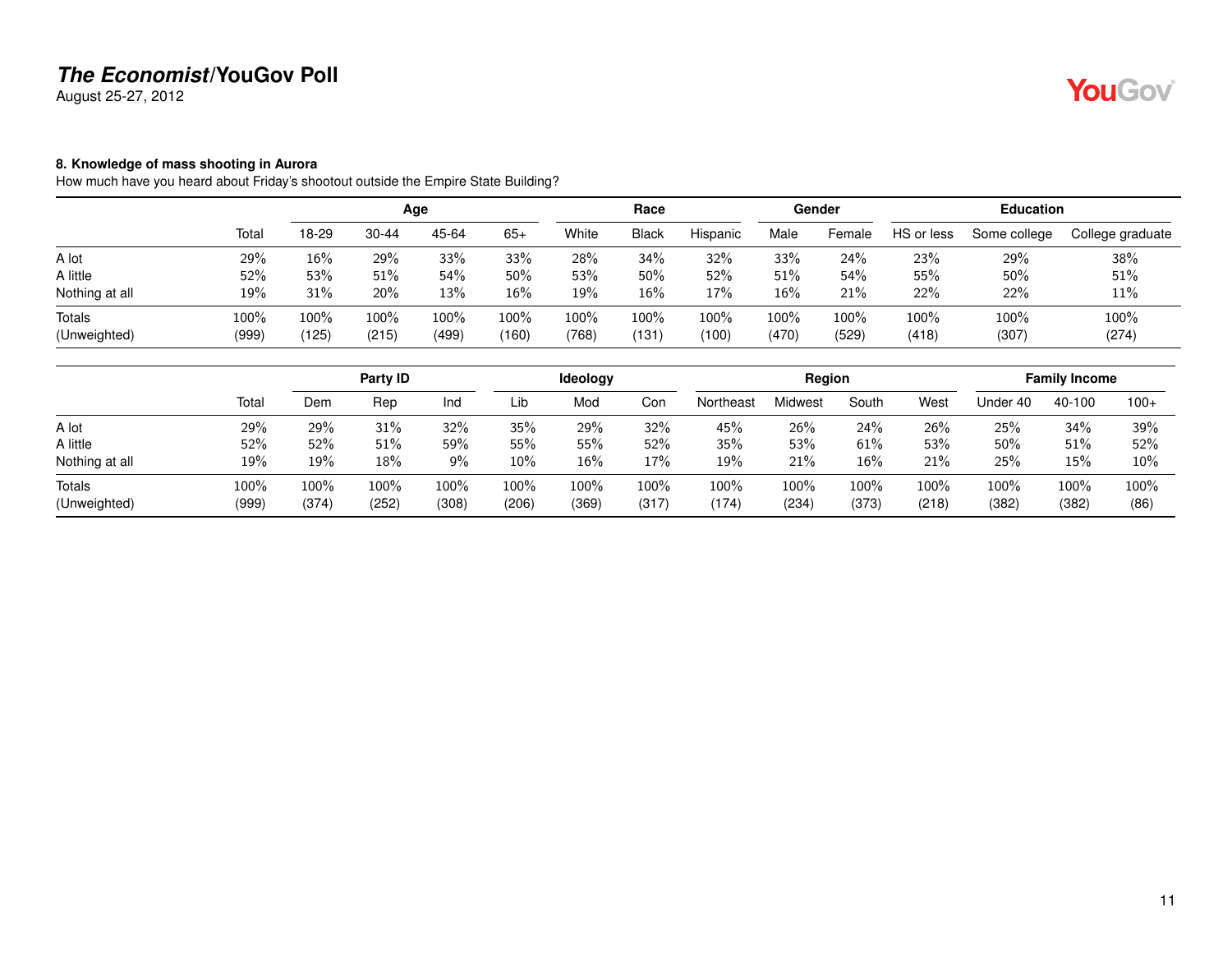August 25-27, 2012

# YouGov®

### <span id="page-11-0"></span>**9. General view on gun control laws**

Do you think gun control laws should be made more or less strict than they are now?

|                               |                 |                  |               | Age           |               |               | Race            |               |               | Gender        |               | <b>Education</b> |                  |
|-------------------------------|-----------------|------------------|---------------|---------------|---------------|---------------|-----------------|---------------|---------------|---------------|---------------|------------------|------------------|
|                               | Total           | 18-29            | $30 - 44$     | 45-64         | $65+$         | White         | <b>Black</b>    | Hispanic      | Male          | Female        | HS or less    | Some college     | College graduate |
| More strict                   | 44%             | 55%              | 37%           | 44%           | 45%           | 39%           | 78%             | 50%           | 36%           | 53%           | 44%           | 45%              | 44%              |
| No change                     | 30%             | 22%              | 30%           | 32%           | 36%           | 34%           | 12%             | 16%           | 32%           | 28%           | 28%           | 28%              | 36%              |
| Less strict                   | 17%             | 14%              | 21%           | 17%           | $14\%$        | 20%           | 3%              | 13%           | 24%           | 11%           | 17%           | 19%              | 16%              |
| Not sure                      | 8%              | 9%               | 12%           | 7%            | $4\%$         | 7%            | 7%              | 21%           | 8%            | 8%            | 11%           | 7%               | 4%               |
| <b>Totals</b><br>(Unweighted) | 100%<br>(1,000) | $100\%$<br>(125) | 100%<br>(215) | 100%<br>(500) | 100%<br>(160) | 100%<br>(769) | $100\%$<br>(131 | 100%<br>(100) | 100%<br>(470) | 100%<br>(530) | 100%<br>(418) | 100%<br>(307)    | 100%<br>(275)    |

|                        |                 |               | Party ID      |               |               | Ideology      |               |               | Region        |               |               |               | <b>Family Income</b> |              |
|------------------------|-----------------|---------------|---------------|---------------|---------------|---------------|---------------|---------------|---------------|---------------|---------------|---------------|----------------------|--------------|
|                        | Total           | Dem           | Rep           | Ind           | Lib           | Mod           | Con           | Northeast     | Midwest       | South         | West          | Jnder 40      | 40-100               | $100+$       |
| More strict            | 44%             | 71%           | 20%           | 34%           | 70%           | 49%           | 22%           | 63%           | 38%           | 40%           | 42%           | 49%           | 40%                  | 49%          |
| No change              | 30%             | 18%           | 38%           | 44%           | 19%           | 34%           | 37%           | 20%           | 35%           | 30%           | 34%           | 26%           | 35%                  | 31%          |
| Less strict            | 17%             | $4\%$         | 37%           | 18%           | 5%            | 9%            | 37%           | 11%           | 15%           | 21%           | 18%           | 17%           | 16%                  | 15%          |
| Not sure               | 8%              | 8%            | 5%            | 4%            | $7\%$         | 7%            | 4%            | 6%            | 12%           | 8%            | 6%            | 8%            | 9%                   | 5%           |
| Totals<br>(Unweighted) | 100%<br>(1,000) | 100%<br>(375) | 100%<br>(252) | 100%<br>(308) | 100%<br>(207) | 100%<br>(369) | 100%<br>(317) | 100%<br>(174) | 100%<br>(234) | 100%<br>(373) | 100%<br>(219) | 100%<br>(382) | 100%<br>(382)        | 100%<br>(86) |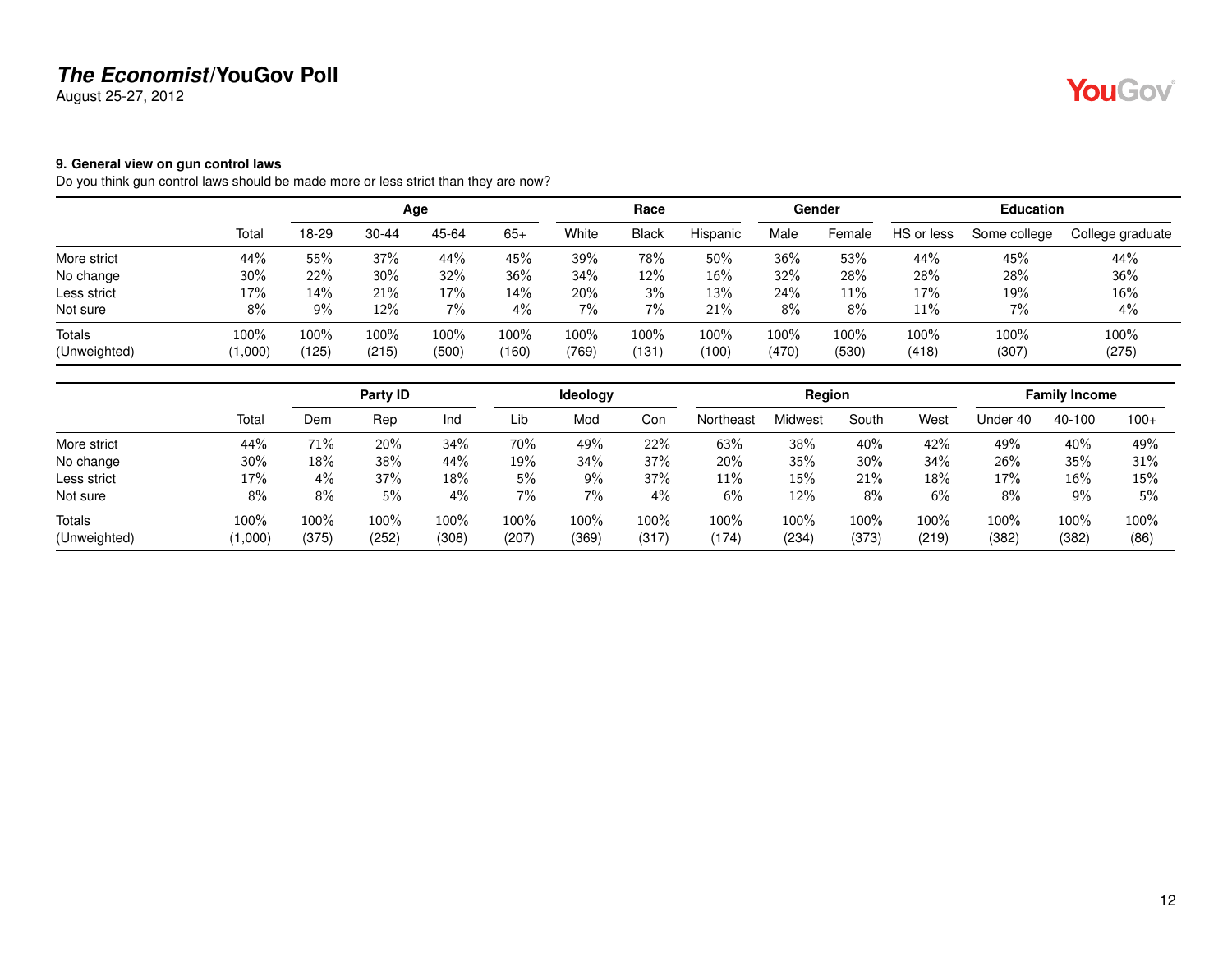August 25-27, 2012

### <span id="page-12-0"></span>**10. Respondents favor these gun control measures**

Do you favor or oppose the following gun control measures? (A) Preventing persons with a history of mental illness from owning guns; (B) Banning semi-automatic weapons; (C) Banning the sale of all handguns, except those that are issued to law enforcement officers; (D) Banning the sale of magazine clips for semi-automatic weapons that hold more than 10 rounds; (E) Requiring people who purchase handguns to wait five days before they receive that gun; (F) Requiring gun owners to register their guns with a national gun registry; (G) Limiting the number of handguns a person can own; (H) Preventing people from carrying a concealed gun in public; (I) Requiring people to obtain a police permit before buying a handgun

|        |         |       |       | Age   |       |       | Race         |          |       | Gender |            | <b>Education</b> |                  |
|--------|---------|-------|-------|-------|-------|-------|--------------|----------|-------|--------|------------|------------------|------------------|
|        | Total   | 18-29 | 30-44 | 45-64 | $65+$ | White | <b>Black</b> | Hispanic | Male  | Female | HS or less | Some college     | College graduate |
| A      | 83%     | 69%   | 79%   | 88%   | 94%   | 84%   | 81%          | 81%      | 86%   | 80%    | 86%        | 82%              | 81%              |
| B      | 53%     | 47%   | 46%   | 54%   | 69%   | 52%   | 67%          | 47%      | 43%   | 63%    | 51%        | 50%              | 60%              |
| C      | 19%     | 17%   | 19%   | 22%   | 17%   | 17%   | 28%          | 33%      | 17%   | 22%    | 21%        | 18%              | 20%              |
| D      | 56%     | 45%   | 52%   | 56%   | 75%   | 55%   | 71%          | 49%      | 49%   | 64%    | 55%        | 55%              | 60%              |
| Е      | 69%     | 56%   | 65%   | 72%   | 85%   | 69%   | 75%          | 64%      | 66%   | 73%    | 69%        | 68%              | 72%              |
| F.     | 62%     | 63%   | 60%   | 62%   | 65%   | 61%   | 79%          | 56%      | 53%   | 71%    | 63%        | 60%              | 63%              |
| G      | 45%     | 44%   | 39%   | 48%   | 52%   | 41%   | 72%          | 49%      | 37%   | 53%    | 45%        | 44%              | 47%              |
| н      | 42%     | 43%   | 40%   | 41%   | 50%   | 39%   | 61%          | 50%      | 38%   | 47%    | 46%        | 37%              | 43%              |
|        | 51%     | 41%   | 45%   | 52%   | 68%   | 48%   | 62%          | 61%      | 44%   | 58%    | 56%        | 45%              | 51%              |
| Totals | (1,000) | (125) | (215) | (500) | (160) | (769) | (131         | (100)    | (470) | (530)  | (418)      | (307)            | (275)            |

|               |         |       | Party ID |       |       | Ideology |       |           | Region  |       |       |          | <b>Family Income</b> |        |
|---------------|---------|-------|----------|-------|-------|----------|-------|-----------|---------|-------|-------|----------|----------------------|--------|
|               | Total   | Dem   | Rep      | Ind   | Lib   | Mod      | Con   | Northeast | Midwest | South | West  | Under 40 | 40-100               | $100+$ |
| A             | 83%     | 90%   | 81%      | 83%   | 91%   | 88%      | 79%   | 87%       | 85%     | 80%   | 84%   | 81%      | 86%                  | 90%    |
| В             | 53%     | 75%   | 35%      | 49%   | 72%   | 65%      | 32%   | 61%       | 53%     | 50%   | 52%   | 56%      | 53%                  | 59%    |
| C             | 19%     | 33%   | 7%       | 16%   | 29%   | 18%      | 11%   | 29%       | 19%     | 19%   | 12%   | 19%      | 20%                  | 14%    |
| D             | 56%     | 80%   | 35%      | 56%   | 81%   | 67%      | 36%   | 63%       | 59%     | 52%   | 56%   | 58%      | 57%                  | 67%    |
| Е             | 69%     | 83%   | 58%      | 69%   | 87%   | 78%      | 55%   | 73%       | 69%     | 65%   | 74%   | 67%      | 73%                  | 82%    |
| F             | 62%     | 83%   | 47%      | 56%   | 83%   | 69%      | 43%   | 75%       | 64%     | 58%   | 57%   | 65%      | 61%                  | 60%    |
| G             | 45%     | 69%   | 29%      | 36%   | 63%   | 51%      | 28%   | 56%       | 45%     | 42%   | 42%   | 49%      | 45%                  | 40%    |
| н             | 42%     | 63%   | 20%      | 40%   | 66%   | 48%      | 23%   | 55%       | 42%     | 39%   | 38%   | 48%      | 37%                  | 45%    |
|               | 51%     | 70%   | 31%      | 50%   | 69%   | 59%      | 33%   | 62%       | 53%     | 46%   | 47%   | 51%      | 55%                  | 54%    |
| <b>Totals</b> | (1,000) | (375) | (252)    | (308) | (207) | (369)    | (317) | (174)     | (234)   | (373) | (219) | (382)    | (382)                | (86)   |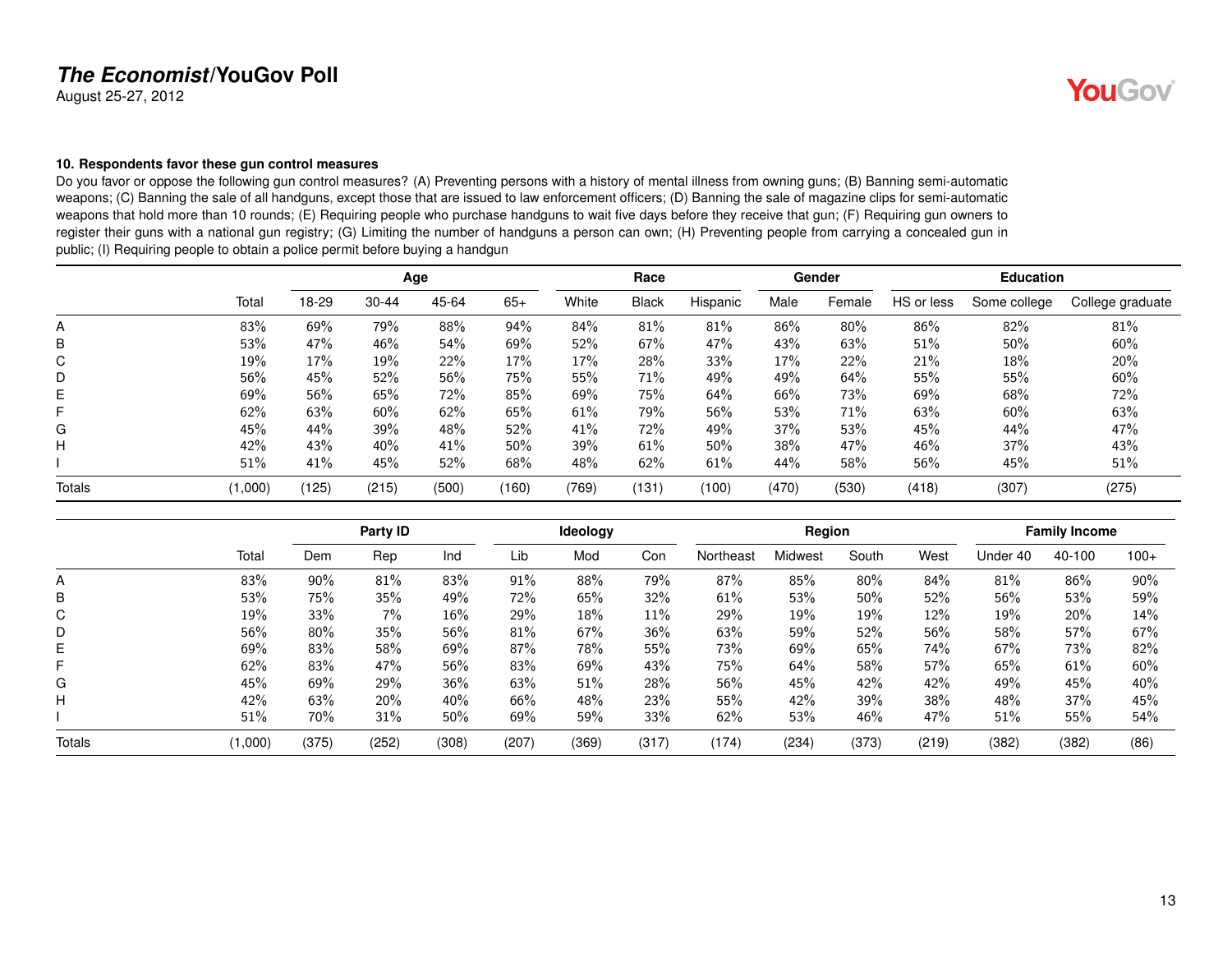August 25-27, 2012

### <span id="page-13-0"></span>**11. Respondents oppose these gun control measures**

Do you favor or oppose the following gun control measures? (A) Preventing persons with a history of mental illness from owning guns; (B) Banning semi-automatic weapons; (C) Banning the sale of all handguns, except those that are issued to law enforcement officers; (D) Banning the sale of magazine clips for semi-automatic weapons that hold more than 10 rounds; (E) Requiring people who purchase handguns to wait five days before they receive that gun; (F) Requiring gun owners to register their guns with a national gun registry; (G) Limiting the number of handguns a person can own; (H) Preventing people from carrying a concealed gun in public; (I) Requiring people to obtain a police permit before buying a handgun

|        |       |       |           | Age   |       |       | Race         |          |       | Gender |            | <b>Education</b> |                  |
|--------|-------|-------|-----------|-------|-------|-------|--------------|----------|-------|--------|------------|------------------|------------------|
|        | Total | 18-29 | $30 - 44$ | 45-64 | $65+$ | White | <b>Black</b> | Hispanic | Male  | Female | HS or less | Some college     | College graduate |
| A      | 4%    | 9%    | 5%        | 3%    | $2\%$ | 5%    | $1\%$        | 8%       | 5%    | 4%     | 2%         | 5%               | 7%               |
| B      | 32%   | 31%   | 38%       | 34%   | 21%   | 34%   | 15%          | 40%      | 48%   | 17%    | 31%        | 35%              | 31%              |
| C      | 68%   | 61%   | 70%       | 68%   | 70%   | 71%   | 52%          | 54%      | 77%   | 59%    | 63%        | 70%              | 72%              |
| D      | 29%   | 27%   | 34%       | 31%   | 17%   | 30%   | 13%          | 37%      | 43%   | 15%    | 28%        | 31%              | 27%              |
| Е      | 19%   | 19%   | 24%       | 21%   | 10%   | 21%   | 8%           | 20%      | 27%   | 12%    | 17%        | 24%              | 18%              |
| F      | 27%   | 19%   | 28%       | 31%   | 28%   | 31%   | $7\%$        | 19%      | 39%   | 16%    | 24%        | 30%              | 30%              |
| G      | 43%   | 39%   | 48%       | 44%   | 39%   | 49%   | 12%          | 31%      | 55%   | 31%    | 41%        | 46%              | 43%              |
| н      | 42%   | 35%   | 45%       | 47%   | 38%   | 47%   | $18\%$       | 36%      | 53%   | 32%    | 37%        | 48%              | 44%              |
|        | 34%   | 34%   | 38%       | 37%   | 22%   | 37%   | 20%          | 21%      | 46%   | 23%    | 29%        | 38%              | 37%              |
| Totals | 1,000 | (125) | (215)     | (500) | (160) | (769) | (131         | (100)    | (470) | (530)  | (418)      | (307)            | (275)            |

|               |         |       | Party ID |       |       | Ideology |       |           | Region  |       |       |          | <b>Family Income</b> |        |
|---------------|---------|-------|----------|-------|-------|----------|-------|-----------|---------|-------|-------|----------|----------------------|--------|
|               | Total   | Dem   | Rep      | Ind   | Lib   | Mod      | Con   | Northeast | Midwest | South | West  | Under 40 | 40-100               | $100+$ |
| A             | 4%      | 3%    | 5%       | 6%    | 3%    | 3%       | 7%    | $2\%$     | 2%      | 7%    | 4%    | 4%       | 5%                   | $2\%$  |
| B             | 32%     | 14%   | 50%      | 41%   | 18%   | 24%      | 56%   | 23%       | 30%     | 38%   | 33%   | 26%      | 35%                  | 32%    |
| C             | 68%     | 51%   | 86%      | 79%   | 58%   | 71%      | 80%   | 55%       | 69%     | 68%   | 77%   | 64%      | 71%                  | 75%    |
| D             | 29%     | 11%   | 48%      | 33%   | 13%   | 21%      | 49%   | 20%       | 26%     | 35%   | 29%   | 24%      | 32%                  | 21%    |
| Е             | 19%     | $9\%$ | 29%      | 24%   | 7%    | 13%      | 35%   | 14%       | 20%     | 23%   | 17%   | 18%      | 18%                  | 12%    |
| F             | 27%     | 8%    | 47%      | 37%   | 10%   | 21%      | 50%   | 14%       | 25%     | 34%   | 30%   | 22%      | 29%                  | 32%    |
| G             | 43%     | 19%   | 63%      | 59%   | 29%   | 39%      | 64%   | $30\%$    | 44%     | 48%   | 45%   | 37%      | 45%                  | 54%    |
| н             | 42%     | 22%   | 67%      | 51%   | 22%   | 38%      | 67%   | 28%       | 40%     | 48%   | 49%   | 35%      | 50%                  | 45%    |
|               | 34%     | 15%   | 58%      | 39%   | 15%   | 29%      | 56%   | 21%       | 31%     | 42%   | 35%   | 31%      | 34%                  | 41%    |
| <b>Totals</b> | (1,000) | (375) | (252)    | (308) | (207) | (369)    | (317) | (174)     | (234)   | (373) | (219) | (382)    | (382)                | (86)   |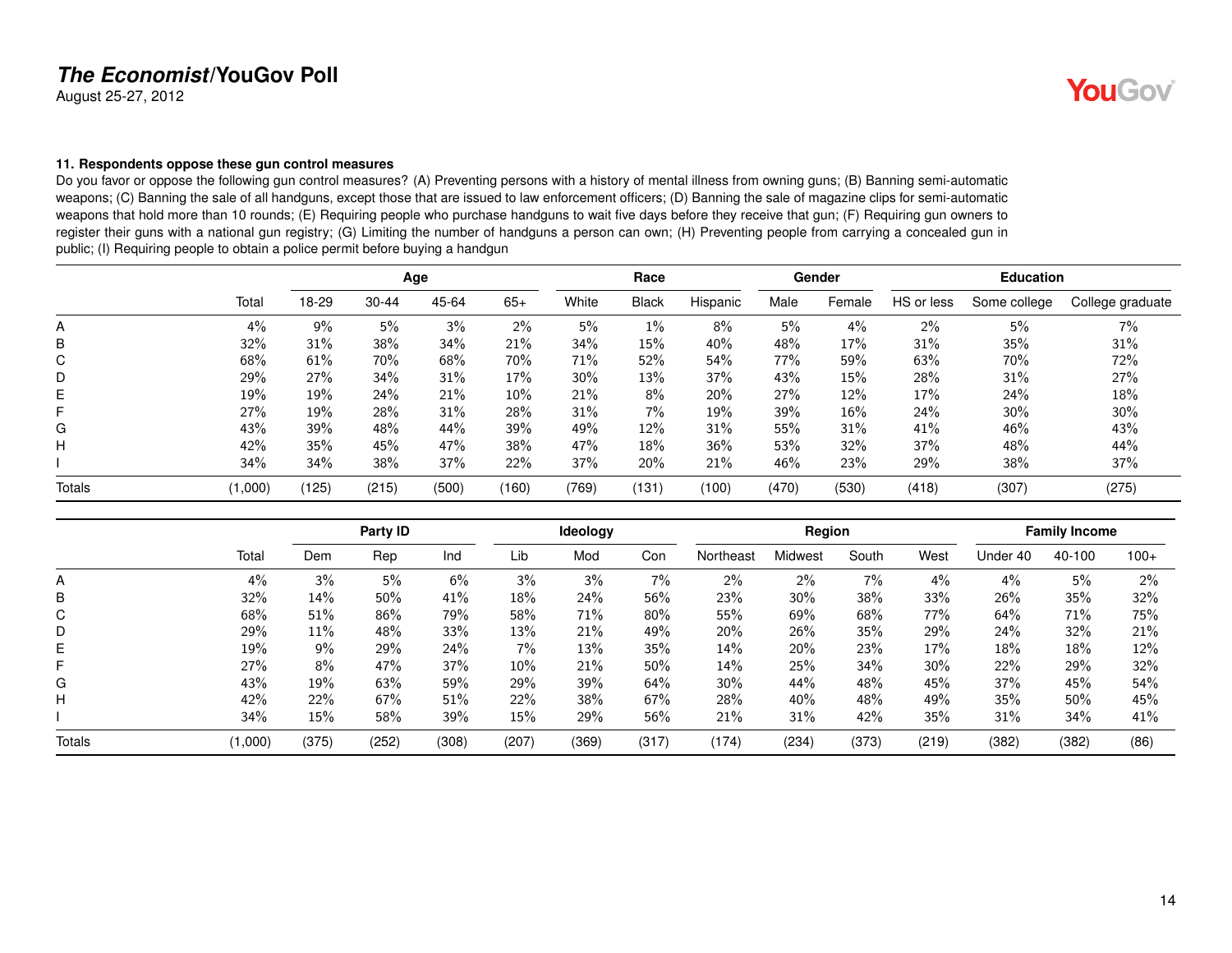August 25-27, 2012

### <span id="page-14-0"></span>**12. Whether respondent plans to watch Republican National Convention**

How much of the Republican National Convention do you plan to watch next week?

|                           |         |       |           | Age   |         |       | Race         |          |         | Gender |            | <b>Education</b> |                  |
|---------------------------|---------|-------|-----------|-------|---------|-------|--------------|----------|---------|--------|------------|------------------|------------------|
|                           | Total   | 18-29 | $30 - 44$ | 45-64 | $65+$   | White | <b>Black</b> | Hispanic | Male    | Female | HS or less | Some college     | College graduate |
| I'll watch a lot of it    | 14%     | 7%    | 10%       | 15%   | 23%     | 15%   | 6%           | 11%      | 17%     | 11%    | 12%        | 14%              | 16%              |
| I'll watch some of it     | 35%     | 28%   | 36%       | 37%   | 40%     | 38%   | 23%          | 23%      | 40%     | 31%    | 32%        | 36%              | 40%              |
| I'll watch Mitt Romney's  |         |       |           |       |         |       |              |          |         |        |            |                  |                  |
| speech, but nothing else  | 5%      | $7\%$ | 6%        | 5%    | $2\%$   | 4%    | 12%          | 6%       | 6%      | $4\%$  | 4%         | 5%               | 7%               |
| I probably won't watch it | 46%     | 57%   | 48%       | 43%   | 35%     | 42%   | 60%          | 59%      | 37%     | 54%    | 52%        | 45%              | 37%              |
| Totals                    | 100%    | 100%  | 100%      | 100%  | $100\%$ | 100%  | $100\%$      | 100%     | $100\%$ | 100%   | 100%       | 100%             | 100%             |
| (Unweighted)              | (1,000) | (125) | (215)     | (500) | (160)   | (769) | (131)        | (100)    | (470)   | (530)  | (418)      | (307)            | (275)            |

|                           |         |       | Party ID |       |         | Ideology |       |           | Region  |       |       |          | <b>Family Income</b> |        |
|---------------------------|---------|-------|----------|-------|---------|----------|-------|-----------|---------|-------|-------|----------|----------------------|--------|
|                           | Total   | Dem   | Rep      | Ind   | Lib     | Mod      | Con   | Northeast | Midwest | South | West  | Under 40 | 40-100               | $100+$ |
| I'll watch a lot of it    | 14%     | $7\%$ | 27%      | 12%   | $5\%$   | 8%       | 28%   | 15%       | 11%     | 13%   | 17%   | $10\%$   | 16%                  | 12%    |
| I'll watch some of it     | 35%     | 27%   | 47%      | 42%   | 41%     | 37%      | 43%   | 36%       | 33%     | 36%   | 36%   | 30%      | 37%                  | 47%    |
| I'll watch Mitt Romney's  |         |       |          |       |         |          |       |           |         |       |       |          |                      |        |
| speech, but nothing else  | 5%      | 5%    | 9%       | 2%    | 4%      | 5%       | 6%    | $4\%$     | 5%      | 7%    | 3%    | 6%       | 5%                   | 3%     |
| I probably won't watch it | 46%     | 60%   | 17%      | 44%   | 50%     | 49%      | 23%   | 45%       | 51%     | 44%   | 43%   | 54%      | 42%                  | 38%    |
| Totals                    | 100%    | 100%  | 100%     | 100%  | $100\%$ | 100%     | 100%  | $100\%$   | 100%    | 100%  | 100%  | 100%     | 100%                 | 100%   |
| (Unweighted)              | (1,000) | (375) | (252)    | (308) | (207)   | (369)    | (317) | (174)     | (234)   | (373) | (219) | (382)    | (382)                | (86)   |

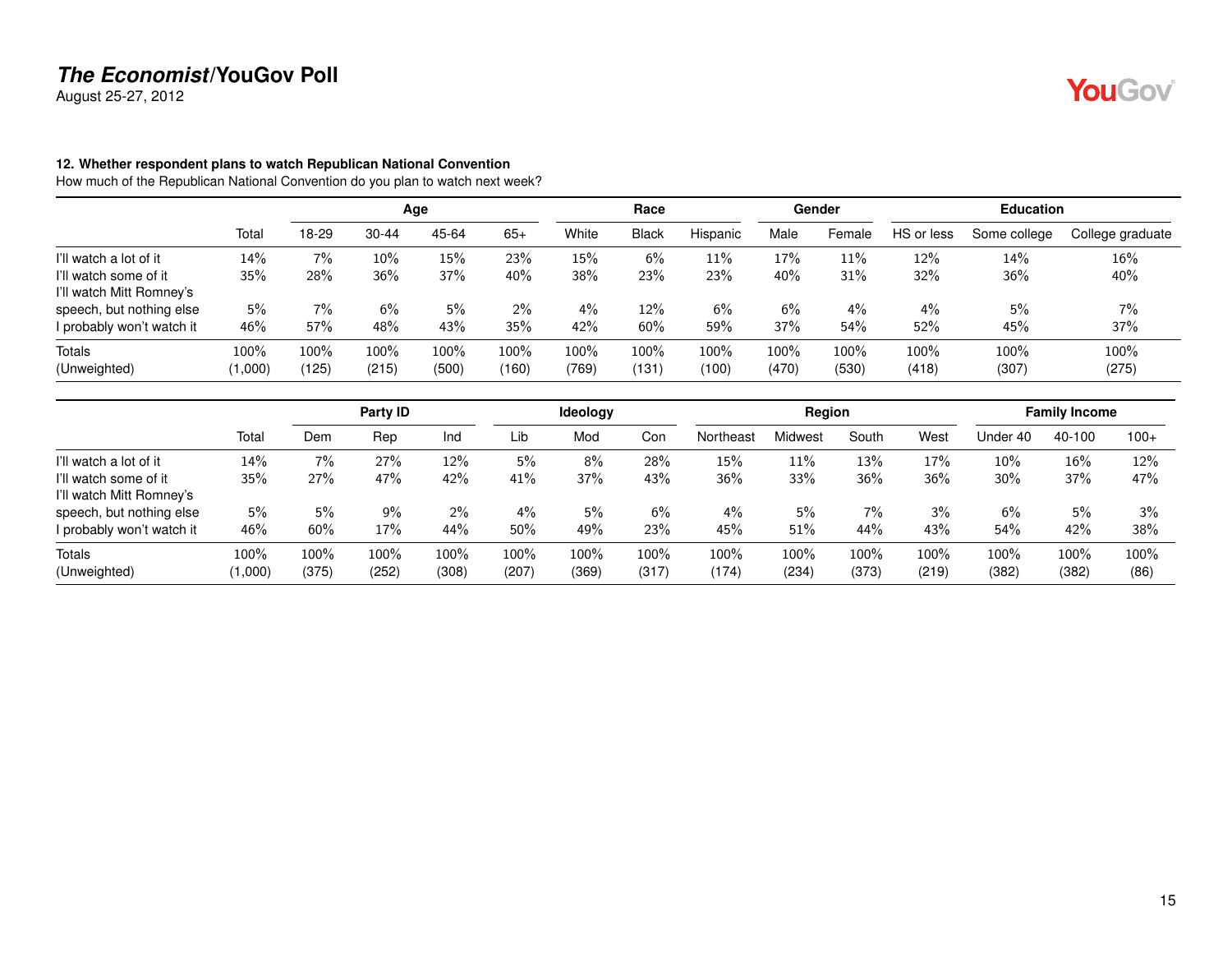August 25-27, 2012

### <span id="page-15-0"></span>**13. Whether respondent plans to watch Democratic National Convention**

How much of the Democratic National Convention do you plan to watch in two weeks?

|                           |       |        |           | Age   |       |       | Race         |          |        | Gender |            | <b>Education</b> |                  |
|---------------------------|-------|--------|-----------|-------|-------|-------|--------------|----------|--------|--------|------------|------------------|------------------|
|                           | Total | 18-29  | $30 - 44$ | 45-64 | $65+$ | White | <b>Black</b> | Hispanic | Male   | Female | HS or less | Some college     | College graduate |
| I'll watch a lot of it    | 12%   | 6%     | 13%       | 14%   | 14%   | 10%   | 26%          | 12%      | $10\%$ | 14%    | 12%        | 12%              | 14%              |
| I'll watch some of it     | 33%   | 28%    | 28%       | 34%   | 43%   | 33%   | 36%          | 23%      | 37%    | 29%    | 26%        | 35%              | 42%              |
| I'll watch Barack Obama's |       |        |           |       |       |       |              |          |        |        |            |                  |                  |
| speech, but nothing else  | 7%    | $10\%$ | $4\%$     | 8%    | $4\%$ | 5%    | 19%          | 6%       | $7\%$  | $7\%$  | 6%         | 9%               | 5%               |
| I probably won't watch it | 48%   | 55%    | 55%       | 44%   | 39%   | 51%   | 20%          | 58%      | 46%    | 50%    | 57%        | 44%              | 40%              |
| <b>Totals</b>             | 100%  | 100%   | 100%      | 100%  | 100%  | 100%  | $100\%$      | 100%     | 100%   | 100%   | 100%       | 100%             | 100%             |
| (Unweighted)              | (994) | (125)  | (212)     | (498) | (159) | (764) | (131)        | (99)     | (469)  | (525)  | (416)      | (304)            | (274)            |

|                           |       |       | Party ID |       |      | <b>Ideology</b> |       |           | Reaion  |       |        |          | <b>Family Income</b> |        |
|---------------------------|-------|-------|----------|-------|------|-----------------|-------|-----------|---------|-------|--------|----------|----------------------|--------|
|                           | Total | Dem   | Rep      | Ind   | Lib  | Mod             | Con   | Northeast | Midwest | South | West   | Under 40 | 40-100               | $100+$ |
| I'll watch a lot of it    | 12%   | 24%   | 5%       | 8%    | 24%  | 12%             | 7%    | 14%       | 13%     | 12%   | $10\%$ | 12%      | 13%                  | 14%    |
| I'll watch some of it     | 33%   | 38%   | 31%      | 36%   | 39%  | 39%             | 32%   | 37%       | 26%     | 33%   | 36%    | 27%      | 39%                  | 35%    |
| I'll watch Barack Obama's |       |       |          |       |      |                 |       |           |         |       |        |          |                      |        |
| speech, but nothing else  | $7\%$ | 11%   | 7%       | 3%    | 8%   | $9\%$           | 4%    | 5%        | $7\%$   | $7\%$ | 8%     | $10\%$   | 5%                   | $7\%$  |
| I probably won't watch it | 48%   | 27%   | 57%      | 53%   | 29%  | 40%             | 57%   | 43%       | 54%     | 48%   | 46%    | 51%      | 43%                  | 45%    |
| Totals                    | 100%  | 100%  | 100%     | 100%  | 100% | 100%            | 100%  | $100\%$   | 100%    | 100%  | 100%   | 100%     | 100%                 | 100%   |
| (Unweighted)              | (994) | (372) | (251)    | (307) | (204 | (368)           | (316) | (170)     | (233)   | (372) | (219)  | (378)    | (380)                | (86)   |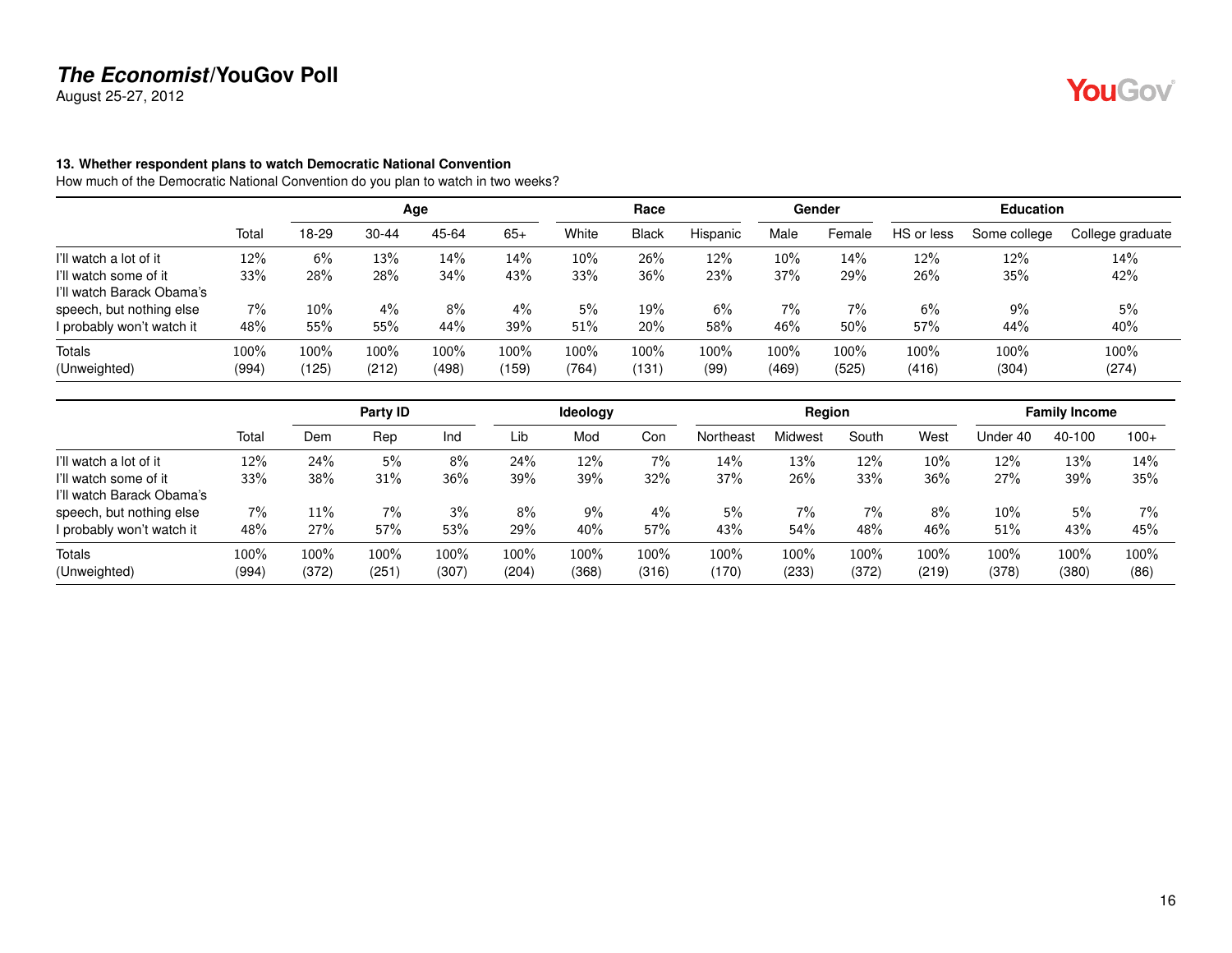August 25-27, 2012

### <span id="page-16-0"></span>**14. Whether Obama administration has brought real change or more partisan politics**

Do you think the Obama administration has brought real change to Washington or was it more of the same partisan politics?

|                     |       |       |           | Age   |       |       | Race         |          |         | Gender |            | <b>Education</b> |                  |
|---------------------|-------|-------|-----------|-------|-------|-------|--------------|----------|---------|--------|------------|------------------|------------------|
|                     | Total | 18-29 | $30 - 44$ | 45-64 | $65+$ | White | <b>Black</b> | Hispanic | Male    | Female | HS or less | Some college     | College graduate |
| Brought real change | 25%   | 25%   | 29%       | 23%   | 21%   | 20%   | 50%          | 35%      | 23%     | 26%    | 18%        | 32%              | 28%              |
| More of the same    |       |       |           |       |       |       |              |          |         |        |            |                  |                  |
| partisan politics   | 55%   | 47%   | 52%       | 59%   | 61%   | 61%   | 27%          | 44%      | 64%     | 48%    | 56%        | 51%              | 61%              |
| Not sure            | 20%   | 27%   | 19%       | 18%   | 18%   | 19%   | 23%          | 21%      | 13%     | 26%    | 27%        | 17%              | 11%              |
| <b>Totals</b>       | 100%  | 100%  | 100%      | 100%  | 100%  | 100%  | 100%         | 100%     | $100\%$ | 100%   | 100%       | 100%             | 100%             |
| (Unweighted)        | (996) | (125) | (212)     | (499) | (160) | (765) | (131)        | (100)    | (467)   | (529)  | (417)      | (305)            | (274)            |

|                                         |               |               | Party ID      |               |                  | Ideology      |               |               | Region        |               |               |               | <b>Family Income</b> |              |
|-----------------------------------------|---------------|---------------|---------------|---------------|------------------|---------------|---------------|---------------|---------------|---------------|---------------|---------------|----------------------|--------------|
|                                         | Total         | Dem           | Rep           | Ind           | Lib              | Mod           | Con           | Northeast     | Midwest       | South         | West          | Jnder 40      | 40-100               | $100+$       |
| Brought real change<br>More of the same | 25%           | 44%           | 13%           | 17%           | 47%              | 24%           | 15%           | 24%           | 28%           | 25%           | 23%           | 25%           | 29%                  | 16%          |
| partisan politics                       | 55%           | 32%           | 82%           | 67%           | 32%              | 54%           | 82%           | $50\%$        | 57%           | 56%           | 58%           | 50%           | 58%                  | 66%          |
| Not sure                                | 20%           | 24%           | 5%            | 16%           | 21%              | 22%           | 3%            | 27%           | 15%           | 19%           | 19%           | 25%           | 13%                  | 18%          |
| Totals<br>(Unweighted)                  | 100%<br>(996) | 100%<br>(374) | 100%<br>(252) | 100%<br>(305) | $100\%$<br>(206) | 100%<br>(367) | 100%<br>(316) | 100%<br>(172) | 100%<br>(234) | 100%<br>(372) | 100%<br>(218) | 100%<br>(381) | 100%<br>(381)        | 100%<br>(85) |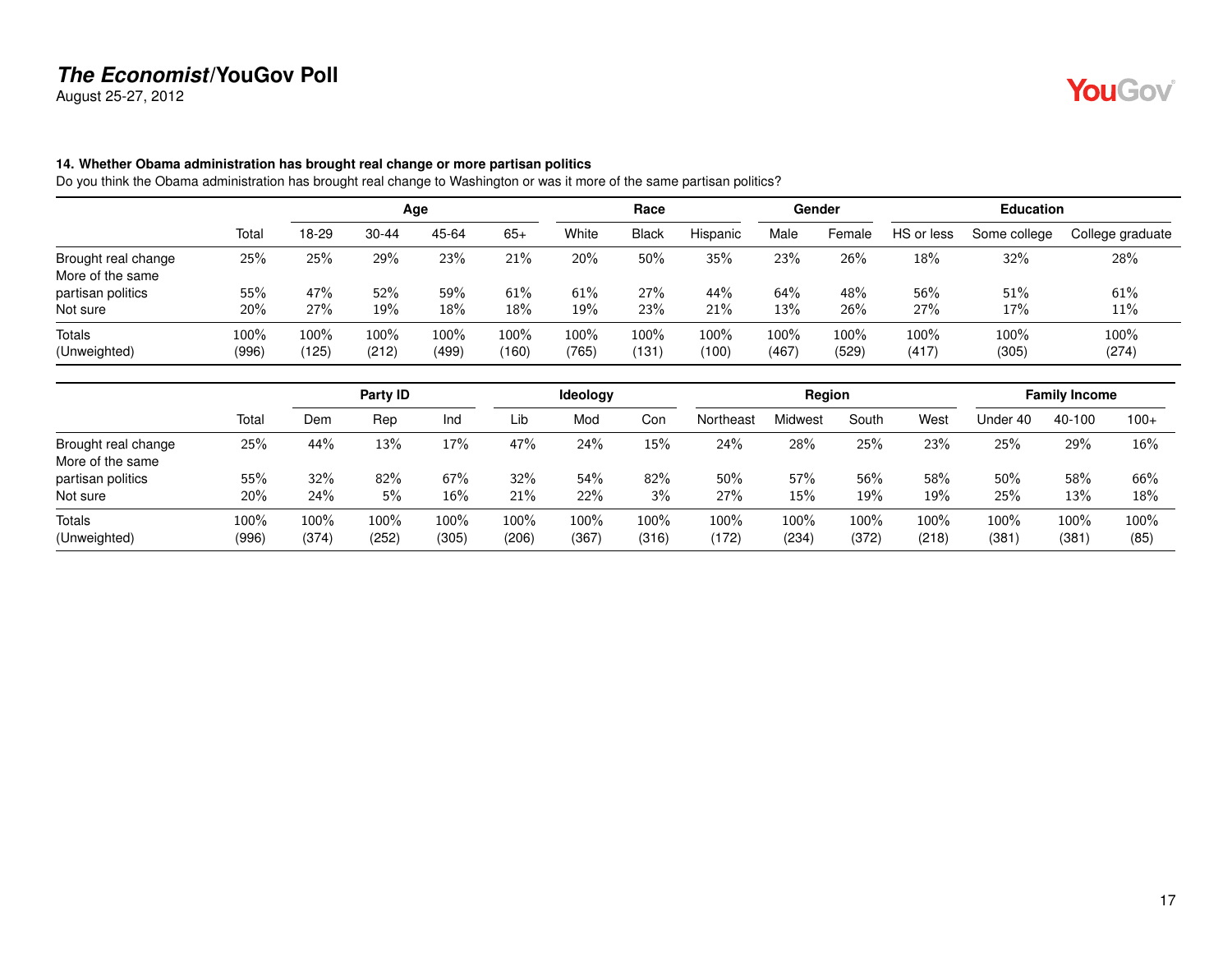August 25-27, 2012

### <span id="page-17-0"></span>**15. Trade with other nations**

Do you favor or oppose increasing trade with other nations?

|               |       |       |           | Age   |        |       | Race         |          |         | Gender |            | <b>Education</b> |                  |
|---------------|-------|-------|-----------|-------|--------|-------|--------------|----------|---------|--------|------------|------------------|------------------|
|               | Total | 18-29 | $30 - 44$ | 45-64 | $65+$  | White | <b>Black</b> | Hispanic | Male    | Female | HS or less | Some college     | College graduate |
| Favor         | 50%   | 45%   | 46%       | 54%   | 54%    | 51%   | 48%          | 51%      | 64%     | 37%    | 42%        | 48%              | 66%              |
| Oppose        | 18%   | 13%   | 24%       | 17%   | $18\%$ | 19%   | 15%          | 14%      | 19%     | 17%    | 21%        | 20%              | 13%              |
| Not sure      | 31%   | 42%   | 30%       | 29%   | 28%    | 30%   | 37%          | 35%      | 17%     | 45%    | 37%        | 32%              | 21%              |
| <b>Totals</b> | 100%  | 100%  | 100%      | 100%  | 100%   | 100%  | 100%         | 100%     | $100\%$ | 100%   | 100%       | 100%             | 100%             |
| (Unweighted)  | (999) | (125) | (215)     | (499) | (160)  | (768) | (131         | (100)    | (469)   | (530)  | (417)      | (307)            | (275)            |

|                               |               |               | Party ID      |               |               | Ideology      |               |               | Region           |               |               |               | <b>Family Income</b> |              |
|-------------------------------|---------------|---------------|---------------|---------------|---------------|---------------|---------------|---------------|------------------|---------------|---------------|---------------|----------------------|--------------|
|                               | Total         | Dem           | Rep           | Ind           | Lib           | Mod           | Con           | Northeast     | Midwest          | South         | West          | Under 40      | 40-100               | $100+$       |
| Favor                         | 50%           | 51%           | 47%           | 61%           | 65%           | 53%           | 54%           | 50%           | 40%              | 52%           | 58%           | 43%           | 53%                  | 70%          |
| Oppose                        | 18%           | 15%           | 28%           | 15%           | 9%            | 18%           | 23%           | 17%           | 18%              | 19%           | 19%           | 19%           | 21%                  | 6%           |
| Not sure                      | 31%           | 34%           | 25%           | 24%           | 27%           | 29%           | 23%           | 33%           | 42%              | 29%           | 24%           | 38%           | 26%                  | 24%          |
| <b>Totals</b><br>(Unweighted) | 100%<br>(999) | 100%<br>(375) | 100%<br>(252) | 100%<br>(308) | 100%<br>(207) | 100%<br>(369) | 100%<br>(316) | 100%<br>(173) | $100\%$<br>(234) | 100%<br>(373) | 100%<br>(219) | 100%<br>(382) | 100%<br>(381)        | 100%<br>(86) |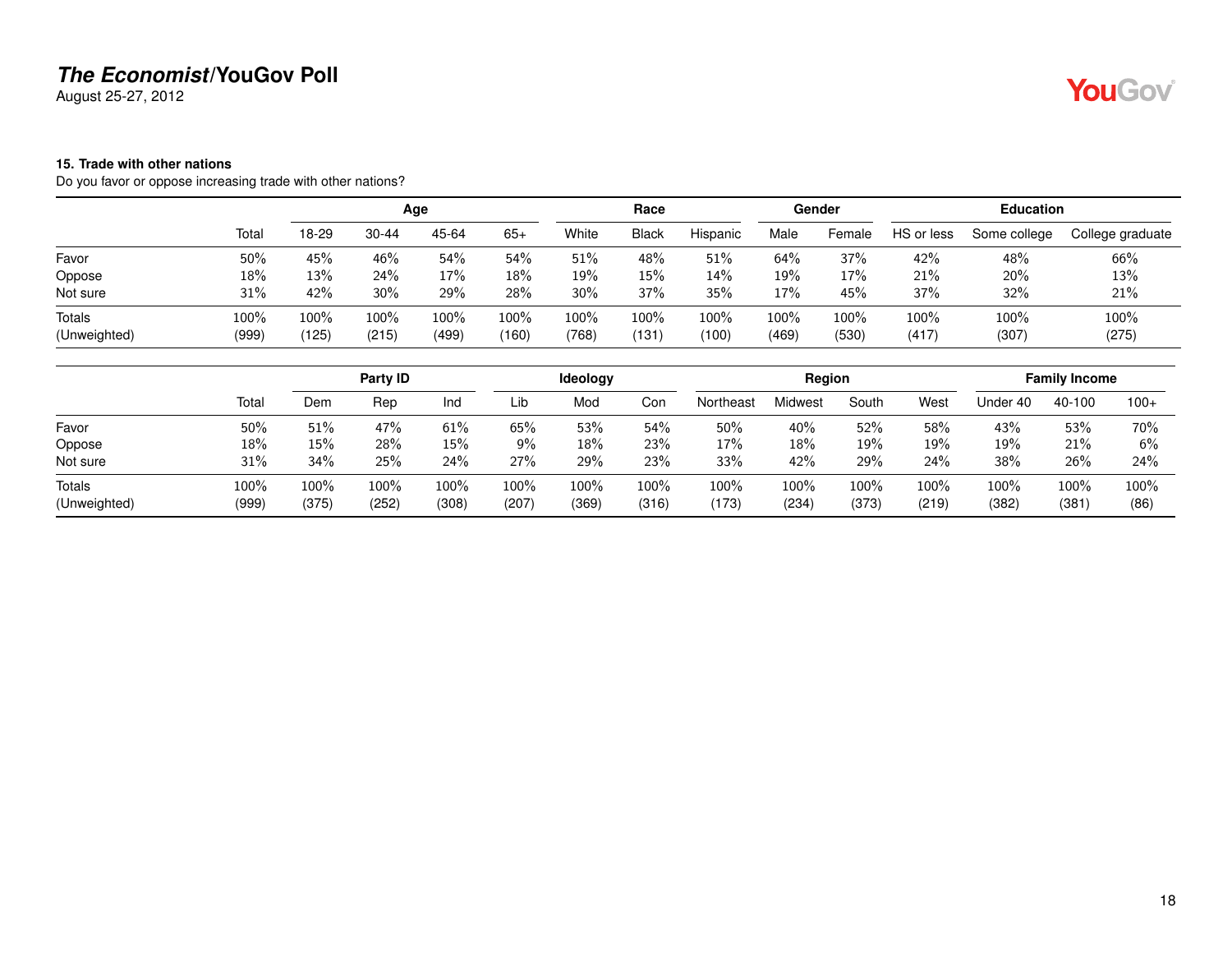August 25-27, 2012

# **YouGov**

### <span id="page-18-0"></span>**16. Respondents believe federal spending on these programs should be increased**

Do you think federal spending on the following programs should be increased or decreased?

|                         |         |       |           | Age   |       |       | Race         |          |        | Gender |            | <b>Education</b> |                  |
|-------------------------|---------|-------|-----------|-------|-------|-------|--------------|----------|--------|--------|------------|------------------|------------------|
|                         | Total   | 18-29 | $30 - 44$ | 45-64 | $65+$ | White | <b>Black</b> | Hispanic | Male   | Female | HS or less | Some college     | College graduate |
| Social Security         | 41%     | 25%   | 33%       | 48%   | 53%   | 38%   | 56%          | 41%      | 35%    | 46%    | 48%        | 39%              | 31%              |
| <b>National Defense</b> | 24%     | 17%   | 19%       | 30%   | 29%   | 25%   | 22%          | 23%      | 25%    | 23%    | 27%        | 27%              | 18%              |
| Medicare                | 38%     | 22%   | 33%       | 41%   | 53%   | 35%   | 61%          | 31%      | 31%    | 44%    | 42%        | 40%              | 29%              |
| Aid to the Poor         | 32%     | 30%   | 30%       | 35%   | 33%   | 29%   | 54%          | 33%      | 26%    | 38%    | 37%        | 32%              | 26%              |
| Medicaid                | 30%     | 22%   | 27%       | 35%   | 33%   | 26%   | 56%          | 30%      | 26%    | 34%    | 36%        | 29%              | 21%              |
| Veterans' Benefits      | 49%     | 30%   | 46%       | 53%   | 62%   | 49%   | 53%          | 39%      | 44%    | 53%    | 47%        | 55%              | 43%              |
| Health research         | 41%     | 35%   | 38%       | 40%   | 54%   | 38%   | 60%          | 41%      | 44%    | 38%    | 41%        | 41%              | 42%              |
| Education               | 44%     | 47%   | 48%       | 45%   | 33%   | 42%   | 57%          | 43%      | 44%    | 44%    | 38%        | 49%              | 49%              |
| Highways                | 36%     | 28%   | 34%       | 38%   | 41%   | 34%   | 46%          | 36%      | 44%    | 28%    | 34%        | 37%              | 38%              |
| <b>Mass Transit</b>     | 26%     | 27%   | 26%       | 29%   | 20%   | 25%   | 34%          | 28%      | $30\%$ | 22%    | 20%        | 25%              | 37%              |
| Foreign Aid             | 4%      | 5%    | $4\%$     | 3%    | $1\%$ | 2%    | 13%          | 4%       | $4\%$  | 4%     | $4\%$      | 3%               | $4\%$            |
| Unemployment benefits   | 23%     | 18%   | 20%       | 24%   | 33%   | 20%   | 50%          | 23%      | 19%    | 28%    | 32%        | 20%              | 13%              |
| Science and Technology  | 37%     | 34%   | 37%       | 39%   | 35%   | 37%   | 41%          | 29%      | 44%    | 29%    | 28%        | 36%              | 50%              |
| Agriculture             | 20%     | 18%   | 21%       | 23%   | 18%   | 19%   | 32%          | 20%      | 20%    | 21%    | 22%        | 22%              | 16%              |
| Housing                 | 22%     | 13%   | 22%       | 28%   | 20%   | 19%   | 45%          | 19%      | 19%    | 25%    | 26%        | 22%              | 15%              |
| <b>The Environment</b>  | 31%     | 35%   | 32%       | 31%   | 22%   | 29%   | 46%          | 27%      | $30\%$ | 31%    | 29%        | 32%              | 32%              |
| <b>Totals</b>           | (1,000) | (125) | (215)     | (500) | (160) | (769) | (131)        | (100)    | (470)  | (530)  | (418)      | (307)            | (275)            |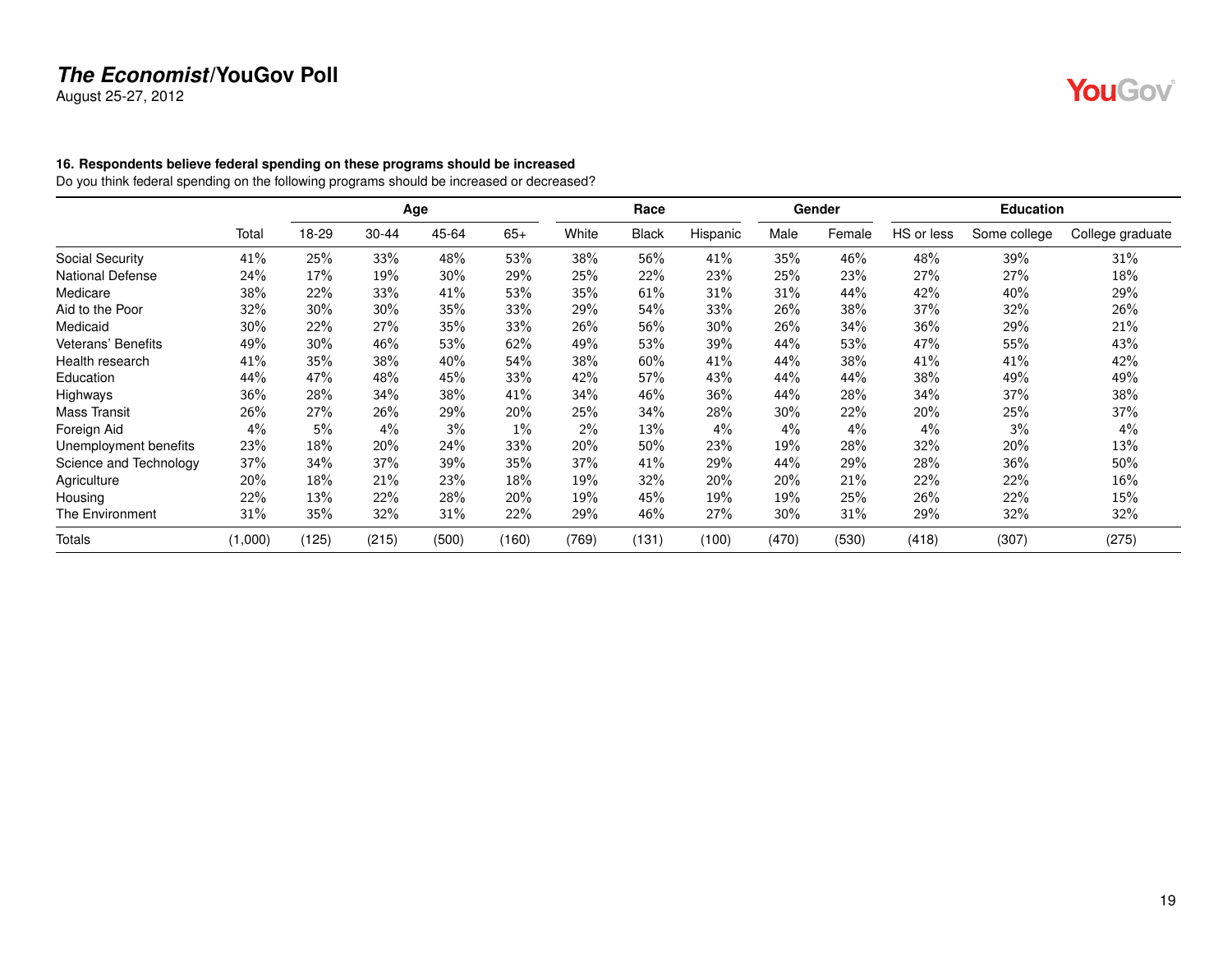August 25-27, 2012

|--|--|

|                           |         |       | Party ID |       |       | Ideology |       |           | Region  |        |       |          | <b>Family Income</b> |        |
|---------------------------|---------|-------|----------|-------|-------|----------|-------|-----------|---------|--------|-------|----------|----------------------|--------|
|                           | Total   | Dem   | Rep      | Ind   | Lib   | Mod      | Con   | Northeast | Midwest | South  | West  | Under 40 | 40-100               | $100+$ |
| Social Security           | 41%     | 57%   | 32%      | 33%   | 46%   | 45%      | 31%   | 38%       | 39%     | 41%    | 45%   | 48%      | 39%                  | 28%    |
| <b>National Defense</b>   | 24%     | 17%   | 42%      | 22%   | 8%    | 18%      | 45%   | 24%       | 22%     | 29%    | 19%   | 23%      | 27%                  | 19%    |
| Medicare                  | 38%     | 56%   | 28%      | 29%   | 47%   | 39%      | 30%   | 42%       | 29%     | 41%    | 38%   | 44%      | 36%                  | 27%    |
| Aid to the Poor           | 32%     | 53%   | 14%      | 26%   | 48%   | 40%      | 12%   | 36%       | 28%     | 33%    | 32%   | 39%      | 29%                  | 24%    |
| Medicaid                  | 30%     | 46%   | 15%      | 27%   | 39%   | 32%      | 19%   | 35%       | 25%     | 33%    | 25%   | 36%      | 28%                  | 21%    |
| <b>Veterans' Benefits</b> | 49%     | 58%   | 53%      | 44%   | 54%   | 51%      | 46%   | 48%       | 49%     | 50%    | 46%   | 48%      | 50%                  | 52%    |
| Health research           | 41%     | 55%   | 33%      | 38%   | 57%   | 49%      | 30%   | 47%       | 38%     | 41%    | 39%   | 44%      | 41%                  | 41%    |
| Education                 | 44%     | 62%   | 25%      | 42%   | 71%   | 48%      | 29%   | 43%       | 37%     | 46%    | 49%   | 44%      | 44%                  | 50%    |
| Highways                  | 36%     | 49%   | 25%      | 34%   | 50%   | 41%      | 25%   | 35%       | 34%     | $36\%$ | 37%   | 31%      | 35%                  | 57%    |
| <b>Mass Transit</b>       | 26%     | 43%   | 12%      | 25%   | 53%   | 31%      | 13%   | 31%       | 23%     | 24%    | 28%   | 22%      | 28%                  | 42%    |
| Foreign Aid               | 4%      | 8%    | $1\%$    | $1\%$ | 5%    | 4%       | 3%    | 5%        | $1\%$   | $5\%$  | 3%    | 4%       | 3%                   | 6%     |
| Unemployment benefits     | 23%     | 39%   | 9%       | 19%   | 33%   | 26%      | 9%    | 31%       | 26%     | 21%    | 18%   | 31%      | 21%                  | 12%    |
| Science and Technology    | 37%     | 44%   | $30\%$   | 41%   | 59%   | 39%      | 29%   | 40%       | 30%     | 38%    | 38%   | 28%      | 41%                  | 49%    |
| Agriculture               | 20%     | 29%   | 19%      | 15%   | 23%   | 21%      | 18%   | 24%       | 19%     | 21%    | 19%   | 22%      | 19%                  | 19%    |
| Housing                   | 22%     | 39%   | 10%      | 15%   | 35%   | 23%      | 11%   | 31%       | 16%     | 22%    | 20%   | 25%      | 22%                  | 18%    |
| The Environment           | 31%     | 46%   | 11%      | 33%   | 67%   | 33%      | 11%   | 38%       | 27%     | 30%    | 28%   | 33%      | 26%                  | 42%    |
| <b>Totals</b>             | (1,000) | (375) | (252)    | (308) | (207) | (369)    | (317) | (174)     | (234)   | (373)  | (219) | (382)    | (382)                | (86)   |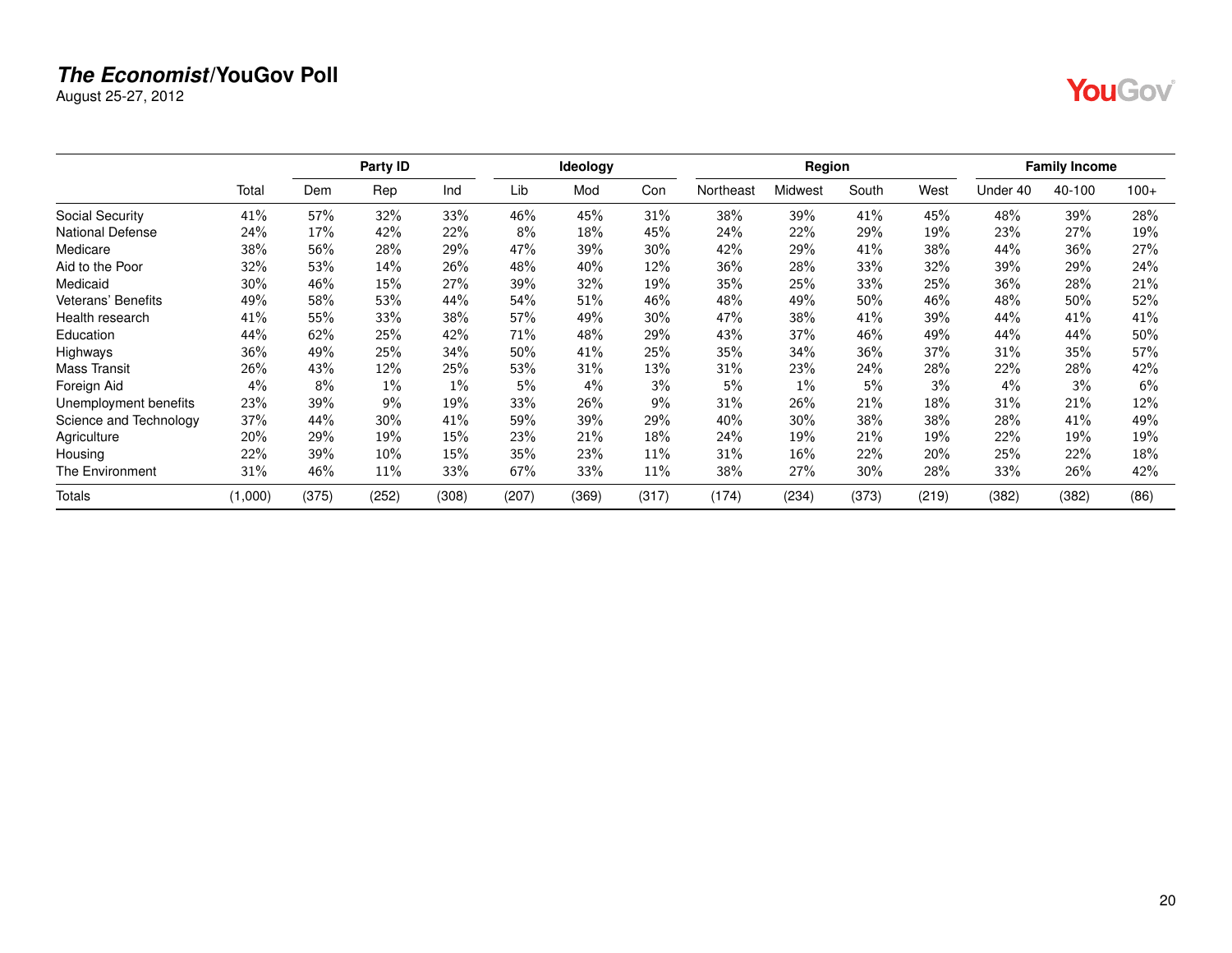August 25-27, 2012

# **YouGov**

### <span id="page-20-0"></span>**17. Respondents believe federal spending on these programs should be decreased**

Do you think federal spending on the following programs should be increased or decreased?

|                         |         |       |       | Age   |       |        | Race         |          |        | Gender |            | <b>Education</b> |                  |
|-------------------------|---------|-------|-------|-------|-------|--------|--------------|----------|--------|--------|------------|------------------|------------------|
|                         | Total   | 18-29 | 30-44 | 45-64 | $65+$ | White  | <b>Black</b> | Hispanic | Male   | Female | HS or less | Some college     | College graduate |
| Social Security         | 8%      | 16%   | 8%    | 8%    | $0\%$ | 9%     | $2\%$        | 6%       | 13%    | 4%     | 4%         | 11%              | 11%              |
| <b>National Defense</b> | 26%     | 28%   | 28%   | 26%   | 20%   | 27%    | 19%          | 26%      | 34%    | 18%    | 20%        | 27%              | 33%              |
| Medicare                | 10%     | 17%   | 11%   | 9%    | $2\%$ | 10%    | 7%           | 6%       | 14%    | 6%     | 6%         | 13%              | 13%              |
| Aid to the Poor         | 18%     | 16%   | 17%   | 22%   | 15%   | 21%    | $4\%$        | 12%      | 24%    | 13%    | 15%        | 19%              | 22%              |
| Medicaid                | 17%     | 13%   | 19%   | 18%   | 18%   | 20%    | $4\%$        | 13%      | 21%    | 14%    | 15%        | 17%              | 22%              |
| Veterans' Benefits      | 5%      | 8%    | 5%    | 4%    | $1\%$ | 5%     | $1\%$        | 4%       | 6%     | 3%     | 3%         | 7%               | 5%               |
| Health research         | 10%     | 8%    | 11%   | 14%   | $4\%$ | $11\%$ | 3%           | 10%      | 13%    | 7%     | 8%         | 11%              | 12%              |
| Education               | 16%     | 18%   | 14%   | 17%   | 16%   | 18%    | 11%          | 10%      | 21%    | 12%    | 12%        | 17%              | 22%              |
| Highways                | 9%      | 12%   | 9%    | 10%   | $4\%$ | 10%    | 4%           | $7\%$    | 10%    | 9%     | 8%         | 11%              | 10%              |
| <b>Mass Transit</b>     | 21%     | 14%   | 19%   | 28%   | 18%   | 24%    | 5%           | 12%      | 25%    | 18%    | 17%        | 24%              | 23%              |
| Foreign Aid             | 65%     | 48%   | 61%   | 70%   | 80%   | 71%    | 38%          | 50%      | 71%    | 59%    | 59%        | 69%              | 71%              |
| Unemployment benefits   | 25%     | 24%   | 21%   | 29%   | 23%   | 29%    | $7\%$        | 11%      | $30\%$ | 20%    | 15%        | 26%              | 38%              |
| Science and Technology  | 10%     | 10%   | 8%    | 14%   | 7%    | 12%    | $1\%$        | 10%      | 13%    | 8%     | 11%        | 12%              | 8%               |
| Agriculture             | 26%     | 20%   | 25%   | 31%   | 22%   | 29%    | $11\%$       | 17%      | 36%    | 16%    | 19%        | 26%              | 36%              |
| Housing                 | 27%     | 30%   | 25%   | 31%   | 21%   | 31%    | 7%           | 24%      | 35%    | 20%    | 23%        | 29%              | 32%              |
| The Environment         | 25%     | 16%   | 24%   | 30%   | 25%   | 28%    | 6%           | 20%      | 33%    | 17%    | 22%        | 27%              | 28%              |
| Totals                  | (1,000) | (125) | (215) | (500) | (160) | (769)  | (131)        | (100)    | (470)  | (530)  | (418)      | (307)            | (275)            |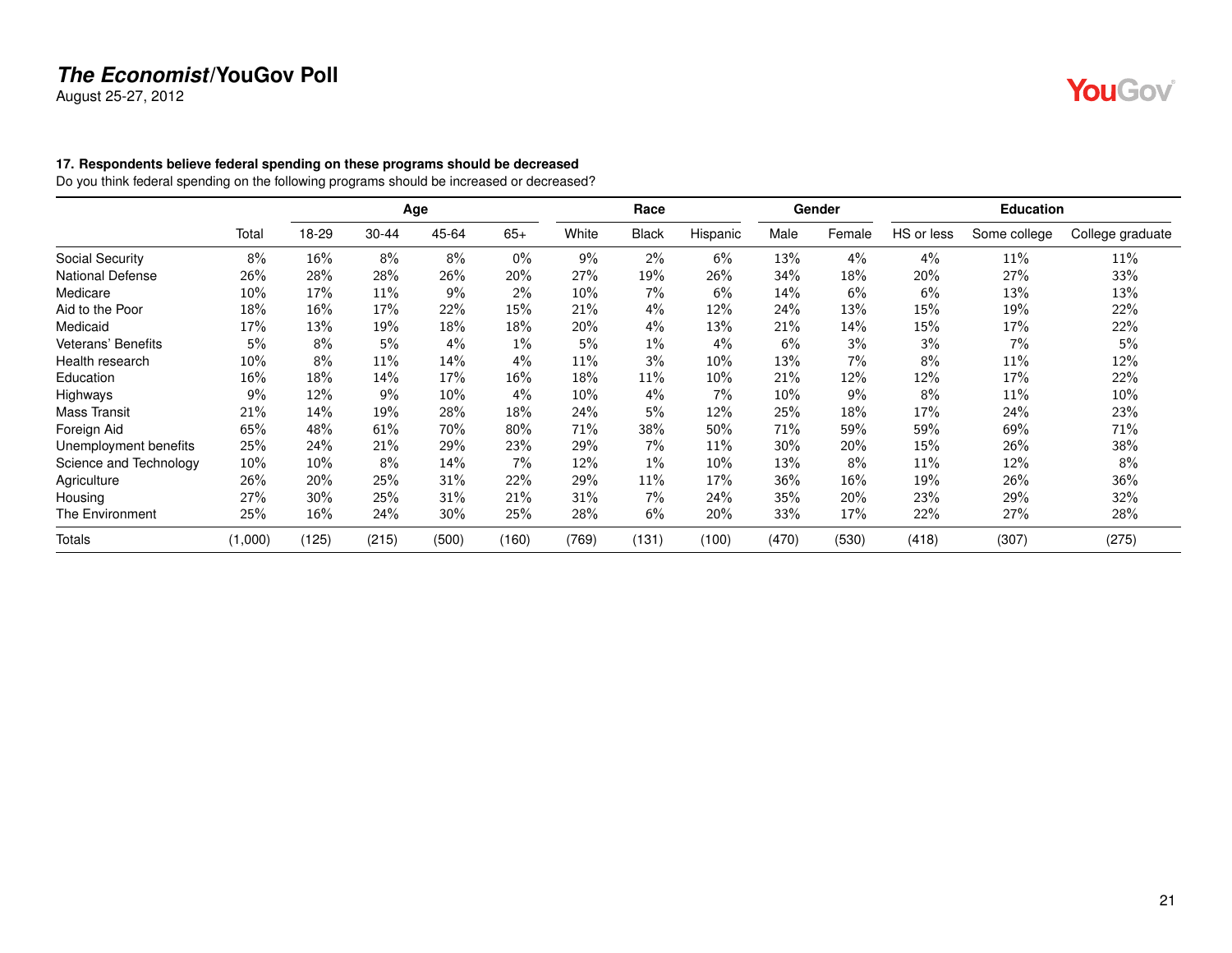August 25-27, 2012

|--|--|

|                           |         |       | Party ID |       |       | Ideology |       |           | Region  |        |        |          | <b>Family Income</b> |        |
|---------------------------|---------|-------|----------|-------|-------|----------|-------|-----------|---------|--------|--------|----------|----------------------|--------|
|                           | Total   | Dem   | Rep      | Ind   | Lib   | Mod      | Con   | Northeast | Midwest | South  | West   | Under 40 | 40-100               | $100+$ |
| Social Security           | 8%      | 3%    | 11%      | 14%   | 2%    | 4%       | 17%   | 9%        | 5%      | 10%    | 7%     | 6%       | 9%                   | 14%    |
| <b>National Defense</b>   | 26%     | 33%   | 11%      | 34%   | 57%   | 28%      | 13%   | 29%       | 24%     | 21%    | 33%    | 20%      | 26%                  | 46%    |
| Medicare                  | $10\%$  | 3%    | 15%      | 15%   | $2\%$ | 8%       | 18%   | 12%       | 11%     | 9%     | 8%     | $9\%$    | 9%                   | 20%    |
| Aid to the Poor           | 18%     | 4%    | 32%      | 23%   | 3%    | 12%      | 39%   | 16%       | 16%     | 22%    | 15%    | 11%      | 23%                  | 27%    |
| Medicaid                  | 17%     | 5%    | 25%      | 26%   | 7%    | 15%      | 32%   | 17%       | 16%     | 17%    | 21%    | 11%      | 23%                  | 27%    |
| <b>Veterans' Benefits</b> | 5%      | 3%    | 5%       | 6%    | 1%    | 3%       | 9%    | 5%        | 4%      | $5\%$  | 4%     | 6%       | 3%                   | 6%     |
| Health research           | 10%     | 2%    | 15%      | 16%   | 2%    | 6%       | 23%   | 9%        | 9%      | 13%    | 7%     | 8%       | 11%                  | 16%    |
| Education                 | 16%     | 2%    | 30%      | 24%   | 2%    | 12%      | 35%   | 13%       | 16%     | 20%    | 12%    | 14%      | 16%                  | 22%    |
| Highways                  | 9%      | 5%    | 10%      | 16%   | 6%    | 8%       | 15%   | 10%       | 8%      | 11%    | 7%     | 9%       | 7%                   | 15%    |
| <b>Mass Transit</b>       | 21%     | 5%    | 39%      | 28%   | 6%    | 14%      | 45%   | 18%       | 18%     | 25%    | 21%    | 16%      | 26%                  | 24%    |
| Foreign Aid               | 65%     | 51%   | 80%      | 74%   | 50%   | 65%      | 84%   | 54%       | 64%     | 68%    | 71%    | 59%      | 70%                  | 70%    |
| Unemployment benefits     | 25%     | 5%    | 46%      | 33%   | 5%    | 19%      | 51%   | 26%       | 19%     | 26%    | 27%    | 16%      | 29%                  | 37%    |
| Science and Technology    | 10%     | 6%    | 16%      | 13%   | 4%    | 7%       | 19%   | 10%       | 13%     | $10\%$ | 8%     | 11%      | 11%                  | 14%    |
| Agriculture               | 26%     | 14%   | 30%      | 40%   | 22%   | 25%      | 38%   | 23%       | 24%     | 28%    | 28%    | 15%      | 30%                  | 46%    |
| Housing                   | 27%     | 7%    | 43%      | 38%   | 7%    | 23%      | 52%   | 19%       | 24%     | 31%    | 33%    | 19%      | 32%                  | 36%    |
| The Environment           | 25%     | 5%    | 49%      | 31%   | 2%    | 18%      | 54%   | 16%       | 25%     | 27%    | $30\%$ | 17%      | 32%                  | 28%    |
| <b>Totals</b>             | (1,000) | (375) | (252)    | (308) | (207) | (369)    | (317) | (174)     | (234)   | (373)  | (219)  | (382)    | (382)                | (86)   |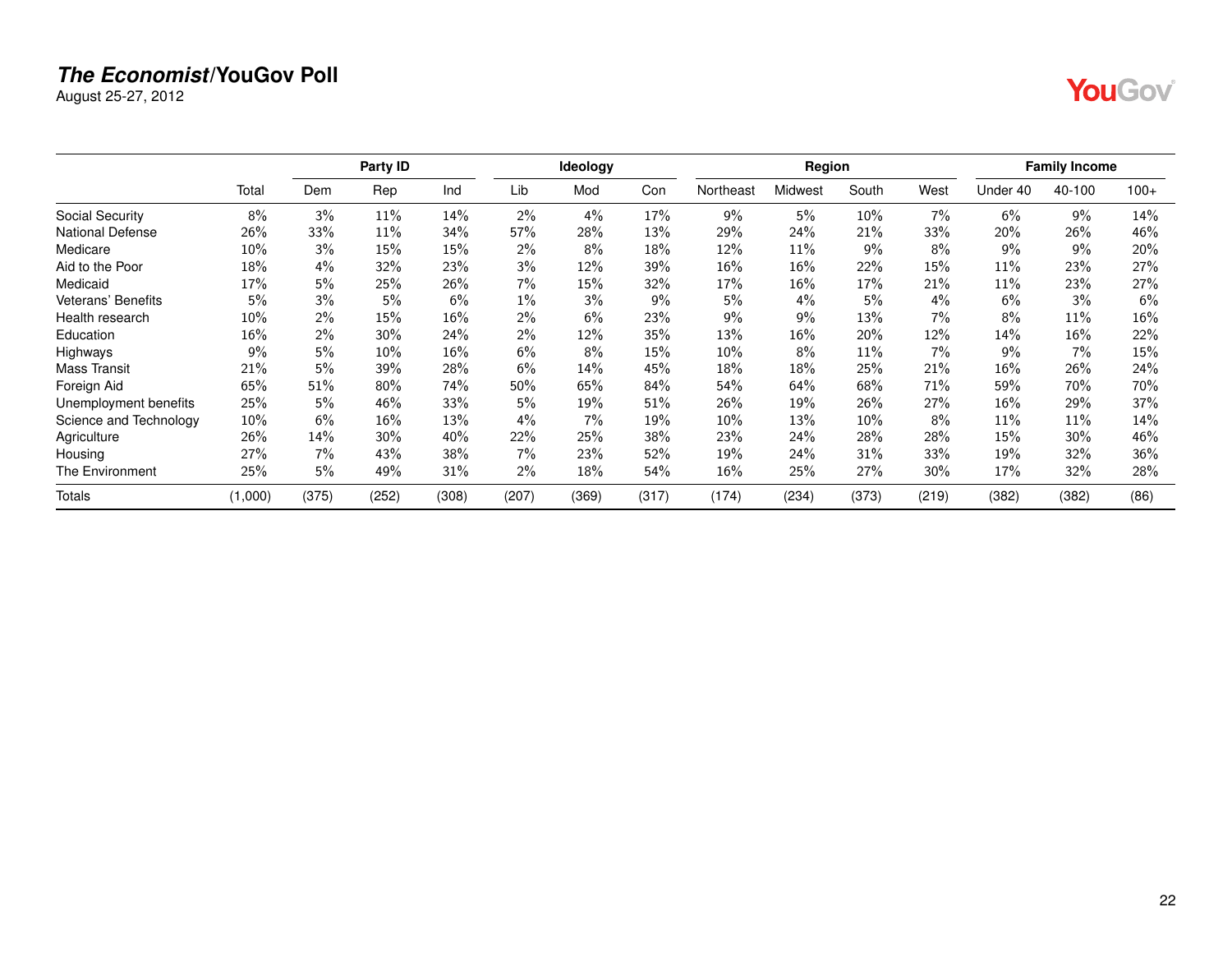August 25-27, 2012

### <span id="page-22-0"></span>**18. Marijuana legalization**

Do you think the use of marijuana should be legalized?

|              |       |       |           | Age   |       |       | Race         |          |       | Gender |            | <b>Education</b> |                  |
|--------------|-------|-------|-----------|-------|-------|-------|--------------|----------|-------|--------|------------|------------------|------------------|
|              | Total | 18-29 | $30 - 44$ | 45-64 | $65+$ | White | <b>Black</b> | Hispanic | Male  | Female | HS or less | Some college     | College graduate |
| Yes          | 49%   | 49%   | 58%       | 48%   | 39%   | 50%   | 47%          | 42%      | 51%   | 48%    | 49%        | 49%              | 51%              |
| No           | 37%   | 42%   | 27%       | 37%   | 47%   | 38%   | 36%          | 31%      | 39%   | 35%    | 38%        | 38%              | 35%              |
| Not sure     | 14%   | 9%    | 14%       | 15%   | 14%   | 12%   | 18%          | 26%      | 10%   | 17%    | 13%        | 13%              | 14%              |
| Totals       | 100%  | 100%  | 100%      | 100%  | 100%  | 100%  | 100%         | 100%     | 100%  | 100%   | 100%       | 100%             | 100%             |
| (Unweighted) | (998) | (125) | (215)     | (499) | (159) | (767) | (131         | (100)    | (469) | (529)  | (417)      | (306)            | (275)            |

|                               |               |               | Party ID      |               |               | Ideology      |               |               | Region        |               |               |              | <b>Family Income</b> |              |
|-------------------------------|---------------|---------------|---------------|---------------|---------------|---------------|---------------|---------------|---------------|---------------|---------------|--------------|----------------------|--------------|
|                               | Total         | Dem           | Rep           | Ind           | Lib           | Mod           | Con           | Northeast     | Midwest       | South         | West          | Under 40     | 40-100               | $100+$       |
| Yes                           | 49%           | 55%           | 29%           | 60%           | 71%           | 54%           | 34%           | 55%           | 45%           | 48%           | 52%           | 50%          | 51%                  | 52%          |
| No                            | 37%           | 27%           | 61%           | 30%           | 16%           | 33%           | 55%           | 31%           | 41%           | 37%           | 38%           | 35%          | 37%                  | 38%          |
| Not sure                      | 14%           | 18%           | 9%            | $9\%$         | 13%           | 13%           | 11%           | 14%           | 15%           | 15%           | $9\%$         | 15%          | 12%                  | 10%          |
| <b>Totals</b><br>(Unweighted) | 100%<br>(998) | 100%<br>(374) | 100%<br>(251) | 100%<br>(308) | 100%<br>(207) | 100%<br>(368) | 100%<br>(316) | 100%<br>(174) | 100%<br>(232) | 100%<br>(373) | 100%<br>(219) | 100%<br>(381 | 100%<br>(381)        | 100%<br>(86) |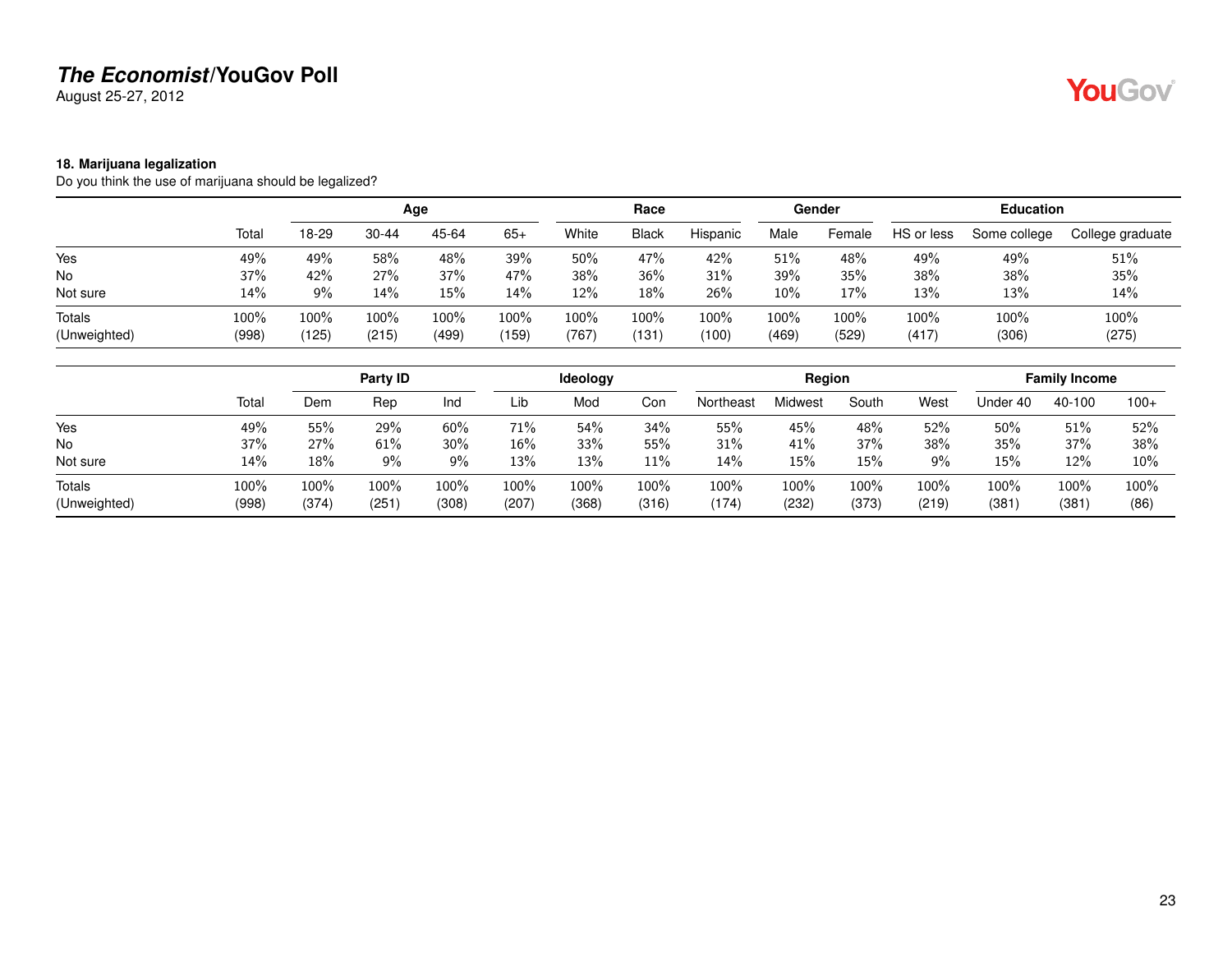August 25-27, 2012

# YouGov®

### <span id="page-23-0"></span>**19. Environmental regulation**

Do you think there is too much or too little environmental regulation by the federal government?

|                        |       |       |           | Age   |       |         | Race         |          |       | Gender |            | <b>Education</b> |                  |
|------------------------|-------|-------|-----------|-------|-------|---------|--------------|----------|-------|--------|------------|------------------|------------------|
|                        | Total | 18-29 | $30 - 44$ | 45-64 | $65+$ | White   | <b>Black</b> | Hispanic | Male  | Female | HS or less | Some college     | College graduate |
| Too much               | 36%   | 21%   | 32%       | 41%   | 45%   | 40%     | 14%          | 26%      | 42%   | 30%    | 37%        | 35%              | 34%              |
| About the right amount | 30%   | 37%   | 31%       | 27%   | 27%   | 27%     | 46%          | 32%      | 23%   | 37%    | 31%        | 27%              | 32%              |
| Too little             | 34%   | 42%   | 37%       | 32%   | 28%   | 33%     | 40%          | 42%      | 35%   | 34%    | 32%        | 38%              | 34%              |
| Totals                 | 100%  | 100%  | 100%      | 100%  | 100%  | $100\%$ | 100%         | 100%     | 100%  | 100%   | 100%       | 100%             | 100%             |
| (Unweighted)           | (995) | 124   | (214)     | (497) | (160) | (766)   | (129)        | (100)    | (470) | (525)  | (414)      | (306)            | (275)            |

|                        |               |               | Party ID      |               |               | <b>Ideology</b> |               |               | Region           |               |               |               | <b>Family Income</b> |              |
|------------------------|---------------|---------------|---------------|---------------|---------------|-----------------|---------------|---------------|------------------|---------------|---------------|---------------|----------------------|--------------|
|                        | Total         | Dem           | Rep           | Ind           | Lib           | Mod             | Con           | Northeast     | Midwest          | South         | West          | Under 40      | 40-100               | $100+$       |
| Too much               | 36%           | 11%           | 69%           | 39%           | 6%            | 28%             | 70%           | 24%           | 39%              | 38%           | 39%           | 29%           | 45%                  | 35%          |
| About the right amount | $30\%$        | 34%           | 21%           | 29%           | 23%           | 41%             | 16%           | 28%           | 29%              | 30%           | 33%           | 36%           | 25%                  | 24%          |
| Too little             | 34%           | 55%           | 10%           | 32%           | 71%           | 31%             | 14%           | 48%           | 32%              | 32%           | 28%           | 36%           | 30%                  | 41%          |
| Totals<br>(Unweighted) | 100%<br>(995) | 100%<br>(373) | 100%<br>(251) | 100%<br>(307) | 100%<br>(207) | 100%<br>(368)   | 100%<br>(316) | 100%<br>(174) | $100\%$<br>(231) | 100%<br>(371) | 100%<br>(219) | 100%<br>(379) | 100%<br>(381)        | 100%<br>(86) |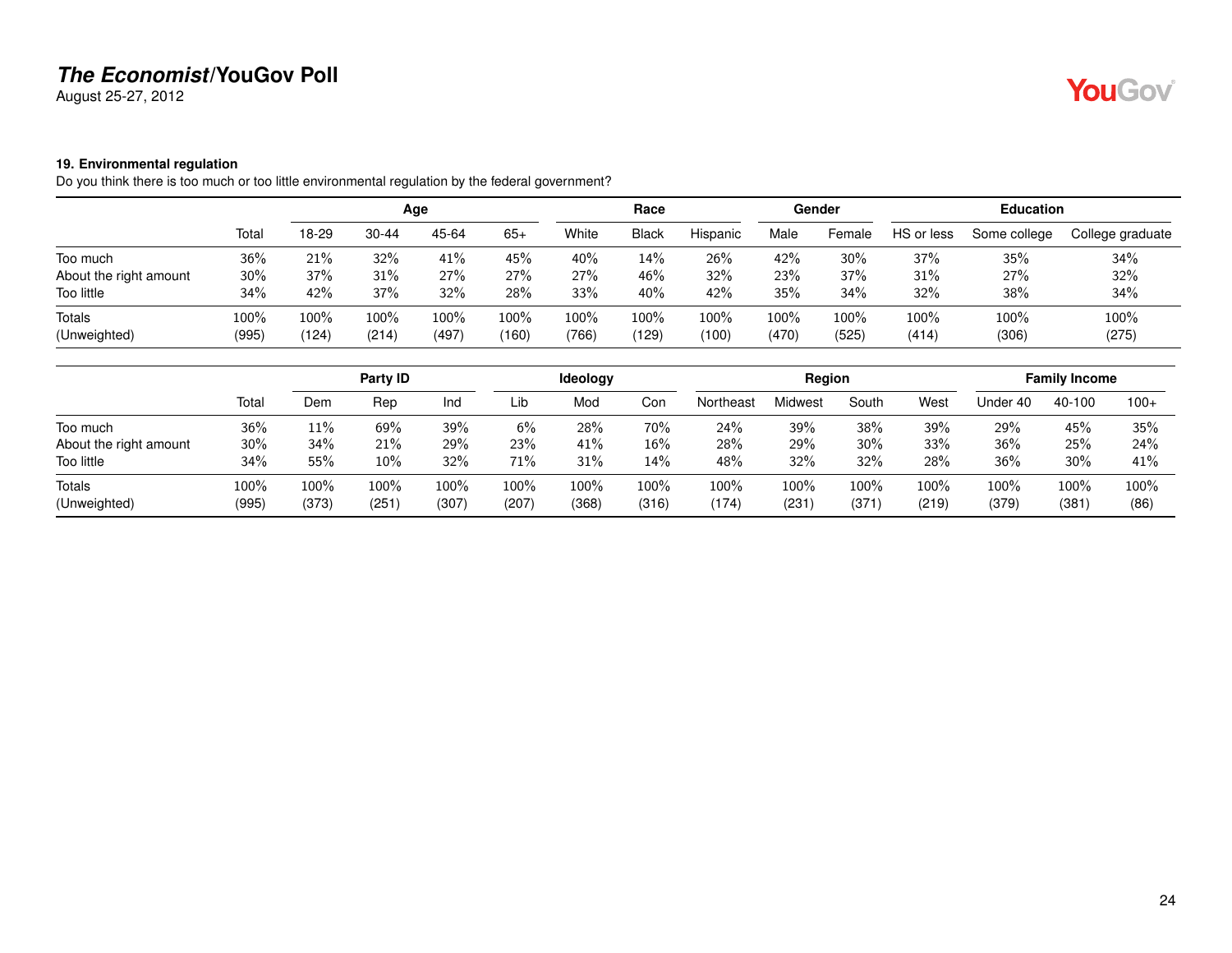August 25-27, 2012

# **YouGov**

### <span id="page-24-0"></span>**20. Respondents have a somewhat or very favorable opinion of these individuals**

Do you have a favorable or an unfavorable opinion of the following people?

|               |       |       |           | Age   |       |       | Race         |          |       | Gender |            | <b>Education</b> |                  |
|---------------|-------|-------|-----------|-------|-------|-------|--------------|----------|-------|--------|------------|------------------|------------------|
|               | Total | 18-29 | $30 - 44$ | 45-64 | $65+$ | White | <b>Black</b> | Hispanic | Male  | Female | HS or less | Some college     | College graduate |
| Barack Obama  | 46%   | 40%   | 47%       | 49%   | 42%   | 40%   | 79%          | 50%      | 46%   | 45%    | 44%        | 45%              | 49%              |
| Mitt Romney   | 40%   | 24%   | 37%       | 45%   | 48%   | 46%   | 6%           | 22%      | 44%   | 35%    | 37%        | 42%              | 40%              |
| Paul Ryan     | 37%   | 22%   | 34%       | 45%   | 42%   | 43%   | 8%           | 25%      | 42%   | 33%    | 35%        | 40%              | 38%              |
| Joe Biden     | 40%   | 32%   | 40%       | 44%   | 42%   | 35%   | 75%          | 40%      | 42%   | 39%    | 36%        | 44%              | 42%              |
| <b>Totals</b> | (998) | (124) | (215)     | (499) | (160) | (767) | (131         | (100)    | (469) | (529)  | (417)      | (306)            | (275)            |

|              |       |       | Party ID |       |       | <b>Ideology</b> |       |           | Region  |       |       |          | <b>Family Income</b> |        |
|--------------|-------|-------|----------|-------|-------|-----------------|-------|-----------|---------|-------|-------|----------|----------------------|--------|
|              | Total | Dem   | Rep      | Ind   | Lib   | Mod             | Con   | Northeast | Midwest | South | West  | Under 40 | 40-100               | $100+$ |
| Barack Obama | 46%   | 82%   | $9\%$    | 40%   | 87%   | 55%             | 14%   | 54%       | 41%     | 44%   | 45%   | 47%      | 47%                  | 58%    |
| Mitt Romney  | 40%   | $9\%$ | 87%      | 39%   | 6%    | 31%             | 80%   | 29%       | 36%     | 46%   | 42%   | 32%      | 44%                  | 43%    |
| Paul Ryan    | 37%   | 10%   | 79%      | 40%   | 6%    | 31%             | 76%   | 26%       | 36%     | 43%   | 39%   | 29%      | 44%                  | 34%    |
| Joe Biden    | 40%   | 72%   | 14%      | 36%   | 77%   | 52%             | 13%   | 43%       | 37%     | 41%   | 41%   | 43%      | 42%                  | 49%    |
| Totals       | (998) | (374) | (251)    | (308) | (207) | (369)           | (316) | (173)     | (234)   | (372) | (219) | (381     | (382)                | (86)   |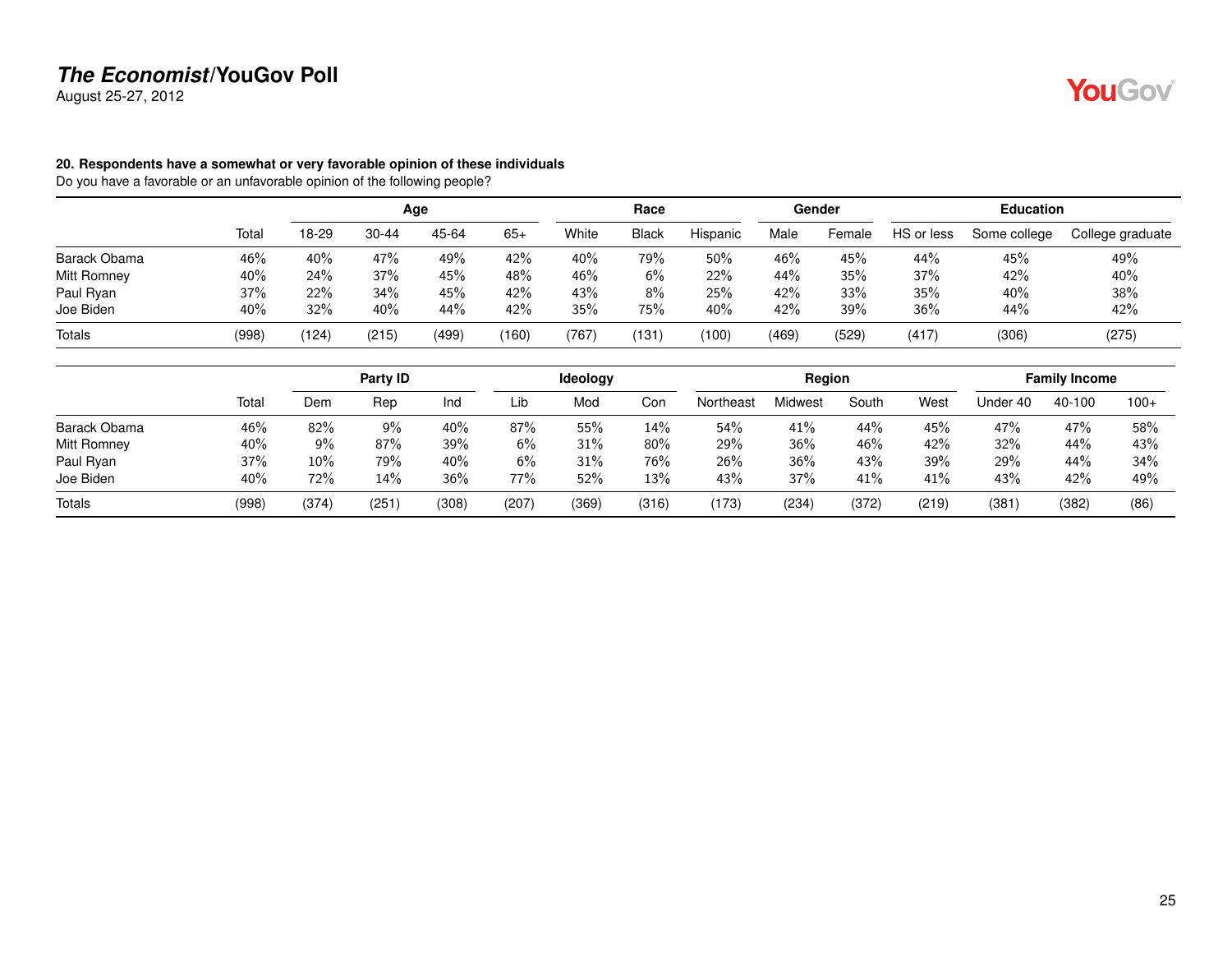August 25-27, 2012

# **YouGov**

### <span id="page-25-0"></span>**21. Respondents have a somewhat or very unfavorable opinion of these individuals**

Do you have a favorable or an unfavorable opinion of the following people?

|              |       |       |           | Age   |       |       | Race         |          |       | Gender |            | <b>Education</b> |                  |
|--------------|-------|-------|-----------|-------|-------|-------|--------------|----------|-------|--------|------------|------------------|------------------|
|              | Total | 18-29 | $30 - 44$ | 45-64 | $65+$ | White | <b>Black</b> | Hispanic | Male  | Female | HS or less | Some college     | College graduate |
| Barack Obama | 48%   | 40%   | 49%       | 48%   | 54%   | 54%   | 15%          | 36%      | 52%   | 44%    | 45%        | 49%              | 50%              |
| Mitt Romney  | 51%   | 55%   | 55%       | 49%   | 46%   | 46%   | 83%          | 61%      | 53%   | 50%    | 49%        | 50%              | 56%              |
| Paul Ryan    | 44%   | 46%   | 47%       | 42%   | 39%   | 39%   | 69%          | 50%      | 49%   | 39%    | 41%        | 41%              | 51%              |
| Joe Biden    | 46%   | 35%   | 47%       | 48%   | 49%   | 51%   | 12%          | 39%      | 53%   | 39%    | 45%        | 44%              | 50%              |
| Totals       | (998) | (124) | (215)     | (499) | (160) | (767  | (131         | (100)    | (469) | (529)  | (417)      | (306)            | (275)            |

|              |       |       | Party ID |       |        | <b>Ideology</b> |       |           | Region  |       |       |          | <b>Family Income</b> |        |
|--------------|-------|-------|----------|-------|--------|-----------------|-------|-----------|---------|-------|-------|----------|----------------------|--------|
|              | Total | Dem   | Rep      | Ind   | Lib    | Mod             | Con   | Northeast | Midwest | South | West  | Under 40 | 40-100               | $100+$ |
| Barack Obama | 48%   | 12%   | 89%      | 56%   | $11\%$ | 41%             | 83%   | 35%       | 52%     | 52%   | 48%   | 43%      | 48%                  | 42%    |
| Mitt Romney  | 51%   | 83%   | 10%      | 54%   | 91%    | 64%             | 16%   | 56%       | 55%     | 48%   | 50%   | 54%      | 48%                  | 55%    |
| Paul Ryan    | 44%   | 68%   | 9%       | 48%   | 79%    | 53%             | 15%   | 50%       | 44%     | 43%   | 39%   | 43%      | 41%                  | 58%    |
| Joe Biden    | 46%   | 15%   | 80%      | 54%   | 15%    | 38%             | 81%   | 35%       | 51%     | 49%   | 43%   | 36%      | 48%                  | 48%    |
| Totals       | (998) | (374) | (251     | (308) | (207)  | (369)           | (316) | (173)     | (234)   | (372) | (219) | (381     | (382)                | (86)   |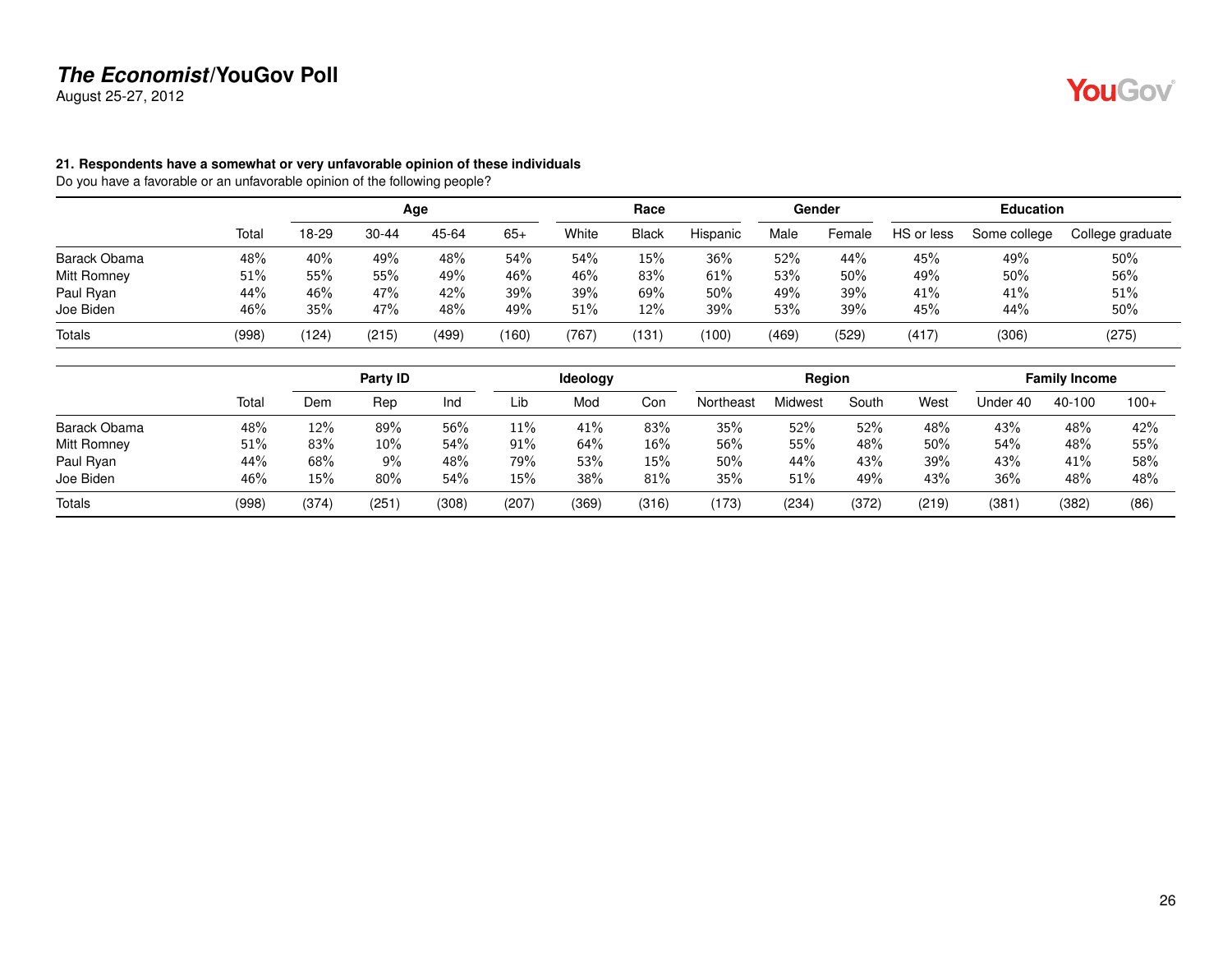August 25-27, 2012

### <span id="page-26-0"></span>**22. Approval of Obama as President**

Do you approve or disapprove of the way Barack Obama is handling his job as President?

|                            |         |       |           | Age   |       |       | Race         |          |       | Gender |            | <b>Education</b> |                  |
|----------------------------|---------|-------|-----------|-------|-------|-------|--------------|----------|-------|--------|------------|------------------|------------------|
|                            | Total   | 18-29 | $30 - 44$ | 45-64 | $65+$ | White | <b>Black</b> | Hispanic | Male  | Female | HS or less | Some college     | College graduate |
| <b>Strongly Approve</b>    | 17%     | 11%   | 18%       | 20%   | 17%   | 12%   | 52%          | 20%      | 16%   | 18%    | 17%        | 17%              | 18%              |
| Somewhat Approve           | 24%     | 28%   | 22%       | 26%   | 19%   | 24%   | 27%          | 23%      | 26%   | 22%    | 22%        | 26%              | 26%              |
| Somewhat Disapprove        | 14%     | 20%   | 18%       | 9%    | 11%   | 14%   | $10\%$       | 19%      | 15%   | 13%    | 13%        | 14%              | $16\%$           |
| <b>Strongly Disapprove</b> | 36%     | 24%   | 33%       | 43%   | 42%   | 42%   | 8%           | 20%      | 41%   | 32%    | 36%        | 37%              | 37%              |
| Not Sure                   | 9%      | 16%   | $9\%$     | 3%    | 11%   | 8%    | 3%           | 18%      | 3%    | 14%    | 13%        | 6%               | $4\%$            |
| <b>Totals</b>              | $100\%$ | 100%  | 100%      | 100%  | 100%  | 100%  | $100\%$      | 100%     | 100%  | 100%   | 100%       | 100%             | 100%             |
| (Unweighted)               | (000, 1 | (125) | (215)     | (500) | (160) | (769) | (131)        | (100)    | (470) | (530)  | (418)      | (307)            | (275)            |

|                            |         |         | Party ID |       |       | <b>Ideology</b> |        |           | Region  |       |       |          | <b>Family Income</b> |        |
|----------------------------|---------|---------|----------|-------|-------|-----------------|--------|-----------|---------|-------|-------|----------|----------------------|--------|
|                            | Total   | Dem     | Rep      | Ind   | Lib   | Mod             | Con    | Northeast | Midwest | South | West  | Under 40 | 40-100               | $100+$ |
| <b>Strongly Approve</b>    | 17%     | 37%     | 3%       | 11%   | 34%   | 20%             | 6%     | 19%       | 15%     | 19%   | 14%   | 18%      | 18%                  | 14%    |
| Somewhat Approve           | 24%     | 43%     | $4\%$    | 22%   | 47%   | 29%             | 5%     | 34%       | 22%     | 20%   | 24%   | 25%      | 24%                  | 34%    |
| Somewhat Disapprove        | 14%     | 8%      | 14%      | 20%   | 14%   | 20%             | $10\%$ | 9%        | 14%     | 15%   | 16%   | 14%      | 14%                  | 17%    |
| <b>Strongly Disapprove</b> | 36%     | 4%      | 77%      | 43%   | 3%    | 23%             | 77%    | 28%       | 36%     | 40%   | 38%   | 30%      | 41%                  | 33%    |
| Not Sure                   | 9%      | $7\%$   | 2%       | $4\%$ | $2\%$ | 8%              | $2\%$  | $10\%$    | 13%     | 5%    | 9%    | 13%      | 4%                   | $1\%$  |
| <b>Totals</b>              | $100\%$ | $100\%$ | 100%     | 100%  | 100%  | 100%            | 100%   | 100%      | 100%    | 100%  | 100%  | 100%     | 100%                 | 100%   |
| (Unweighted)               | (1,000) | (375)   | (252)    | (308) | (207  | (369)           | (317)  | (174)     | (234)   | (373) | (219) | (382)    | (382)                | (86)   |

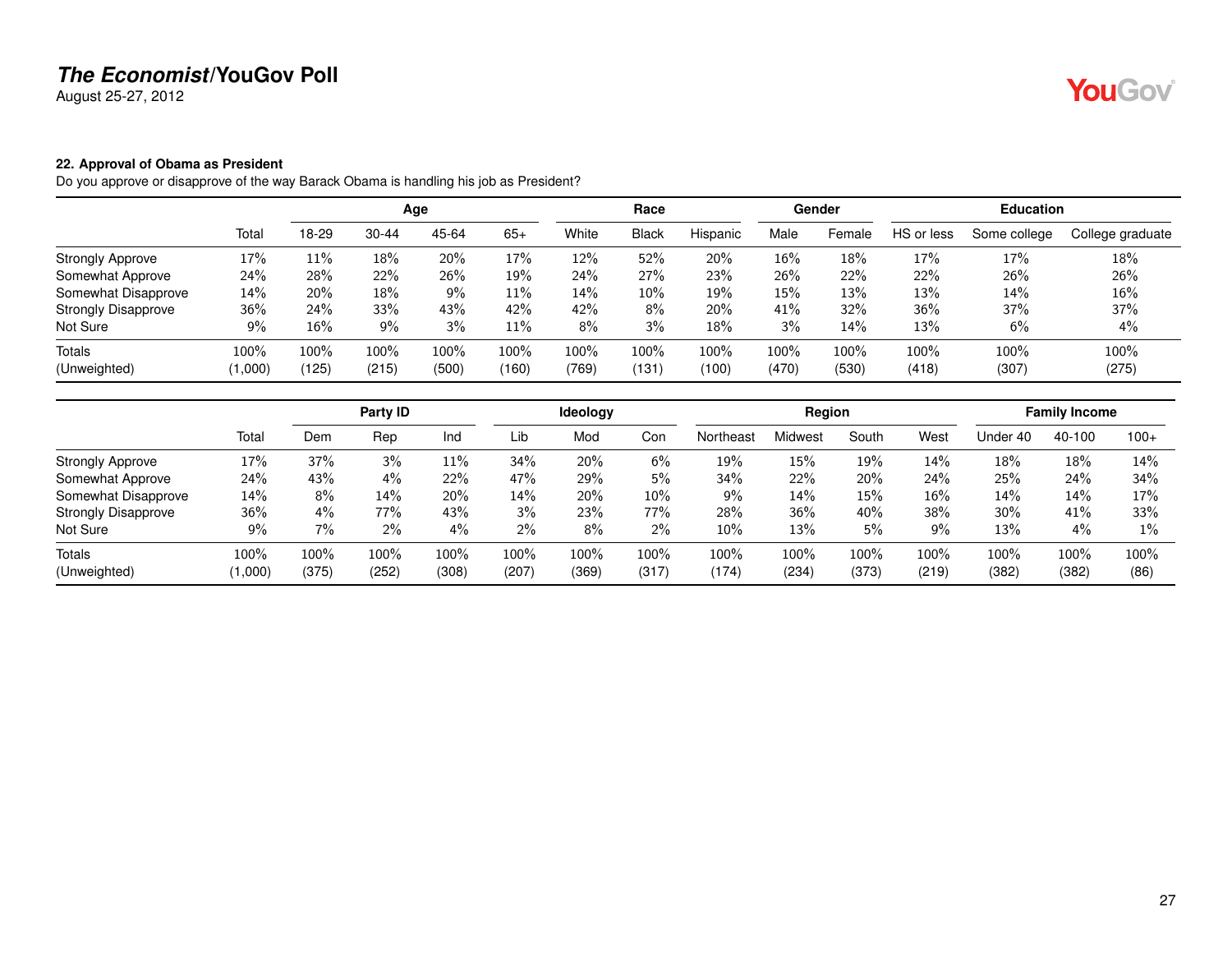August 25-27, 2012

# YouGov®

### <span id="page-27-0"></span>**23. Obama approval on issues**

Do you approve or disapprove of the way Barack Obama is handling these specific issues?

|                        |       |        |           | Age   |        |       | Race         |          |       | Gender |            | <b>Education</b> |                  |
|------------------------|-------|--------|-----------|-------|--------|-------|--------------|----------|-------|--------|------------|------------------|------------------|
|                        | Total | 18-29  | $30 - 44$ | 45-64 | $65+$  | White | <b>Black</b> | Hispanic | Male  | Female | HS or less | Some college     | College graduate |
| The economy            | 36%   | 34%    | 33%       | 39%   | 36%    | 29%   | 80%          | 38%      | 35%   | 37%    | 31%        | 39%              | 41%              |
| Immigration            | 33%   | 34%    | 31%       | 36%   | 30%    | 27%   | 68%          | 40%      | 33%   | 34%    | 28%        | 35%              | 39%              |
| The environment        | 37%   | 29%    | 37%       | 41%   | 37%    | 32%   | 68%          | 38%      | 36%   | 38%    | 34%        | 37%              | 40%              |
| Terrorism              | 49%   | 42%    | 43%       | 60%   | 46%    | 47%   | 71%          | 47%      | 54%   | 45%    | 44%        | 49%              | 58%              |
| Gay rights             | 36%   | 32%    | 34%       | 39%   | $36\%$ | 34%   | 50%          | 34%      | 35%   | 37%    | 27%        | 37%              | 47%              |
| Education              | 41%   | 32%    | 45%       | 45%   | 40%    | 37%   | 73%          | 41%      | 42%   | 41%    | 36%        | 46%              | 44%              |
| Health care            | 40%   | 34%    | 40%       | 42%   | 39%    | 34%   | 74%          | 44%      | 40%   | 39%    | 34%        | 42%              | 47%              |
| Social security        | 37%   | 32%    | 35%       | 42%   | 35%    | 32%   | 73%          | 34%      | 37%   | 37%    | 30%        | 43%              | 41%              |
| The budget deficit     | 31%   | 29%    | 29%       | 33%   | 33%    | 27%   | 63%          | 34%      | 29%   | 34%    | 27%        | 33%              | 37%              |
| The war in Afghanistan | 40%   | 37%    | 36%       | 47%   | 40%    | 37%   | 68%          | 37%      | 43%   | 38%    | 38%        | 40%              | 46%              |
| Taxes                  | 38%   | $36\%$ | 36%       | 42%   | 38%    | 33%   | 76%          | 37%      | 39%   | 38%    | 33%        | 40%              | 44%              |
| Medicare               | 39%   | 36%    | 38%       | 42%   | 37%    | 33%   | 77%          | 42%      | 40%   | 38%    | 32%        | 44%              | 43%              |
| Abortion               | 35%   | $30\%$ | 34%       | 38%   | 36%    | 31%   | 58%          | 36%      | 34%   | 35%    | 28%        | 37%              | 42%              |
| Totals                 | (998) | (125)  | (215)     | (498) | (160)  | (768) | (130)        | (100)    | (470) | (528)  | (416)      | (307)            | (275)            |

|                        |       |       | Party ID |       |       | Ideology |       |           | Region  |       |       |          | <b>Family Income</b> |        |
|------------------------|-------|-------|----------|-------|-------|----------|-------|-----------|---------|-------|-------|----------|----------------------|--------|
|                        | Total | Dem   | Rep      | Ind   | Lib   | Mod      | Con   | Northeast | Midwest | South | West  | Under 40 | 40-100               | $100+$ |
| The economy            | 36%   | 72%   | 8%       | 28%   | 72%   | 44%      | 10%   | 42%       | 33%     | 36%   | 34%   | 36%      | 37%                  | 42%    |
| Immigration            | 33%   | 62%   | 12%      | 26%   | 64%   | 42%      | 12%   | 37%       | 31%     | 33%   | 32%   | 30%      | 37%                  | 44%    |
| The environment        | 37%   | 69%   | $11\%$   | 32%   | 65%   | 47%      | 16%   | 45%       | 32%     | 37%   | 36%   | 36%      | 39%                  | 48%    |
| Terrorism              | 49%   | 75%   | 24%      | 52%   | 74%   | 62%      | 30%   | 58%       | 44%     | 47%   | 51%   | 43%      | 55%                  | 68%    |
| Gay rights             | 36%   | 65%   | 10%      | 35%   | 79%   | 43%      | 11%   | 47%       | 30%     | 32%   | 39%   | 34%      | 39%                  | 44%    |
| Education              | 41%   | 73%   | 17%      | 36%   | 71%   | 50%      | 21%   | 49%       | 37%     | 40%   | 42%   | 38%      | 49%                  | 50%    |
| Health care            | 40%   | 76%   | 6%       | 35%   | 78%   | 50%      | 13%   | 47%       | 35%     | 37%   | 43%   | 39%      | 42%                  | 57%    |
| Social security        | 37%   | 68%   | 10%      | 34%   | 71%   | 45%      | 14%   | 42%       | 35%     | 37%   | 35%   | 36%      | 41%                  | 48%    |
| The budget deficit     | 31%   | 65%   | 5%       | 23%   | 67%   | 37%      | 9%    | 36%       | 29%     | 29%   | 34%   | 33%      | 32%                  | 34%    |
| The war in Afghanistan | 40%   | 64%   | 23%      | 39%   | 60%   | 50%      | 25%   | 45%       | 38%     | 40%   | 40%   | 37%      | 46%                  | 49%    |
| Taxes                  | 38%   | 70%   | 10%      | 34%   | 75%   | 47%      | 14%   | 47%       | 36%     | 37%   | 36%   | 37%      | 40%                  | 52%    |
| Medicare               | 39%   | 72%   | 12%      | 34%   | 74%   | 48%      | 14%   | 43%       | 35%     | 38%   | 41%   | 37%      | 43%                  | 49%    |
| Abortion               | 35%   | 63%   | $11\%$   | 33%   | 70%   | 44%      | 10%   | 45%       | 34%     | 30%   | 34%   | 34%      | 37%                  | 48%    |
| Totals                 | (998) | (373) | (252)    | (308) | (207) | (369)    | (317) | (173)     | (234)   | (372) | (219) | (380)    | (382)                | (86)   |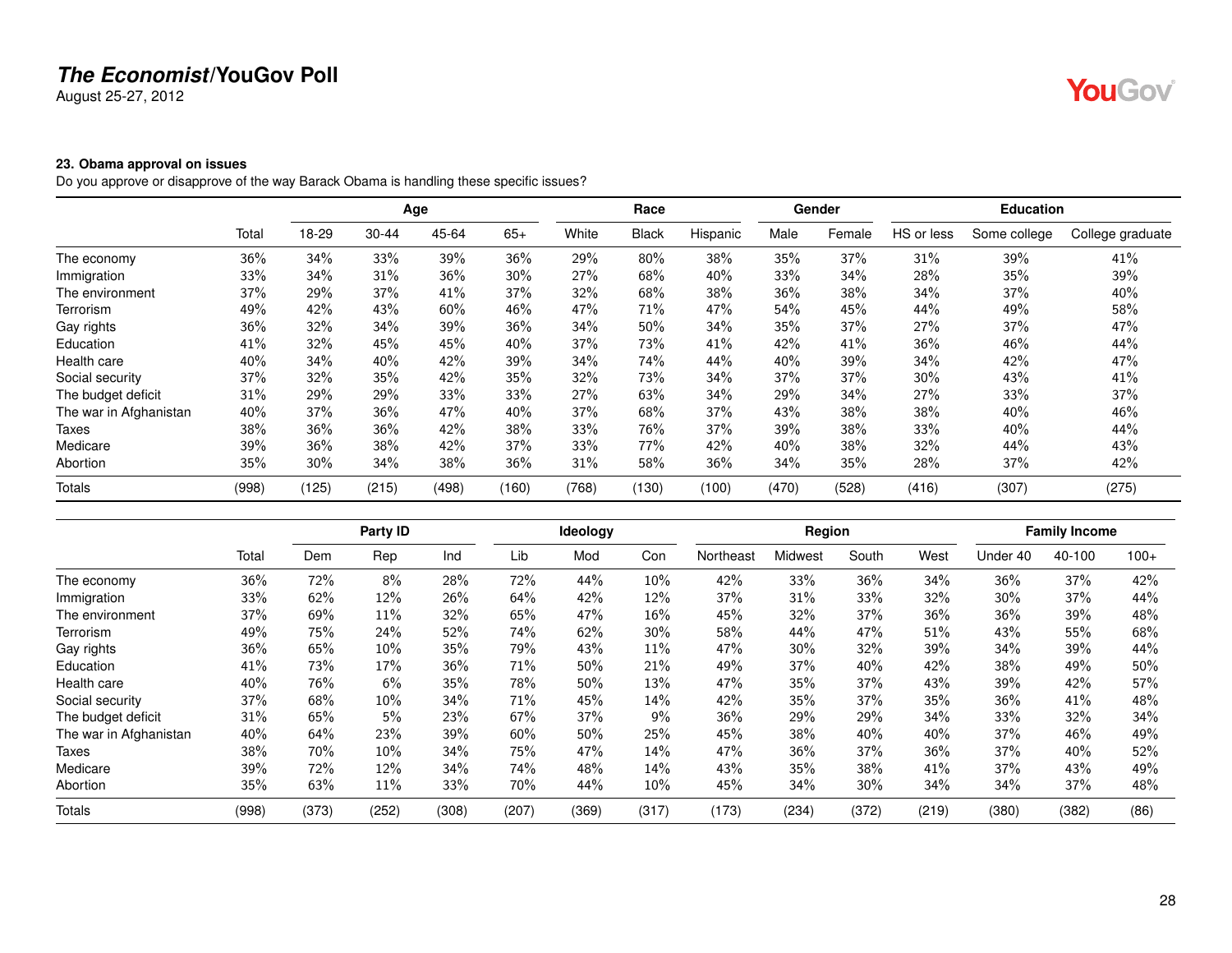August 25-27, 2012

# YouGov®

### <span id="page-28-0"></span>**24. Approval of U.S. Congress**

Overall, do you approve or disapprove of the way that the United States Congress is handling its job?

|                     |       |        |       | Age   |       |       | Race         |          |       | Gender |            | <b>Education</b> |                  |
|---------------------|-------|--------|-------|-------|-------|-------|--------------|----------|-------|--------|------------|------------------|------------------|
|                     | Total | 18-29  | 30-44 | 45-64 | $65+$ | White | <b>Black</b> | Hispanic | Male  | Female | HS or less | Some college     | College graduate |
| Strongly approve    | $1\%$ | $1\%$  | $1\%$ | $1\%$ | $0\%$ | $1\%$ | 4%           | $0\%$    | $1\%$ | $0\%$  | $2\%$      | $1\%$            | 0%               |
| Somewhat approve    | 8%    | 5%     | 5%    | 12%   | 4%    | 6%    | 13%          | 14%      | 8%    | 7%     | 6%         | 9%               | 8%               |
| Neither approve nor |       |        |       |       |       |       |              |          |       |        |            |                  |                  |
| disapprove          | 15%   | 22%    | 11%   | 14%   | 18%   | 13%   | 24%          | 21%      | 13%   | 17%    | 19%        | 13%              | 11%              |
| Somewhat disapprove | 23%   | 20%    | 26%   | 21%   | 23%   | 25%   | 13%          | 12%      | 18%   | 27%    | 20%        | 24%              | 26%              |
| Strongly disapprove | 44%   | $30\%$ | 44%   | 46%   | 53%   | 46%   | 36%          | 34%      | 53%   | 35%    | 37%        | 46%              | 53%              |
| Not sure            | 10%   | 22%    | 13%   | 5%    | $1\%$ | 9%    | $10\%$       | 19%      | $5\%$ | 14%    | 16%        | 8%               | 2%               |
| Totals              | 100%  | 100%   | 100%  | 100%  | 100%  | 100%  | 100%         | 100%     | 100%  | 100%   | 100%       | 100%             | 100%             |
| (Unweighted)        | (999) | (125)  | (215) | (500) | (159) | (768) | (131         | (100)    | (469) | (530)  | (417)      | (307)            | (275)            |

|                     |        |       | Party ID |        |       | Ideology |       |           | Region         |       |       |          | <b>Family Income</b> |         |
|---------------------|--------|-------|----------|--------|-------|----------|-------|-----------|----------------|-------|-------|----------|----------------------|---------|
|                     | Tota   | Dem   | Rep      | Ind    | Lib   | Mod      | Con   | Northeast | <b>Aidwest</b> | South | West  | Under 40 | 40-100               | $100+$  |
| Strongly approve    | $1\%$  | $1\%$ | $1\%$    | $0\%$  | $0\%$ | $1\%$    | $2\%$ | 2%        | $0\%$          | $1\%$ | 0%    | 1%       | $1\%$                | $0\%$   |
| Somewhat approve    | 8%     | 9%    | 10%      | 5%     | 3%    | $9\%$    | 11%   | 8%        | 7%             | 9%    | 6%    | 6%       | 8%                   | 6%      |
| Neither approve nor |        |       |          |        |       |          |       |           |                |       |       |          |                      |         |
| disapprove          | 15%    | 17%   | $18\%$   | $11\%$ | 14%   | 14%      | 15%   | 15%       | 10%            | 17%   | 17%   | 20%      | $10\%$               | 6%      |
| Somewhat disapprove | 23%    | 24%   | 25%      | 24%    | 18%   | 23%      | 28%   | 23%       | 20%            | 24%   | 22%   | 23%      | 25%                  | 20%     |
| Strongly disapprove | 44%    | 43%   | 41%      | 55%    | 58%   | 47%      | 41%   | 37%       | 47%            | 42%   | 49%   | 33%      | 50%                  | 65%     |
| Not sure            | $10\%$ | 6%    | 6%       | 5%     | $6\%$ | 6%       | $4\%$ | 15%       | 14%            | 6%    | 6%    | 17%      | $4\%$                | 3%      |
| Totals              | 100%   | 100%  | 100%     | 100%   | 100%  | 100%     | 100%  | 100%      | 100%           | 100%  | 100%  | 100%     | 100%                 | $100\%$ |
| (Unweighted)        | (999)  | (375) | (252)    | (307)  | (206) | (369)    | (317) | (174)     | (233)          | (373) | (219) | (381)    | (382)                | (86)    |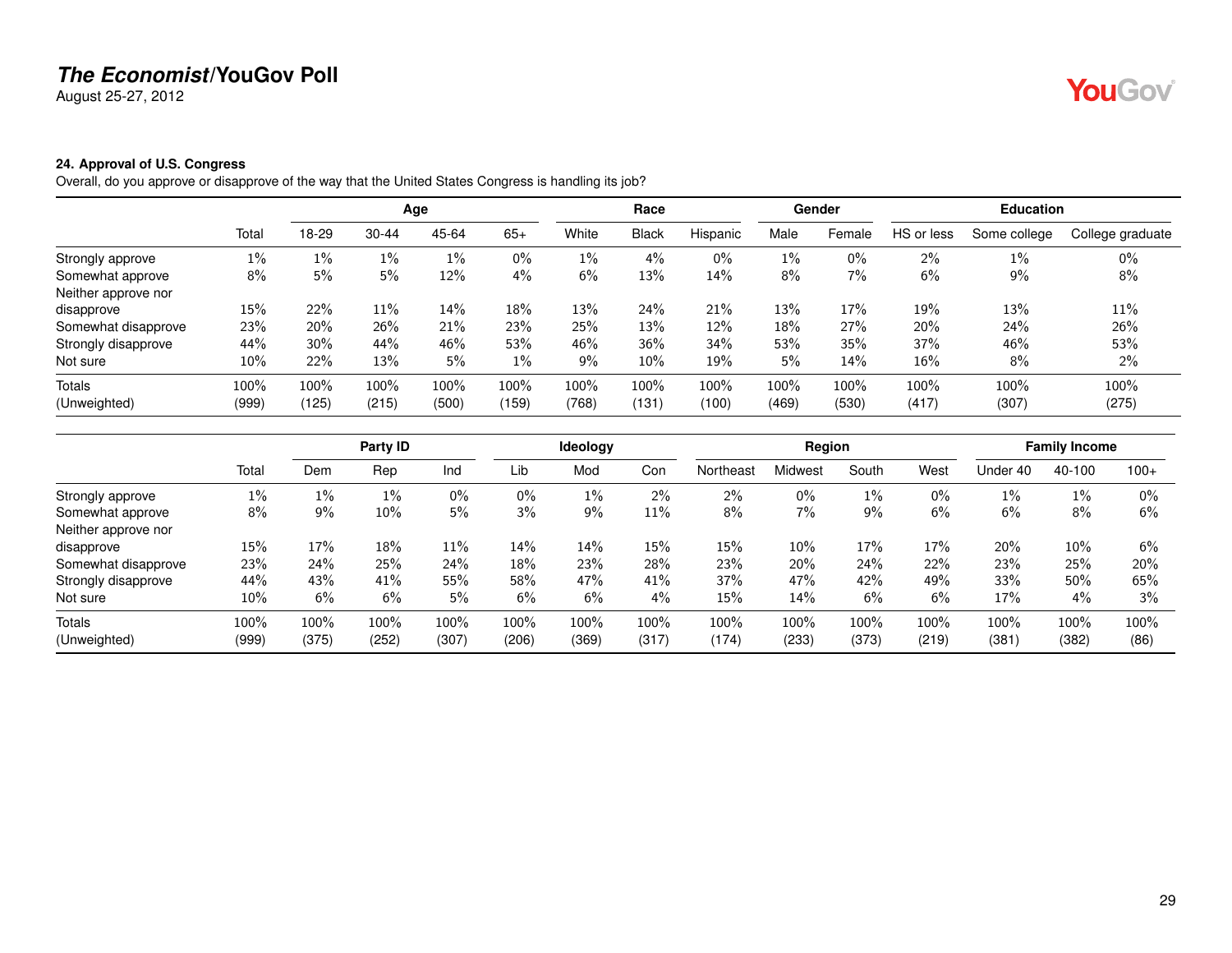August 25-27, 2012

### <span id="page-29-0"></span>**25. Level of enthusiasm about voting in general election**

How enthusiastic are you about voting for president in the upcoming presidential election in November? *Asked of registered voters*

|                         |       |       |       | Age   |       |         | Race         |          |       | Gender |            | <b>Education</b> |                  |
|-------------------------|-------|-------|-------|-------|-------|---------|--------------|----------|-------|--------|------------|------------------|------------------|
|                         | Total | 18-29 | 30-44 | 45-64 | $65+$ | White   | <b>Black</b> | Hispanic | Male  | Female | HS or less | Some college     | College graduate |
| Extremely enthusiastic  | 37%   | 23%   | 30%   | 43%   | 45%   | 37%     | 41%          | 22%      | 42%   | 31%    | 30%        | 39%              | 41%              |
| Very enthusiastic       | 20%   | 18%   | 14%   | 23%   | 23%   | 19%     | 28%          | 17%      | 18%   | 22%    | 25%        | $16\%$           | 18%              |
| Somewhat enthusiastic   | 20%   | 35%   | 23%   | 15%   | 15%   | 20%     | 15%          | 25%      | 17%   | 24%    | 19%        | 22%              | 20%              |
| Not too enthusiastic    | 14%   | 14%   | 20%   | 13%   | 11%   | 15%     | 8%           | 18%      | 16%   | 13%    | 14%        | 14%              | $16\%$           |
| Not at all enthusiastic | 9%    | 10%   | 14%   | 7%    | 6%    | 8%      | 9%           | 17%      | 7%    | 11%    | 12%        | 8%               | 6%               |
| <b>Totals</b>           | 100%  | 100%  | 100%  | 100%  | 100%  | $100\%$ | 100%         | 100%     | 100%  | 100%   | 100%       | 100%             | 100%             |
| (Unweighted)            | (850) | (94)  | (175) | (428) | (153) | (643)   | (120)        | (87)     | (426) | (424)  | (321)      | (268)            | (261)            |

|                         |       |       | Party ID |       |            | Ideology   |       |           | Region  |        |       |          | <b>Family Income</b> |        |
|-------------------------|-------|-------|----------|-------|------------|------------|-------|-----------|---------|--------|-------|----------|----------------------|--------|
|                         | Total | Dem   | Rep      | Ind   | Lib        | Mod        | Con   | Northeast | Midwest | South  | West  | Under 40 | 40-100               | $100+$ |
| Extremely enthusiastic  | 37%   | 34%   | 44%      | 35%   | 39%        | 26%        | 48%   | 38%       | 34%     | 38%    | 36%   | 30%      | 35%                  | 51%    |
| Very enthusiastic       | 20%   | 21%   | 22%      | 17%   | <b>23%</b> | 19%        | 20%   | 22%       | 18%     | 18%    | 22%   | 19%      | 23%                  | 14%    |
| Somewhat enthusiastic   | 20%   | 18%   | 21%      | 21%   | 17%        | 20%        | 20%   | 22%       | 20%     | 20%    | 20%   | 23%      | 20%                  | 11%    |
| Not too enthusiastic    | 14%   | 18%   | 9%       | 13%   | 13%        | <b>23%</b> | 8%    | $11\%$    | 16%     | 14%    | 17%   | 15%      | 15%                  | 17%    |
| Not at all enthusiastic | 9%    | 8%    | 5%       | 14%   | 8%         | 12%        | 4%    | 7%        | 12%     | $10\%$ | 5%    | 14%      | 7%                   | $7\%$  |
| Totals                  | 100%  | 100%  | 100%     | 100%  | 100%       | 100%       | 100%  | 100%      | 100%    | 100%   | 100%  | 100%     | 100%                 | 100%   |
| (Unweighted)            | (850) | (341) | (229)    | (258) | (189)      | (316)      | (287) | (147)     | (206)   | (315)  | (182) | (293)    | (345)                | (82)   |

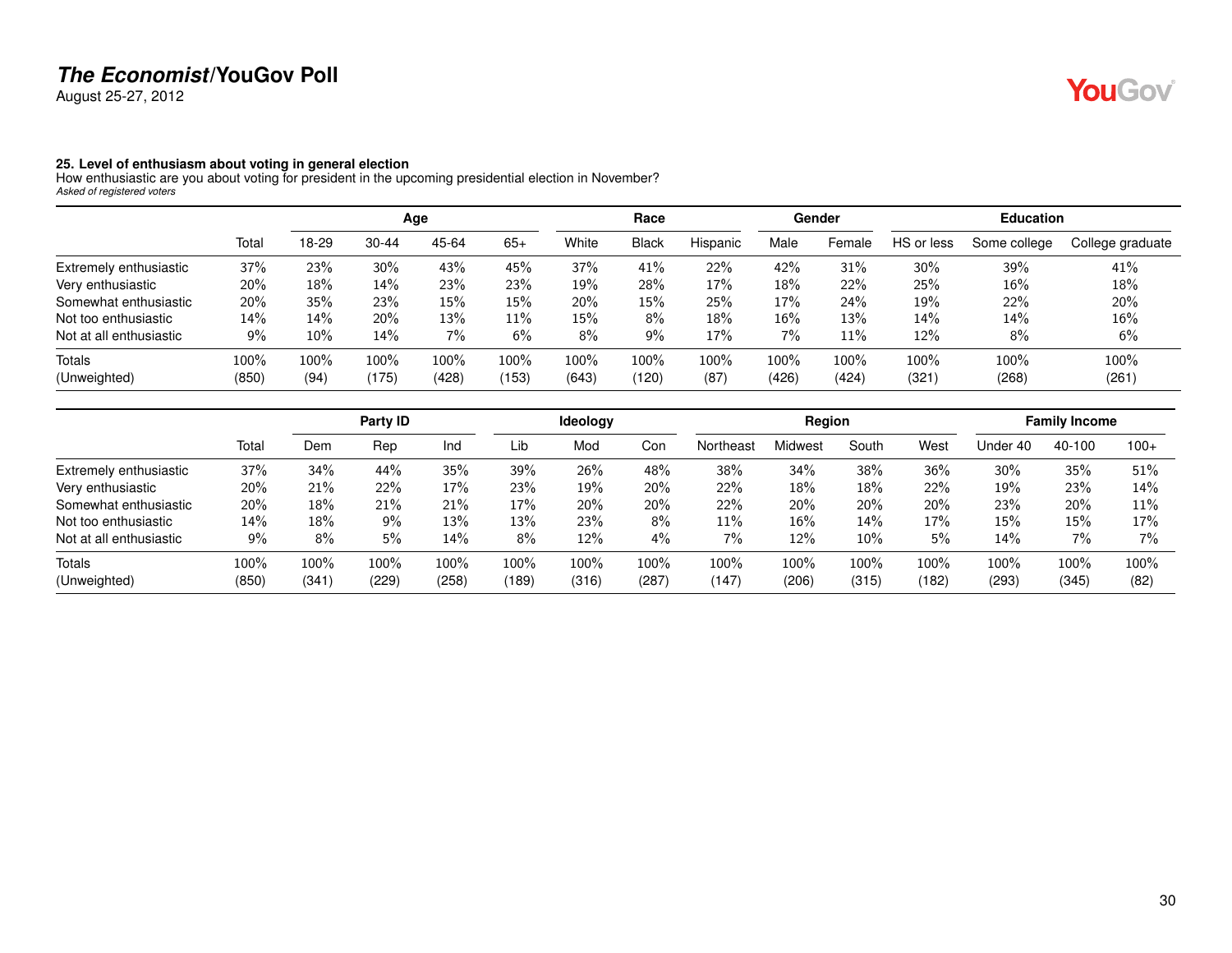August 25-27, 2012

# YouGov®

<span id="page-30-0"></span>**26. Presidential Vote Preference – Leaners Included**<br>Who will you vote for in the 2012 Presidential election?<br>Asked of registered voters. Respondents who initially answered 'not sure' were then asked whom they would suppo

|              |       |       |           | Age   |       |       | Race         |          |       | Gender |            | <b>Education</b> |                  |
|--------------|-------|-------|-----------|-------|-------|-------|--------------|----------|-------|--------|------------|------------------|------------------|
|              | Total | 18-29 | $30 - 44$ | 45-64 | $65+$ | White | <b>Black</b> | Hispanic | Male  | Female | HS or less | Some college     | College graduate |
| Barack Obama | 46%   | 49%   | 47%       | 44%   | 45%   | 39%   | 86%          | 58%      | 41%   | 50%    | 41%        | 48%              | 49%              |
| Mitt Romney  | 47%   | 39%   | 42%       | 50%   | 53%   | 54%   | $7\%$        | 27%      | 50%   | 43%    | 50%        | 45%              | 45%              |
| Other        | 4%    | 7%    | 6%        | 3%    | $0\%$ | 4%    | 0%           | 12%      | 6%    | 2%     | 4%         | 3%               | 4%               |
| Not sure     | 4%    | 5%    | 5%        | 4%    | 1%    | 3%    | 7%           | 3%       | $2\%$ | 5%     | 5%         | 4%               | 2%               |
| Totals       | (851) | (94)  | (177)     | (429) | (151  | (643) | (120)        | (88)     | (425) | (426)  | (321)      | (269)            | (261)            |

|              |       |       | Party ID |       |       | <b>Ideology</b> |       |           | Region  |       |       |          | <b>Family Income</b> |        |
|--------------|-------|-------|----------|-------|-------|-----------------|-------|-----------|---------|-------|-------|----------|----------------------|--------|
|              | Total | Dem   | Rep      | Ind   | Lib   | Mod             | Con   | Northeast | Midwest | South | West  | Under 40 | 40-100               | $100+$ |
| Barack Obama | 46%   | 88%   | 6%       | 34%   | 88%   | 52%             | 11%   | 56%       | 43%     | 43%   | 44%   | 50%      | 44%                  | 50%    |
| Mitt Romney  | 47%   | 8%    | $91\%$   | 52%   | 6%    | 33%             | 87%   | 37%       | 49%     | 50%   | 47%   | 40%      | 48%                  | 42%    |
| Other        | 4%    | $0\%$ | 1%       | 9%    | 5%    | 7%              | 1%    | 3%        | 5%      | $2\%$ | 6%    | 3%       | 5%                   | $4\%$  |
| Not sure     | 4%    | $4\%$ | 1%       | 5%    | 2%    | 7%              | 1%    | 5%        | 3%      | 4%    | 3%    | 6%       | 3%                   | $4\%$  |
| Totals       | (851  | (341  | (229)    | (258) | (190) | (316)           | (286) | (148)     | (207)   | (314) | (182) | (294)    | (344)                | (82)   |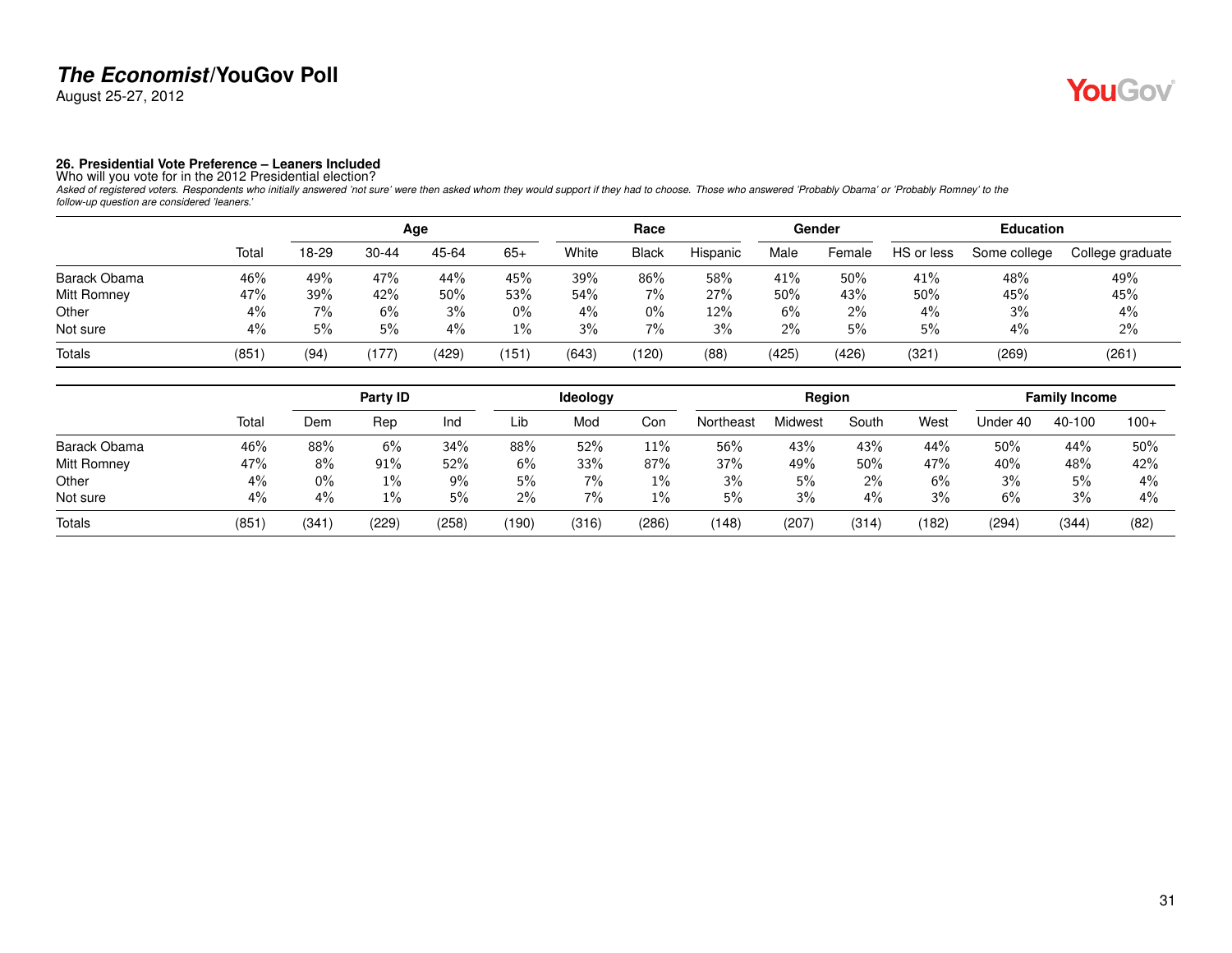August 25-27, 2012

# YouGov®

<span id="page-31-0"></span>**27. Presidential Vote Preference – Leaners Excluded**<br>Who will you vote for in the 2012 Presidential election?<br>Asked of registered voters. Respondents who initially answered 'not sure' were then asked whom they would suppo

|              |       |       |           | Age     |         |       | Race         |          |       | Gender |            | <b>Education</b> |                  |
|--------------|-------|-------|-----------|---------|---------|-------|--------------|----------|-------|--------|------------|------------------|------------------|
|              | Total | 18-29 | $30 - 44$ | 45-64   | $65+$   | White | <b>Black</b> | Hispanic | Male  | Female | HS or less | Some college     | College graduate |
| Barack Obama | 42%   | 44%   | 41%       | 41%     | 44%     | 36%   | 83%          | 43%      | 38%   | 46%    | 37%        | 43%              | 45%              |
| Mitt Romney  | 42%   | 35%   | 36%       | 48%     | 46%     | 49%   | 6%           | 26%      | 48%   | 37%    | 45%        | 39%              | 42%              |
| Other        | $4\%$ | 7%    | 6%        | 3%      | $0\%$   | 4%    | $0\%$        | 12%      | 6%    | $2\%$  | 4%         | 3%               | 4%               |
| Not sure     | 12%   | 14%   | 18%       | 8%      | 9%      | 12%   | 11%          | 19%      | 9%    | 15%    | 13%        | 14%              | 8%               |
| Totals       | 100%  | 100%  | 100%      | $100\%$ | $100\%$ | 100%  | 100%         | 100%     | 100%  | 100%   | 100%       | 100%             | 100%             |
| (Unweighted) | (851) | (94)  | (177)     | (429)   | (151)   | (643) | (120)        | (88)     | (425) | (426)  | (321)      | (269)            | (261)            |

|                    |       |       | Party ID |        |       | Ideology |        |           | Region          |       |       |          | <b>Family Income</b> |         |
|--------------------|-------|-------|----------|--------|-------|----------|--------|-----------|-----------------|-------|-------|----------|----------------------|---------|
|                    | Total | Dem   | Rep      | Ind    | ∟ib   | Mod      | Con    | Northeast | <i>A</i> idwest | South | West  | Under 40 | 40-100               | $100+$  |
| Barack Obama       | 42%   | 84%   | 6%       | 29%    | 84%   | 47%      | $10\%$ | 51%       | 38%             | 39%   | 44%   | 44%      | 42%                  | 44%     |
| <b>Mitt Romney</b> | 42%   | 5%    | 88%      | 46%    | 5%    | 28%      | 85%    | 35%       | 41%             | 46%   | 44%   | 34%      | 45%                  | 40%     |
| Other              | 4%    | $0\%$ | 1%       | 9%     | 5%    | $7\%$    | $1\%$  | 3%        | 5%              | $2\%$ | 6%    | 3%       | 5%                   | 4%      |
| Not sure           | 12%   | 11%   | 5%       | $16\%$ | $6\%$ | 18%      | 4%     | 11%       | 16%             | 13%   | 6%    | 18%      | 8%                   | 12%     |
| Totals             | 100%  | 100%  | 100%     | 100%   | 100%  | $100\%$  | 100%   | 100%      | 100%            | 100%  | 100%  | $100\%$  | 100%                 | $100\%$ |
| (Unweighted)       | (851  | (341  | (229)    | (258)  | (190) | (316)    | (286)  | (148)     | (207)           | (314) | (182) | (294)    | (344)                | (82)    |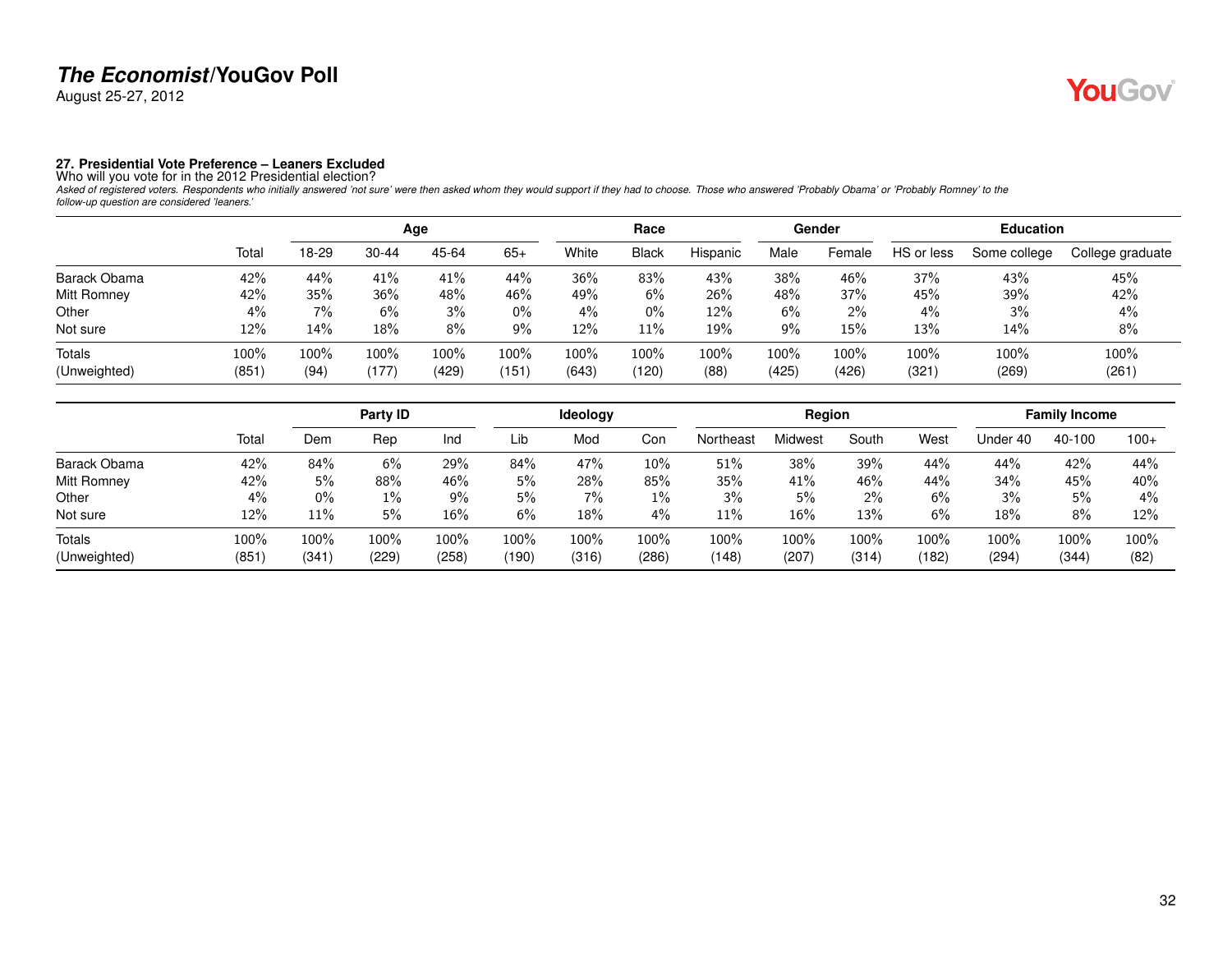August 25-27, 2012

# YouGov®

### <span id="page-32-0"></span>**28. Reason for supporting Obama/Romney**

Would you say you are mostly voting for [Barack Obama/Mitt Romney] or against [other candidate]? *Asked of Obama/Romney supporters*

|                           |       |       |       | Age   |       |       | Race         |          |       | Gender |            | <b>Education</b> |                  |
|---------------------------|-------|-------|-------|-------|-------|-------|--------------|----------|-------|--------|------------|------------------|------------------|
|                           | Total | 18-29 | 30-44 | 45-64 | $65+$ | White | <b>Black</b> | Hispanic | Male  | Female | HS or less | Some college     | College graduate |
| I'm mostly voting for     |       |       |       |       |       |       |              |          |       |        |            |                  |                  |
| [Barack Obama/Mitt        |       |       |       |       |       |       |              |          |       |        |            |                  |                  |
| Romney]                   | 58%   | 57%   | 60%   | 60%   | 51%   | 52%   | 86%          | 74%      | 51%   | 65%    | 56%        | 58%              | 59%              |
| I'm mostly voting against |       |       |       |       |       |       |              |          |       |        |            |                  |                  |
| [other candidate]         | 41%   | 41%   | 40%   | 38%   | 47%   | 46%   | 14%          | 26%      | 47%   | 34%    | 42%        | 41%              | 39%              |
| Not sure                  | 2%    | 2%    | $0\%$ | 2%    | 3%    | $2\%$ | $0\%$        | $0\%$    | 3%    | $1\%$  | $2\%$      | $1\%$            | 2%               |
| <b>Totals</b>             | 100%  | 100%  | 100%  | 100%  | 100%  | 100%  | 100%         | 100%     | 100%  | 100%   | 100%       | 100%             | 100%             |
| (Unweighted)              | (710) | (73)  | (134) | (366) | (137) | (536) | (109)        | (65)     | (360) | (350)  | (265)      | (218)            | (227)            |

|                           |       |       | Party ID |       |       | Ideology |       |           | Region  |       |       |          | <b>Family Income</b> |        |
|---------------------------|-------|-------|----------|-------|-------|----------|-------|-----------|---------|-------|-------|----------|----------------------|--------|
|                           | Total | Dem   | Rep      | Ind   | Lib   | Mod      | Con   | Northeast | Midwest | South | West  | Under 40 | 40-100               | $100+$ |
| I'm mostly voting for     |       |       |          |       |       |          |       |           |         |       |       |          |                      |        |
| [Barack Obama/Mitt        |       |       |          |       |       |          |       |           |         |       |       |          |                      |        |
| Romney]                   | 58%   | 83%   | 40%      | 42%   | 77%   | 62%      | 41%   | 69%       | 55%     | 56%   | 52%   | 61%      | 55%                  | 64%    |
| I'm mostly voting against |       |       |          |       |       |          |       |           |         |       |       |          |                      |        |
| [other candidate]         | 41%   | 16%   | 58%      | 55%   | 23%   | 36%      | 57%   | 30%       | 42%     | 43%   | 44%   | 36%      | 44%                  | 35%    |
| Not sure                  | $2\%$ | $1\%$ | $2\%$    | $2\%$ | $1\%$ | $2\%$    | $2\%$ | $1\%$     | 3%      | $0\%$ | 4%    | 4%       | $1\%$                | $1\%$  |
| <b>Totals</b>             | 100%  | 100%  | 100%     | 100%  | 100%  | 100%     | 100%  | 100%      | 100%    | 100%  | 100%  | 100%     | 100%                 | 100%   |
| (Unweighted)              | (710) | (305) | (212)    | (183) | (171) | (239)    | (266) | (124)     | (163)   | (267) | (156) | (230)    | (293)                | (69)   |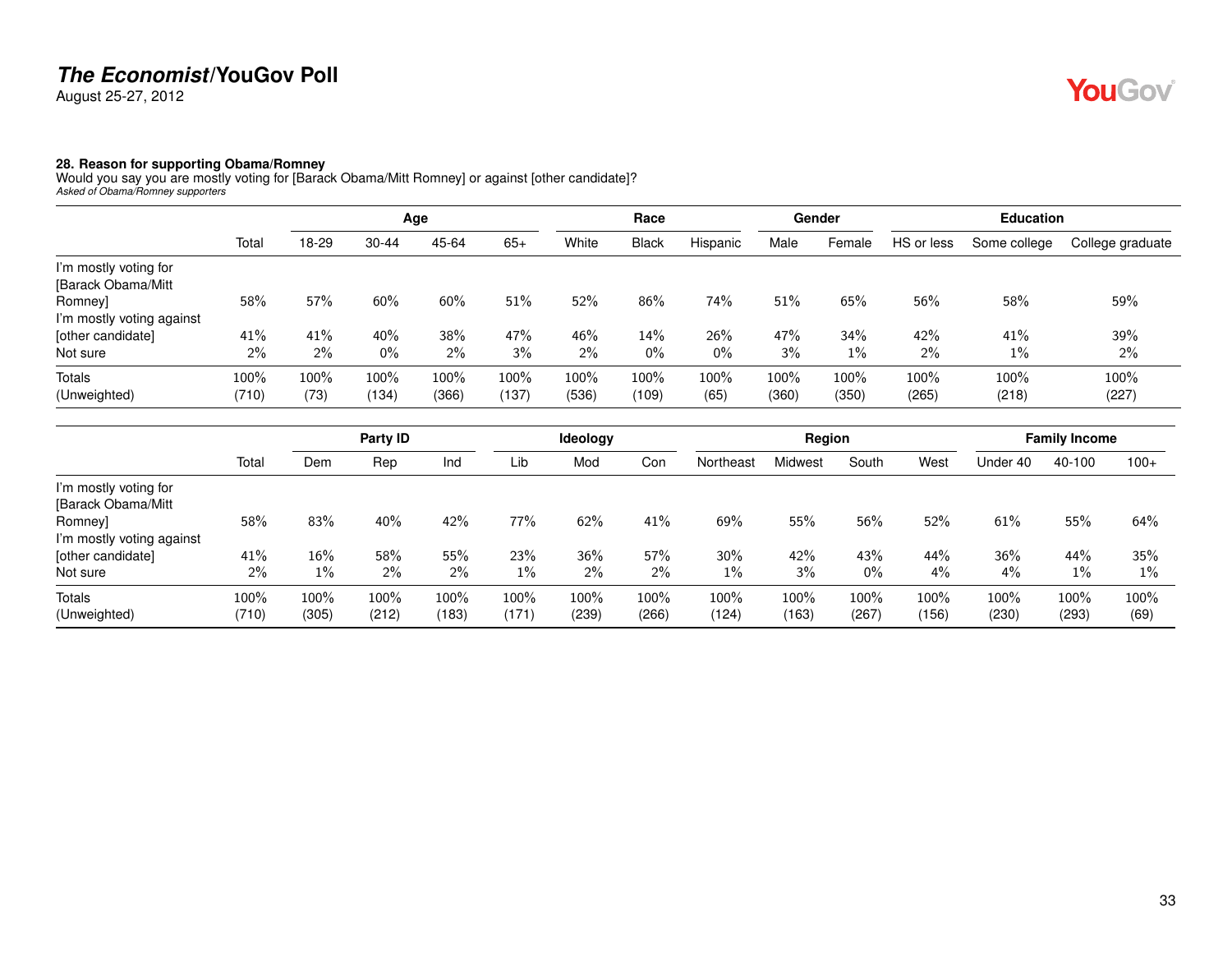August 25-27, 2012

# YouGov®

<span id="page-33-0"></span>**29. Predicted election outcome** Regardless of which candidate you support, who do you think is most likely to win the Presidential election in November? *Asked of registered voters*

|                            |       |         |       | Age   |       |       | Race         |          |        | Gender |            | <b>Education</b> |                  |
|----------------------------|-------|---------|-------|-------|-------|-------|--------------|----------|--------|--------|------------|------------------|------------------|
|                            | Total | 18-29   | 30-44 | 45-64 | $65+$ | White | <b>Black</b> | Hispanic | Male   | Female | HS or less | Some college     | College graduate |
| Obama will definitely win  | 15%   | 18%     | 14%   | 14%   | 17%   | 10%   | 46%          | 26%      | 12%    | 19%    | 19%        | 15%              | 11%              |
| Obama will probably win    | 28%   | 29%     | 35%   | 25%   | 24%   | 29%   | 28%          | 24%      | 32%    | 24%    | 22%        | 27%              | 37%              |
| Obama and Romney are       |       |         |       |       |       |       |              |          |        |        |            |                  |                  |
| equally likely to win      | 17%   | 26%     | 15%   | 17%   | 14%   | 18%   | $10\%$       | 19%      | 19%    | 15%    | 16%        | 21%              | 14%              |
| Romney will probably win   | 15%   | 5%      | 13%   | 21%   | 16%   | 18%   | $3\%$        | 4%       | $16\%$ | 14%    | 16%        | 14%              | 16%              |
| Romney will definitely win | 12%   | 6%      | 10%   | 14%   | 17%   | 14%   | $2\%$        | 14%      | 16%    | $9\%$  | 14%        | $10\%$           | 12%              |
| Don't know                 | 12%   | 16%     | 13%   | 10%   | 13%   | 12%   | 12%          | 13%      | 6%     | 19%    | 13%        | 14%              | $10\%$           |
| Totals                     | 100%  | $100\%$ | 100%  | 100%  | 100%  | 100%  | 100%         | 100%     | 100%   | 100%   | 100%       | 100%             | 100%             |
| (Unweighted)               | (853) | (94)    | (177) | (429) | (153) | (645) | (120)        | (88)     | (426)  | (427)  | (322)      | (269)            | (262)            |

|                            |       |       | Party ID |       |         | <b>Ideology</b> |       |           | Region  |       |       |          | <b>Family Income</b> |        |
|----------------------------|-------|-------|----------|-------|---------|-----------------|-------|-----------|---------|-------|-------|----------|----------------------|--------|
|                            | Tota  | Dem   | Rep      | Ind   | Lib     | Mod             | Con   | Northeast | Midwest | South | West  | Under 40 | 40-100               | $100+$ |
| Obama will definitely win  | 15%   | 33%   | $1\%$    | 8%    | 23%     | 20%             | 5%    | 17%       | 17%     | 13%   | 16%   | 19%      | 15%                  | 12%    |
| Obama will probably win    | 28%   | 44%   | 11%      | 28%   | 55%     | 33%             | 9%    | 39%       | 26%     | 25%   | 27%   | 28%      | 28%                  | 35%    |
| Obama and Romney are       |       |       |          |       |         |                 |       |           |         |       |       |          |                      |        |
| equally likely to win      | 17%   | 9%    | 19%      | 24%   | 10%     | 19%             | 22%   | 19%       | 18%     | 17%   | 14%   | 17%      | 19%                  | 18%    |
| Romney will probably win   | 15%   | 3%    | 26%      | 19%   | 5%      | 9%              | 28%   | 10%       | 16%     | 15%   | 19%   | 10%      | 19%                  | 18%    |
| Romney will definitely win | 12%   | $1\%$ | 28%      | 10%   | $1\%$   | 7%              | 24%   | 9%        | 9%      | 15%   | 14%   | 12%      | 9%                   | 10%    |
| Don't know                 | 12%   | 9%    | 14%      | 11%   | 6%      | 12%             | 11%   | 7%        | 13%     | 15%   | 11%   | 14%      | 10%                  | 6%     |
| Totals                     | 100%  | 100%  | 100%     | 100%  | $100\%$ | 100%            | 100%  | 100%      | 100%    | 100%  | 100%  | 100%     | 100%                 | 100%   |
| (Unweighted)               | (853) | (342) | (230)    | (258) | (191    | (316)           | (287) | (148)     | (207)   | (315) | (183) | (294)    | (346)                | (82)   |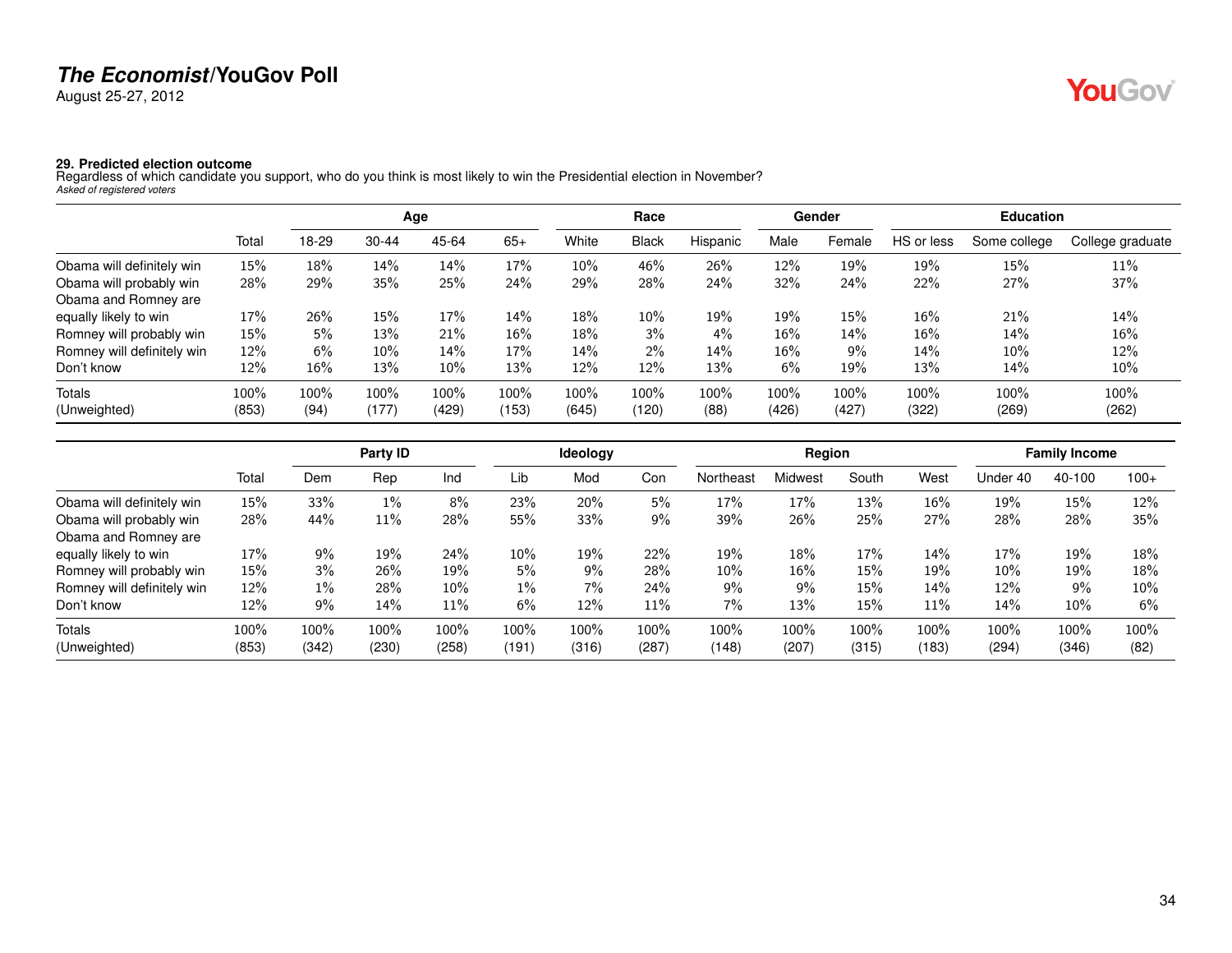August 25-27, 2012

### <span id="page-34-0"></span>**30. Congressional vote**

If an election for U.S. Congress were being held today, who would you vote for in the district where you live?

|                      |         |       |           | Age   |       |       | Race         |          |        | Gender |            | <b>Education</b> |                  |
|----------------------|---------|-------|-----------|-------|-------|-------|--------------|----------|--------|--------|------------|------------------|------------------|
|                      | Total   | 18-29 | $30 - 44$ | 45-64 | $65+$ | White | <b>Black</b> | Hispanic | Male   | Female | HS or less | Some college     | College graduate |
| The Democratic Party |         |       |           |       |       |       |              |          |        |        |            |                  |                  |
| candidate            | 36%     | 31%   | 40%       | 36%   | 33%   | 30%   | 71%          | 42%      | 35%    | 36%    | 30%        | 37%              | 43%              |
| The Republican Party |         |       |           |       |       |       |              |          |        |        |            |                  |                  |
| candidate            | 34%     | 24%   | 29%       | 39%   | 42%   | 41%   | 4%           | 15%      | 41%    | 28%    | 33%        | 33%              | 37%              |
| Other                | $2\%$   | $0\%$ | 2%        | $2\%$ | $1\%$ | $2\%$ | $1\%$        | $1\%$    | $2\%$  | 2%     | $1\%$      | 3%               | $1\%$            |
| Not sure             | 17%     | 21%   | 19%       | 13%   | 17%   | 16%   | 17%          | 26%      | 13%    | 21%    | 17%        | 20%              | 14%              |
| I would not vote     | 12%     | 23%   | 9%        | 10%   | $7\%$ | 12%   | 7%           | 16%      | $10\%$ | 13%    | 20%        | 7%               | 4%               |
| Totals               | $100\%$ | 100%  | 100%      | 100%  | 100%  | 100%  | 100%         | 100%     | 100%   | 100%   | 100%       | 100%             | 100%             |
| (Unweighted)         | (1,000) | (125) | (215)     | (500) | (160) | (769) | (131)        | (100)    | (470)  | (530)  | (418)      | (307)            | (275)            |

|                      |         |       | Party ID |       |       | Ideology |       |           | Region  |       |       |          | <b>Family Income</b> |        |
|----------------------|---------|-------|----------|-------|-------|----------|-------|-----------|---------|-------|-------|----------|----------------------|--------|
|                      | Total   | Dem   | Rep      | Ind   | Lib   | Mod      | Con   | Northeast | Midwest | South | West  | Under 40 | 40-100               | $100+$ |
| The Democratic Party |         |       |          |       |       |          |       |           |         |       |       |          |                      |        |
| candidate            | 36%     | 78%   | 4%       | 26%   | 83%   | 39%      | 9%    | 44%       | 33%     | 33%   | 35%   | 36%      | 36%                  | 45%    |
| The Republican Party |         |       |          |       |       |          |       |           |         |       |       |          |                      |        |
| candidate            | 34%     | 2%    | 85%      | 34%   | 3%    | 23%      | 77%   | 25%       | 33%     | 38%   | 39%   | 25%      | 40%                  | 39%    |
| Other                | 2%      | $0\%$ | $0\%$    | $4\%$ | $1\%$ | $1\%$    | $2\%$ | $2\%$     | $1\%$   | 2%    | $2\%$ | $1\%$    | 2%                   | $2\%$  |
| Not sure             | 17%     | 15%   | 8%       | 20%   | 11%   | 21%      | 8%    | 17%       | 22%     | 14%   | 15%   | 21%      | $16\%$               | 7%     |
| I would not vote     | 12%     | 4%    | 3%       | 16%   | 2%    | 15%      | 4%    | 13%       | 11%     | 13%   | 8%    | 17%      | 5%                   | $7\%$  |
| Totals               | 100%    | 100%  | 100%     | 100%  | 100%  | 100%     | 100%  | 100%      | 100%    | 100%  | 100%  | 100%     | 100%                 | 100%   |
| (Unweighted)         | (1,000) | (375) | (252)    | (308) | (207) | (369)    | (317) | (174)     | (234)   | (373) | (219) | (382)    | (382)                | (86)   |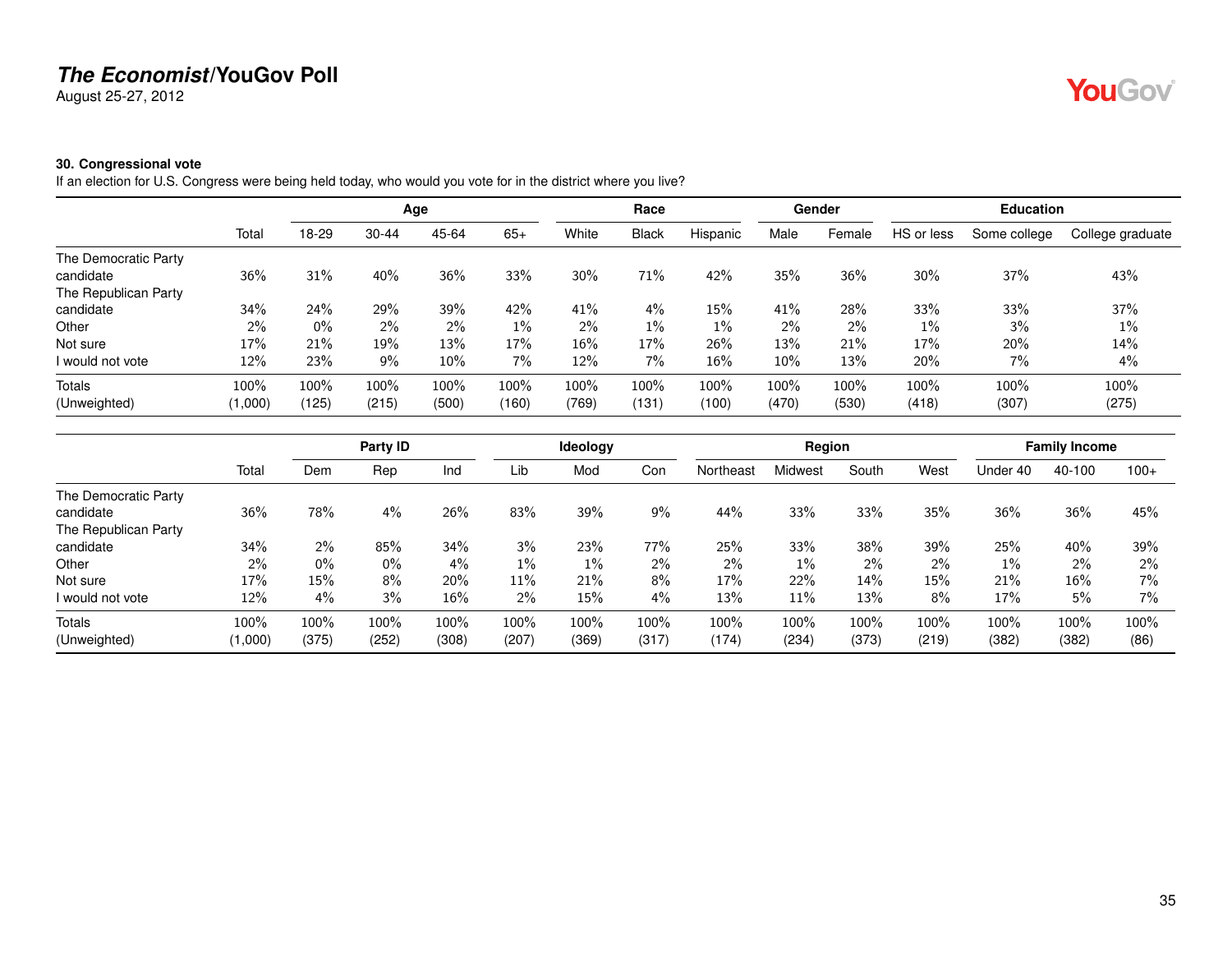August 25-27, 2012

### <span id="page-35-0"></span>**31. Tea Party identification**

Do you think of yourself as a part of the Tea Party movement?

|                        |               |               |               | Age           |               |               | Race             |               |               | Gender        |               | <b>Education</b> |                  |
|------------------------|---------------|---------------|---------------|---------------|---------------|---------------|------------------|---------------|---------------|---------------|---------------|------------------|------------------|
|                        | Total         | 18-29         | $30 - 44$     | 45-64         | $65+$         | White         | <b>Black</b>     | Hispanic      | Male          | Female        | HS or less    | Some college     | College graduate |
| Yes                    | 13%           | 11%           | 13%           | 14%           | 13%           | 14%           | 9%               | 7%            | 19%           | 8%            | 11%           | 15%              | 14%              |
| <b>No</b>              | 71%           | 69%           | 70%           | 72%           | 72%           | 70%           | 73%              | 73%           | 69%           | 72%           | 66%           | 71%              | 79%              |
| Not sure               | 16%           | 20%           | 16%           | 15%           | 15%           | 15%           | 19%              | 21%           | 12%           | 20%           | 23%           | 14%              | 7%               |
| Totals<br>(Unweighted) | 100%<br>(999) | 100%<br>(125) | 100%<br>(215) | 100%<br>(499) | 100%<br>(160) | 100%<br>(768) | $100\%$<br>(131) | 100%<br>(100) | 100%<br>(470) | 100%<br>(529) | 100%<br>(417) | 100%<br>(307)    | 100%<br>(275)    |

|                        |               |               | Party ID      |               |               | <b>Ideology</b> |               |               | Region          |               |               |               | <b>Family Income</b> |              |
|------------------------|---------------|---------------|---------------|---------------|---------------|-----------------|---------------|---------------|-----------------|---------------|---------------|---------------|----------------------|--------------|
|                        | Total         | Dem           | Rep           | Ind           | Lib           | Mod             | Con           | Northeast     | <i>A</i> idwest | South         | West          | Jnder 40      | 40-100               | $100+$       |
| Yes                    | 13%           | $1\%$         | 27%           | 17%           | 4%            | 5%              | 31%           | 11%           | 13%             | 12%           | 15%           | 11%           | 16%                  | 16%          |
| No                     | 71%           | 87%           | 54%           | 74%           | 91%           | 79%             | 56%           | 70%           | 70%             | 71%           | 72%           | 68%           | 71%                  | 75%          |
| Not sure               | 16%           | 12%           | 19%           | 9%            | 5%            | 16%             | 13%           | 19%           | 17%             | 17%           | 13%           | 21%           | 13%                  | 8%           |
| Totals<br>(Unweighted) | 100%<br>(999) | 100%<br>(374) | 100%<br>(252) | 100%<br>(308) | 100%<br>(207) | 100%<br>(369)   | 100%<br>(317) | 100%<br>(173) | 100%<br>(234)   | 100%<br>(373) | 100%<br>(219) | 100%<br>(381) | 100%<br>(382)        | 100%<br>(86) |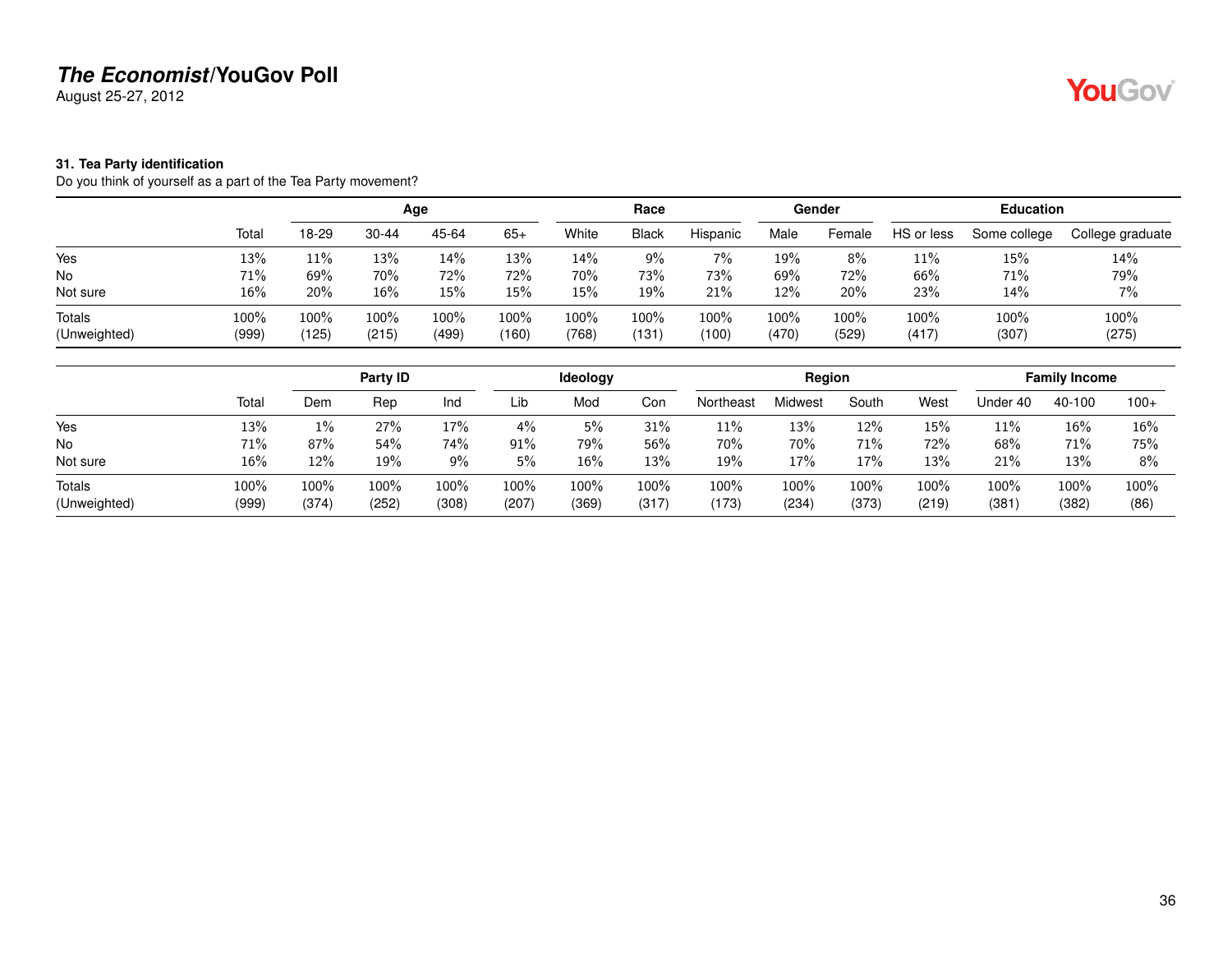August 25-27, 2012

# YouGov®

### <span id="page-36-0"></span>**32. Respondent's ideology**

Thinking about politics these days, how would you describe your own political viewpoint?

|                   |         |       |           | Age   |       |       | Race         |          |       | Gender |            | <b>Education</b> |                  |
|-------------------|---------|-------|-----------|-------|-------|-------|--------------|----------|-------|--------|------------|------------------|------------------|
|                   | Total   | 18-29 | $30 - 44$ | 45-64 | $65+$ | White | <b>Black</b> | Hispanic | Male  | Female | HS or less | Some college     | College graduate |
| Very liberal      | 5%      | 5%    | 8%        | 3%    | 3%    | 4%    | 6%           | 9%       | 4%    | 5%     | 3%         | 4%               | 7%               |
| Liberal           | 15%     | 15%   | 17%       | 12%   | 15%   | 15%   | 19%          | 8%       | 13%   | 16%    | $10\%$     | 16%              | 20%              |
| Moderate          | 34%     | 30%   | 30%       | 39%   | 37%   | 32%   | 45%          | 40%      | 36%   | 32%    | 35%        | 31%              | 38%              |
| Conservative      | 24%     | 18%   | 21%       | 29%   | 27%   | 27%   | 11%          | 17%      | 28%   | 21%    | 21%        | 32%              | 22%              |
| Very Conservative | 8%      | $9\%$ | 11%       | 6%    | 8%    | 9%    | 6%           | 9%       | 10%   | 6%     | 8%         | $7\%$            | 9%               |
| Not sure          | 14%     | 23%   | 13%       | 12%   | 9%    | 14%   | 14%          | 17%      | 9%    | 19%    | 23%        | 10%              | 4%               |
| <b>Totals</b>     | 100%    | 100%  | 100%      | 100%  | 100%  | 100%  | 100%         | 100%     | 100%  | 100%   | 100%       | 100%             | 100%             |
| (Unweighted)      | (000, 1 | (125) | (215)     | (500) | (160) | (769) | (131         | (100)    | (470) | (530)  | (418)      | (307)            | (275)            |

|                          |         |       | Party ID |       |       | Ideology |       |           | Region  |       |       |          | <b>Family Income</b> |        |
|--------------------------|---------|-------|----------|-------|-------|----------|-------|-----------|---------|-------|-------|----------|----------------------|--------|
|                          | Total   | Dem   | Rep      | Ind   | Lib   | Mod      | Con   | Northeast | Midwest | South | West  | Under 40 | 40-100               | $100+$ |
| Very liberal             | 5%      | $9\%$ | $0\%$    | $4\%$ | 24%   | $0\%$    | 0%    | 6%        | 4%      | 4%    | 4%    | 5%       | 5%                   | 5%     |
| Liberal                  | 15%     | 29%   | $1\%$    | 15%   | 76%   | 0%       | 0%    | 23%       | 12%     | 12%   | 14%   | 13%      | 16%                  | 22%    |
| Moderate                 | 34%     | 38%   | 21%      | 47%   | 0%    | 100%     | 0%    | 25%       | 38%     | 34%   | 39%   | 38%      | 31%                  | 43%    |
| Conservative             | 24%     | 8%    | 53%      | 22%   | $0\%$ | $0\%$    | 75%   | 15%       | 19%     | 31%   | 27%   | 19%      | 29%                  | 23%    |
| <b>Very Conservative</b> | 8%      | $1\%$ | 21%      | $7\%$ | $0\%$ | $0\%$    | 25%   | 9%        | 7%      | 9%    | 8%    | 5%       | $10\%$               | 6%     |
| Not sure                 | 14%     | 15%   | 4%       | 5%    | $0\%$ | $0\%$    | 0%    | 21%       | 19%     | 10%   | 8%    | 19%      | 9%                   | 2%     |
| Totals                   | 100%    | 100%  | 100%     | 100%  | 100%  | 100%     | 100%  | 100%      | 100%    | 100%  | 100%  | 100%     | 100%                 | 100%   |
| (Unweighted)             | (1,000) | (375) | (252)    | (308) | (207) | (369)    | (317) | (174)     | (234)   | (373) | (219) | (382)    | (382)                | (86)   |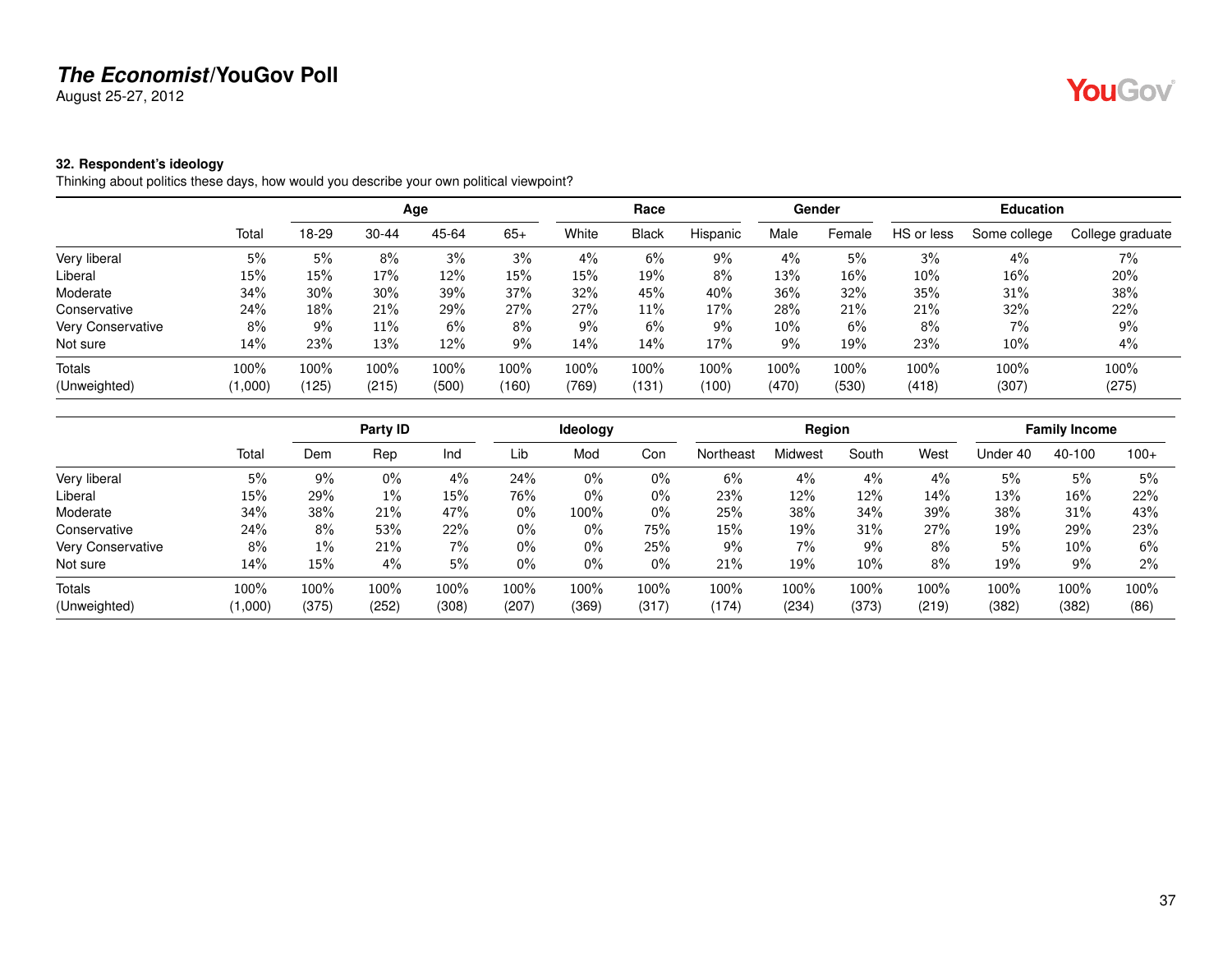August 25-27, 2012

### <span id="page-37-0"></span>**33. Perceived Obama ideology**

Would you say Barack Obama is...

|                   |        |         |       | Age    |       |         | Race         |          |       | Gender |            | <b>Education</b> |                  |
|-------------------|--------|---------|-------|--------|-------|---------|--------------|----------|-------|--------|------------|------------------|------------------|
|                   | Total  | 18-29   | 30-44 | 45-64  | $65+$ | White   | <b>Black</b> | Hispanic | Male  | Female | HS or less | Some college     | College graduate |
| Very liberal      | 35%    | 24%     | 31%   | 38%    | 47%   | 40%     | 15%          | 17%      | 41%   | 29%    | 30%        | 37%              | 40%              |
| Liberal           | 21%    | 27%     | 23%   | 19%    | 16%   | 21%     | 23%          | 23%      | 23%   | 19%    | 18%        | 18%              | 30%              |
| Moderate          | 22%    | 16%     | 21%   | 23%    | 26%   | 20%     | 32%          | 27%      | 19%   | 24%    | 19%        | 24%              | 24%              |
| Conservative      | 4%     | $2\%$   | 8%    | 3%     | $4\%$ | 4%      | 7%           | 7%       | 6%    | 3%     | 4%         | 5%               | $4\%$            |
| Very conservative | $1\%$  | 3%      | $0\%$ | 2%     | $0\%$ | $1\%$   | $4\%$        | 3%       | $1\%$ | $1\%$  | 2%         | $1\%$            | $0\%$            |
| Not sure          | $16\%$ | 27%     | 16%   | $15\%$ | 8%    | 16%     | 18%          | 23%      | 9%    | 23%    | 27%        | 15%              | 2%               |
| Totals            | 100%   | $100\%$ | 100%  | 100%   | 100%  | $100\%$ | 100%         | 100%     | 100%  | 100%   | 100%       | 100%             | 100%             |
| (Unweighted)      | (997)  | (125)   | (214) | (499)  | (159) | (766)   | (131         | (100)    | (469) | (528)  | (416)      | (307)            | (274)            |

|                   |        |       | Party ID |       |       | <b>Ideology</b> |       |           | Region         |       |       |          | <b>Family Income</b> |        |
|-------------------|--------|-------|----------|-------|-------|-----------------|-------|-----------|----------------|-------|-------|----------|----------------------|--------|
|                   | Total  | Dem   | Rep      | Ind   | Lib   | Mod             | Con   | Northeast | <b>Aidwest</b> | South | West  | Under 40 | 40-100               | $100+$ |
| Very liberal      | 35%    | 6%    | 76%      | 40%   | 7%    | 23%             | 76%   | 25%       | 35%            | 39%   | 37%   | 26%      | 40%                  | 35%    |
| Liberal           | 21%    | 28%   | 12%      | 25%   | 35%   | 30%             | 10%   | 25%       | 18%            | 22%   | 20%   | 18%      | 24%                  | 25%    |
| Moderate          | 22%    | 40%   | 3%       | 22%   | 47%   | $30\%$          | 7%    | 20%       | 24%            | 20%   | 24%   | 24%      | 19%                  | 33%    |
| Conservative      | 4%     | 6%    | 3%       | 5%    | 6%    | 7%              | 2%    | 7%        | 2%             | 5%    | 3%    | 5%       | 5%                   | 5%     |
| Very conservative | $1\%$  | 1%    | 1%       | $0\%$ | 1%    | 0%              | 2%    | $2\%$     | 0%             | $0\%$ | 3%    | $1\%$    | $1\%$                | $0\%$  |
| Not sure          | $16\%$ | 18%   | 5%       | 7%    | 3%    | 10%             | 3%    | 21%       | 20%            | 14%   | 12%   | 26%      | 11%                  | 2%     |
| <b>Totals</b>     | 100%   | 100%  | 100%     | 100%  | 100%  | 100%            | 100%  | 100%      | 100%           | 100%  | 100%  | 100%     | 100%                 | 100%   |
| (Unweighted)      | (997)  | (373) | (251)    | (308) | (205) | (369)           | (316) | (173)     | (234)          | (371) | (219) | (380)    | (382)                | (85)   |

38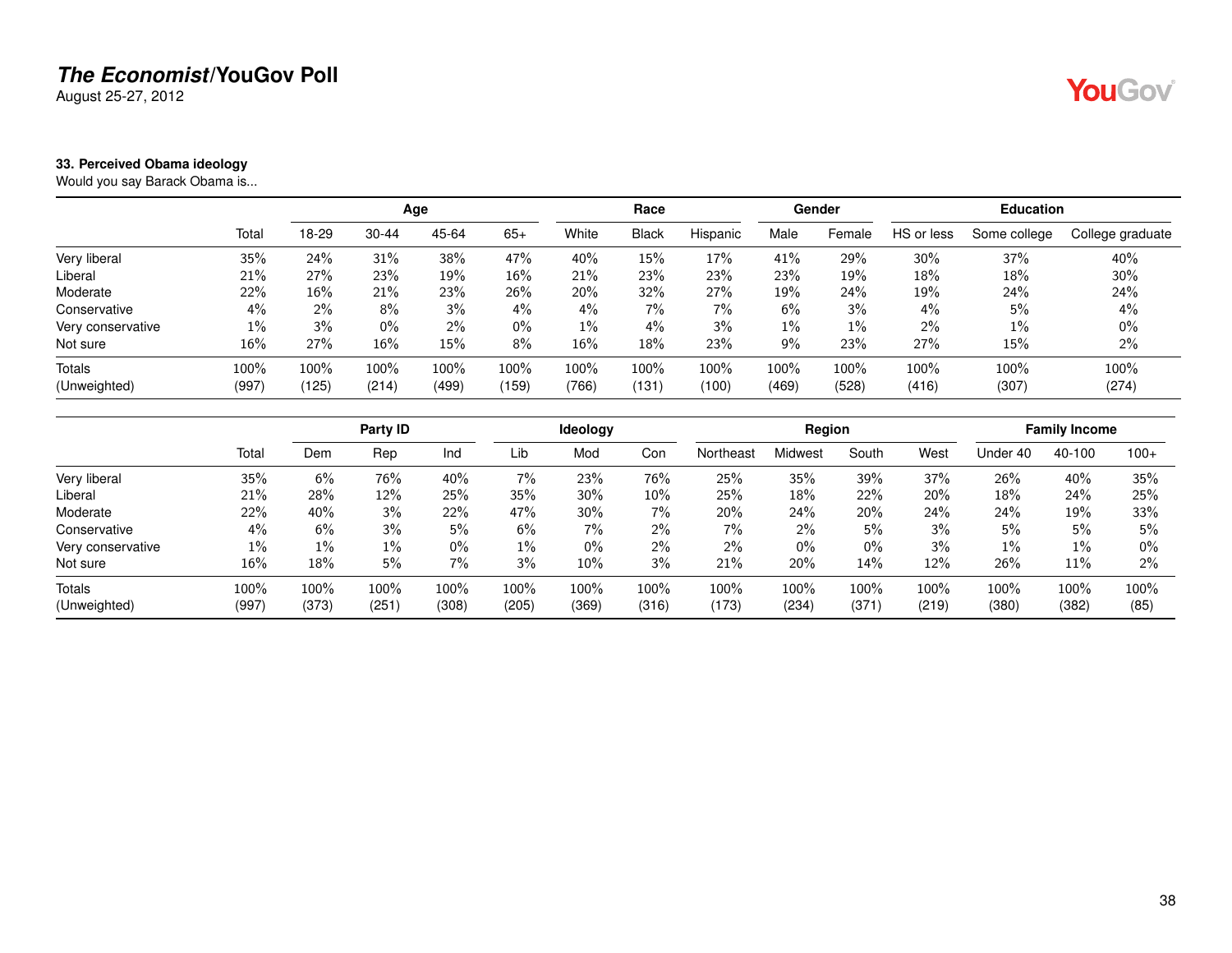August 25-27, 2012

### <span id="page-38-0"></span>**34. Perceived Romney ideology**

Would you say Mitt Romney is...

|                   |         |       |           | Age   |       |       | Race         |          |       | Gender |            | <b>Education</b> |                  |
|-------------------|---------|-------|-----------|-------|-------|-------|--------------|----------|-------|--------|------------|------------------|------------------|
|                   | Total   | 18-29 | $30 - 44$ | 45-64 | $65+$ | White | <b>Black</b> | Hispanic | Male  | Female | HS or less | Some college     | College graduate |
| Very liberal      | 3%      | $2\%$ | 4%        | 2%    | 2%    | 2%    | 8%           | 3%       | $4\%$ | $2\%$  | 3%         | 2%               | 3%               |
| Liberal           | 4%      | 5%    | 4%        | 3%    | 5%    | 4%    | 6%           | 2%       | $4\%$ | 4%     | 4%         | 3%               | 5%               |
| Moderate          | 21%     | 11%   | 24%       | 24%   | 21%   | 24%   | 4%           | 14%      | 26%   | 16%    | 18%        | 22%              | 26%              |
| Conservative      | 32%     | 34%   | 28%       | 35%   | 31%   | 34%   | 24%          | 24%      | 35%   | 29%    | 27%        | 34%              | 38%              |
| Very conservative | 21%     | 18%   | 23%       | 20%   | 21%   | 19%   | 31%          | 28%      | 19%   | 22%    | 16%        | 24%              | 25%              |
| Not sure          | 19%     | 30%   | 17%       | 16%   | 19%   | 17%   | 27%          | 29%      | 11%   | 28%    | 32%        | 16%              | 3%               |
| Totals            | 100%    | 100%  | 100%      | 100%  | 100%  | 100%  | 100%         | 100%     | 100%  | 100%   | 100%       | 100%             | 100%             |
| (Unweighted)      | (1,000) | (125) | (215)     | (500) | (160) | (769) | (131)        | (100)    | (470) | (530)  | (418)      | (307)            | (275)            |

|                   |         |       | Party ID |       |       | Ideology |       |           | Region  |       |       |          | <b>Family Income</b> |        |
|-------------------|---------|-------|----------|-------|-------|----------|-------|-----------|---------|-------|-------|----------|----------------------|--------|
|                   | Total   | Dem   | Rep      | Ind   | Lib   | Mod      | Con   | Northeast | Midwest | South | West  | Under 40 | 40-100               | $100+$ |
| Very liberal      | 3%      | 7%    | $0\%$    | 0%    | 1%    | 3%       | 4%    | 2%        | $1\%$   | 4%    | $2\%$ | 3%       | 3%                   | $2\%$  |
| Liberal           | 4%      | 5%    | 3%       | 3%    | $1\%$ | 5%       | 5%    | 5%        | $1\%$   | 5%    | 4%    | 5%       | 3%                   | $2\%$  |
| Moderate          | 21%     | $7\%$ | 38%      | 29%   | 11%   | 18%      | 39%   | 13%       | 20%     | 25%   | 25%   | 13%      | 26%                  | 31%    |
| Conservative      | 32%     | 27%   | 44%      | 34%   | 32%   | 38%      | 36%   | 31%       | 32%     | 31%   | 35%   | 27%      | 35%                  | 40%    |
| Very conservative | 21%     | 32%   | 7%       | 24%   | 49%   | 21%      | 12%   | 24%       | 20%     | 19%   | 22%   | 22%      | 21%                  | 21%    |
| Not sure          | 19%     | 21%   | 8%       | 10%   | 7%    | 15%      | 4%    | 25%       | 27%     | 16%   | 12%   | 30%      | 12%                  | 5%     |
| <b>Totals</b>     | 100%    | 100%  | 100%     | 100%  | 100%  | 100%     | 100%  | 100%      | 100%    | 100%  | 100%  | 100%     | 100%                 | 100%   |
| (Unweighted)      | (1,000) | (375) | (252)    | (308) | (207) | (369)    | (317) | (174)     | (234)   | (373) | (219) | (382)    | (382)                | (86)   |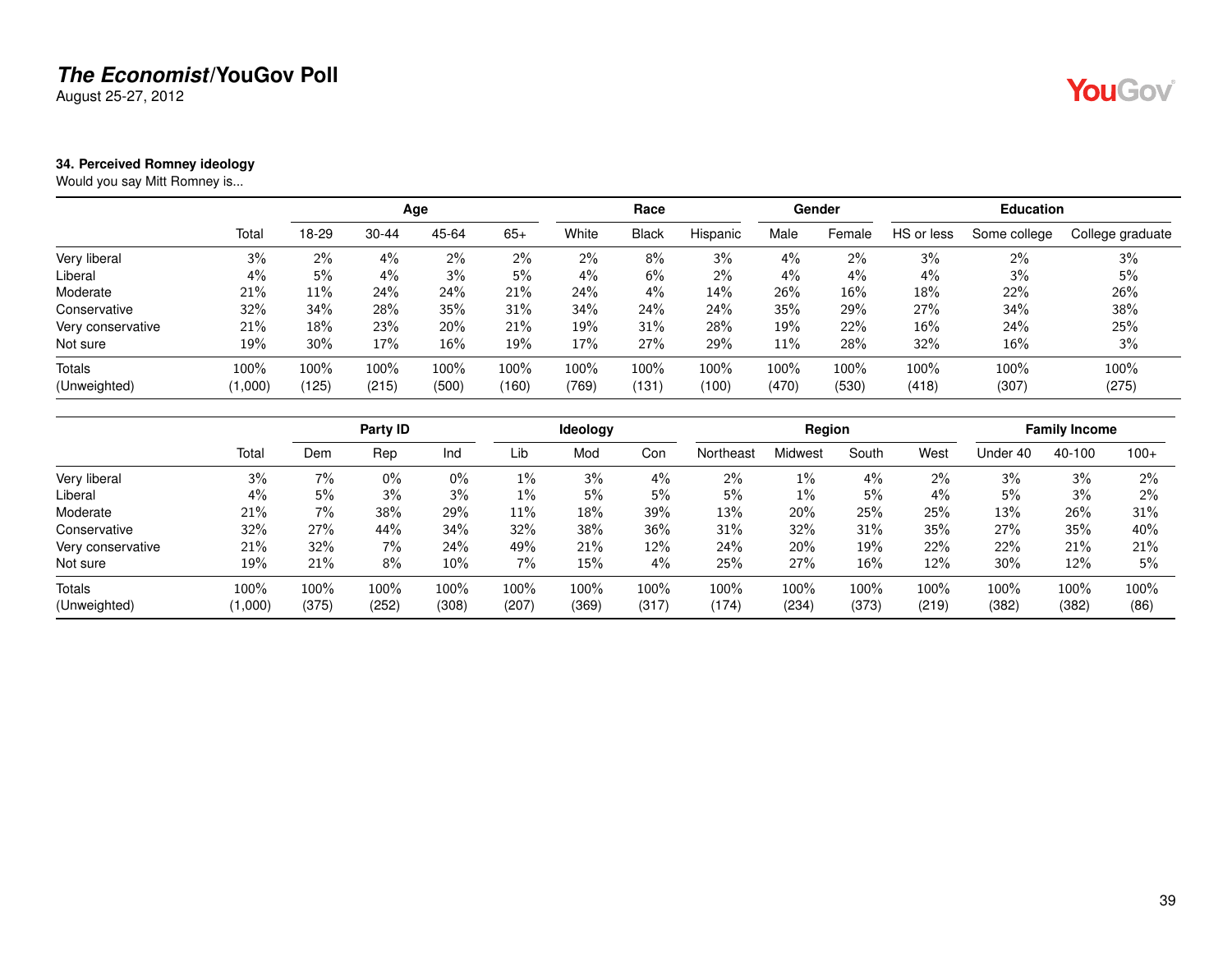August 25-27, 2012

### <span id="page-39-0"></span>**35. Perceived Ryan ideology**

Would you say Paul Ryan is...

|                   |         |         |           | Age   |       |       | Race         |          |         | Gender |            | <b>Education</b> |                  |
|-------------------|---------|---------|-----------|-------|-------|-------|--------------|----------|---------|--------|------------|------------------|------------------|
|                   | Total   | 18-29   | $30 - 44$ | 45-64 | $65+$ | White | <b>Black</b> | Hispanic | Male    | Female | HS or less | Some college     | College graduate |
| Very liberal      | $1\%$   | $0\%$   | 2%        | $1\%$ | $1\%$ | $1\%$ | $2\%$        | $0\%$    | $1\%$   | $1\%$  | $2\%$      | $0\%$            | $0\%$            |
| Liberal           | 3%      | $2\%$   | 3%        | 3%    | $3\%$ | 2%    | $9\%$        | $0\%$    | $4\%$   | $2\%$  | 5%         | 3%               | $0\%$            |
| Moderate          | 7%      | 7%      | 8%        | 6%    | $7\%$ | 7%    | $4\%$        | 4%       | $7\%$   | 7%     | 8%         | 7%               | 6%               |
| Conservative      | 26%     | 22%     | 22%       | 30%   | 29%   | 29%   | 12%          | 19%      | 29%     | 23%    | 24%        | 20%              | 37%              |
| Very conservative | 36%     | 28%     | 40%       | 38%   | 36%   | 36%   | 36%          | 37%      | 42%     | 31%    | 22%        | 47%              | 48%              |
| Not sure          | 27%     | 40%     | 25%       | 23%   | 24%   | 24%   | 36%          | 39%      | 17%     | 36%    | 40%        | 24%              | 9%               |
| <b>Totals</b>     | 100%    | $100\%$ | 100%      | 100%  | 100%  | 100%  | $100\%$      | 100%     | $100\%$ | 100%   | 100%       | 100%             | 100%             |
| (Unweighted)      | (1,000) | (125)   | (215)     | (500) | (160) | (769) | (131)        | (100)    | (470)   | (530)  | (418)      | (307)            | (275)            |

|                   |         |       | Party ID |       |       | <b>Ideology</b> |       |           | Region  |       |       |          | <b>Family Income</b> |        |
|-------------------|---------|-------|----------|-------|-------|-----------------|-------|-----------|---------|-------|-------|----------|----------------------|--------|
|                   | Total   | Dem   | Rep      | Ind   | Lib   | Mod             | Con   | Northeast | Midwest | South | West  | Under 40 | 40-100               | $100+$ |
| Very liberal      | $1\%$   | 2%    | $0\%$    | $0\%$ | $0\%$ | 1%              | 1%    | $1\%$     | 0%      | 2%    | $0\%$ | $2\%$    | 1%                   | 0%     |
| Liberal           | 3%      | 5%    | 2%       | 2%    | $1\%$ | 4%              | 4%    | 3%        | 2%      | 4%    | 2%    | $4\%$    | 3%                   | 2%     |
| Moderate          | 7%      | 5%    | 8%       | $9\%$ | 5%    | $9\%$           | 8%    | $7\%$     | 8%      | 6%    | $7\%$ | 8%       | 6%                   | 4%     |
| Conservative      | 26%     | 12%   | 46%      | 33%   | 10%   | 23%             | 47%   | 23%       | 23%     | 30%   | 27%   | 19%      | 30%                  | 36%    |
| Very conservative | 36%     | 47%   | 26%      | 42%   | 70%   | 40%             | 28%   | 36%       | 39%     | 34%   | 38%   | 26%      | 43%                  | 54%    |
| Not sure          | 27%     | 29%   | 17%      | 13%   | 13%   | 24%             | 12%   | $30\%$    | 28%     | 25%   | 25%   | 42%      | 17%                  | 4%     |
| <b>Totals</b>     | 100%    | 100%  | 100%     | 100%  | 100%  | 100%            | 100%  | 100%      | 100%    | 100%  | 100%  | $100\%$  | 100%                 | 100%   |
| (Unweighted)      | (1,000) | (375) | (252)    | (308) | (207) | (369)           | (317) | (174)     | (234)   | (373) | (219) | (382)    | (382)                | (86)   |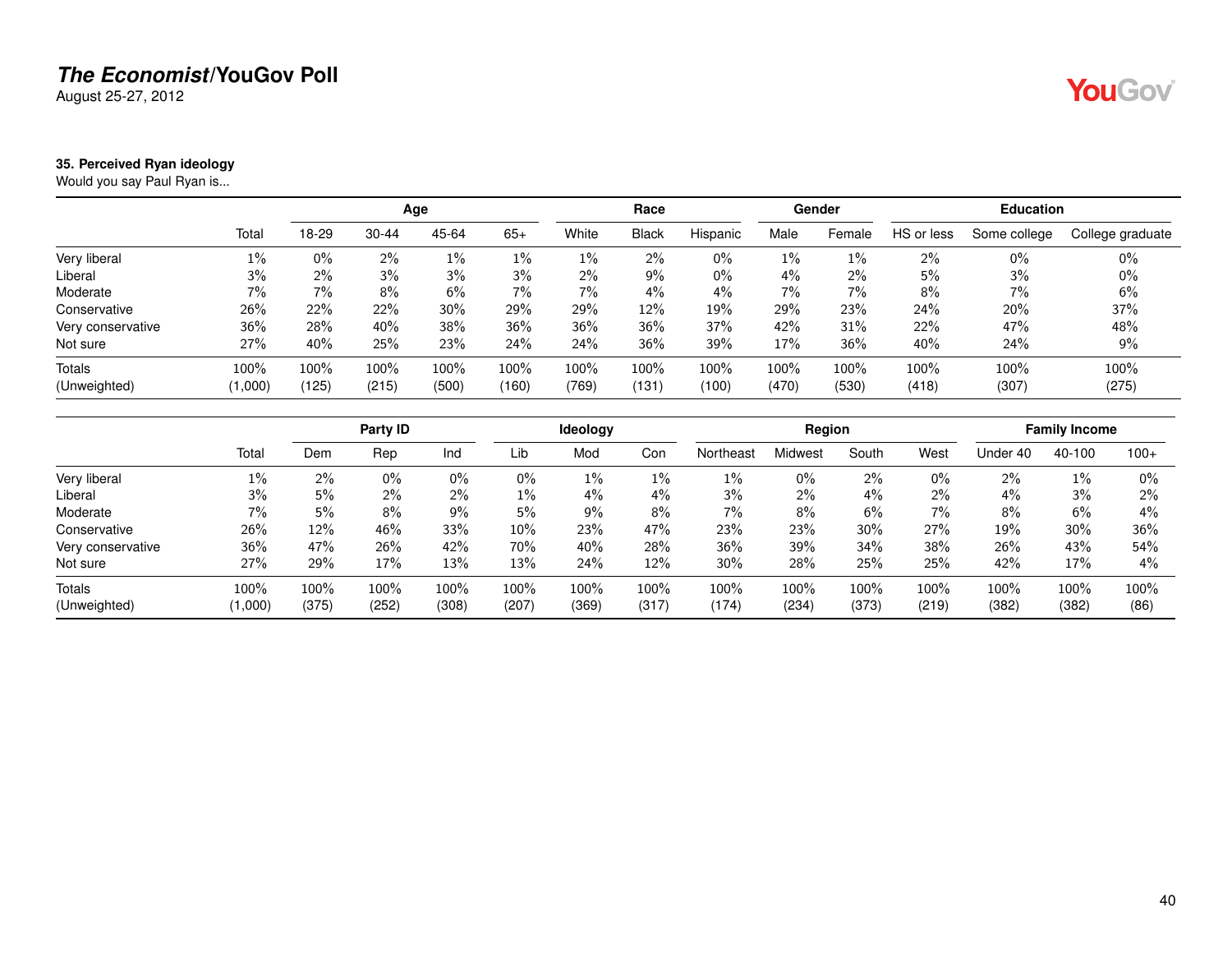August 25-27, 2012

### <span id="page-40-0"></span>**36. Perceived Biden ideology**

Would you say Joe Biden is...

|                   |       |       |           | Age   |       |        | Race         |          |       | Gender |            | <b>Education</b> |                  |
|-------------------|-------|-------|-----------|-------|-------|--------|--------------|----------|-------|--------|------------|------------------|------------------|
|                   | Total | 18-29 | $30 - 44$ | 45-64 | $65+$ | White  | <b>Black</b> | Hispanic | Male  | Female | HS or less | Some college     | College graduate |
| Very liberal      | 26%   | 18%   | 21%       | 30%   | 33%   | 29%    | 10%          | 14%      | 31%   | 21%    | 24%        | 28%              | 27%              |
| Liberal           | 29%   | 30%   | 33%       | 26%   | 28%   | $30\%$ | 27%          | 18%      | 34%   | 24%    | 19%        | 30%              | 43%              |
| Moderate          | 18%   | 13%   | 21%       | 19%   | 19%   | 16%    | 30%          | 29%      | 19%   | 18%    | 17%        | 19%              | 20%              |
| Conservative      | 3%    | $2\%$ | 3%        | 3%    | $2\%$ | $2\%$  | 8%           | $2\%$    | 2%    | 3%     | 4%         | 2%               | $1\%$            |
| Very conservative | $1\%$ | $2\%$ | $1\%$     | $1\%$ | $0\%$ | $0\%$  | 2%           | $7\%$    | $1\%$ | $1\%$  | 2%         | $0\%$            | $0\%$            |
| Not sure          | 23%   | 35%   | 22%       | 21%   | 18%   | 23%    | 22%          | 31%      | 14%   | 33%    | 34%        | 22%              | $7\%$            |
| <b>Totals</b>     | 100%  | 100%  | 100%      | 100%  | 100%  | 100%   | 100%         | 100%     | 100%  | 100%   | 100%       | 100%             | 100%             |
| (Unweighted)      | (996) | (125) | (212)     | (499) | (160) | (767)  | (131         | (98)     | (468) | (528)  | (415)      | (307)            | (274)            |

|                   |       |       | Party ID |       |       | Ideology |       |           | Region  |       |        |          | <b>Family Income</b> |        |
|-------------------|-------|-------|----------|-------|-------|----------|-------|-----------|---------|-------|--------|----------|----------------------|--------|
|                   | Total | Dem   | Rep      | Ind   | Lib   | Mod      | Con   | Northeast | Midwest | South | West   | Under 40 | 40-100               | $100+$ |
| Very liberal      | 26%   | 9%    | 50%      | 29%   | 13%   | 15%      | 54%   | 21%       | 26%     | 27%   | 27%    | 17%      | 30%                  | 24%    |
| Liberal           | 29%   | 31%   | 30%      | 32%   | 43%   | 32%      | 26%   | 26%       | 26%     | 32%   | $30\%$ | 22%      | 31%                  | 49%    |
| Moderate          | 18%   | 29%   | 6%       | 21%   | 32%   | 28%      | 8%    | 20%       | 18%     | 18%   | 18%    | 22%      | 18%                  | 22%    |
| Conservative      | 3%    | 5%    | $1\%$    | $2\%$ | $1\%$ | 4%       | 3%    | 3%        | $1\%$   | 3%    | 3%     | 2%       | 3%                   | $2\%$  |
| Very conservative | 1%    | 2%    | $1\%$    | $1\%$ | 2%    | $1\%$    | 2%    | 2%        | 0%      | $1\%$ | $1\%$  | $1\%$    | 1%                   | $0\%$  |
| Not sure          | 23%   | 24%   | 13%      | 14%   | 9%    | 20%      | 8%    | 27%       | 29%     | 19%   | 20%    | 35%      | 17%                  | 3%     |
| <b>Totals</b>     | 100%  | 100%  | 100%     | 100%  | 100%  | 100%     | 100%  | 100%      | 100%    | 100%  | 100%   | 100%     | 100%                 | 100%   |
| (Unweighted)      | (996) | (372) | (252)    | (308) | (206) | (369)    | (316) | (173)     | (231)   | (373) | (219)  | (379)    | (381)                | (86)   |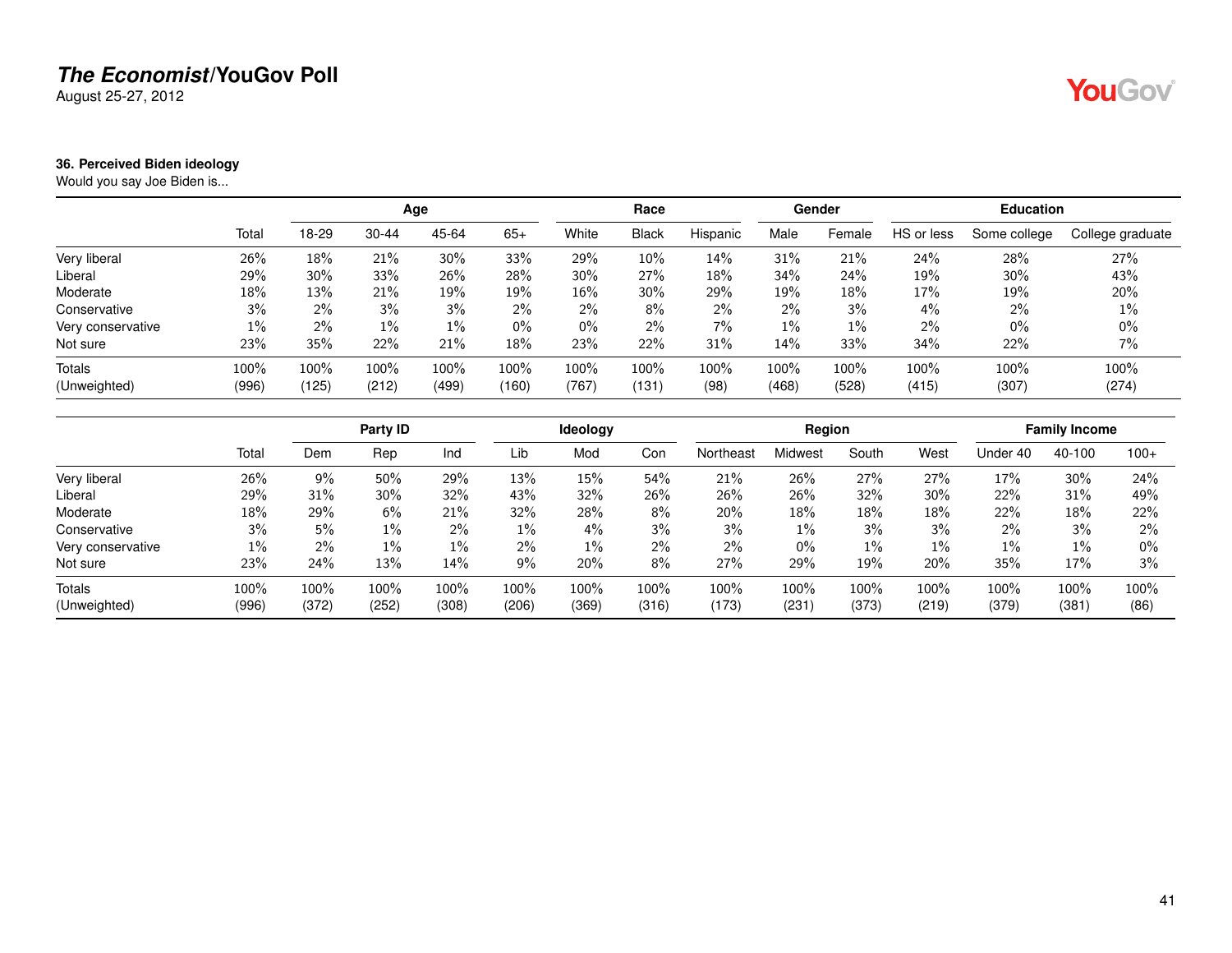August 25-27, 2012

### <span id="page-41-0"></span>**37. Perceived Obama sincerity**

Do you think Barack Obama...

|                                              |               |               |               | Age           |               |               | Race          |               |               | Gender        |               | <b>Education</b> |                  |
|----------------------------------------------|---------------|---------------|---------------|---------------|---------------|---------------|---------------|---------------|---------------|---------------|---------------|------------------|------------------|
|                                              | Total         | 18-29         | 30-44         | 45-64         | $65+$         | White         | <b>Black</b>  | Hispanic      | Male          | Female        | HS or less    | Some college     | College graduate |
| Says what he believes<br>Says what he thinks | 40%           | 33%           | 42%           | 44%           | 39%           | 34%           | 80%           | 46%           | 40%           | 41%           | 40%           | 40%              | 42%              |
| people want to hear<br>Not sure              | 51%<br>9%     | $50\%$<br>17% | 46%<br>12%    | 52%<br>$4\%$  | 55%<br>6%     | 58%<br>8%     | 11%<br>9%     | 38%<br>16%    | 53%<br>7%     | 49%<br>11%    | 49%<br>12%    | 50%<br>10%       | 54%<br>3%        |
| Totals<br>(Unweighted)                       | 100%<br>(994) | 100%<br>(125) | 100%<br>(214) | 100%<br>(497) | 100%<br>(158) | 100%<br>(763) | 100%<br>(131) | 100%<br>(100) | 100%<br>(468) | 100%<br>(526) | 100%<br>(416) | 100%<br>(307)    | 100%<br>(271)    |

|                                              |               |               | Party ID      |               |                  | Ideology      |               |               | Region        |               |               |               | <b>Family Income</b> |              |
|----------------------------------------------|---------------|---------------|---------------|---------------|------------------|---------------|---------------|---------------|---------------|---------------|---------------|---------------|----------------------|--------------|
|                                              | Total         | Dem           | Rep           | Ind           | Lib              | Mod           | Con           | Northeast     | Midwest       | South         | West          | Under 40      | 40-100               | $100+$       |
| Says what he believes<br>Says what he thinks | 40%           | 70%           | $10\%$        | 38%           | 74%              | 48%           | 18%           | 44%           | 38%           | 39%           | 42%           | 39%           | 42%                  | 55%          |
| people want to hear<br>Not sure              | 51%<br>9%     | 22%<br>8%     | 83%<br>7%     | 58%<br>3%     | 21%<br>5%        | 43%<br>$9\%$  | 80%<br>$2\%$  | 43%<br>13%    | 48%<br>14%    | 55%<br>6%     | 53%<br>6%     | 49%<br>12%    | 52%<br>6%            | 44%<br>$1\%$ |
| <b>Totals</b><br>(Unweighted)                | 100%<br>(994) | 100%<br>(371) | 100%<br>(250) | 100%<br>(308) | $100\%$<br>(204) | 100%<br>(368) | 100%<br>(316) | 100%<br>(171) | 100%<br>(232) | 100%<br>(373) | 100%<br>(218) | 100%<br>(380) | 100%<br>(379)        | 100%<br>(85) |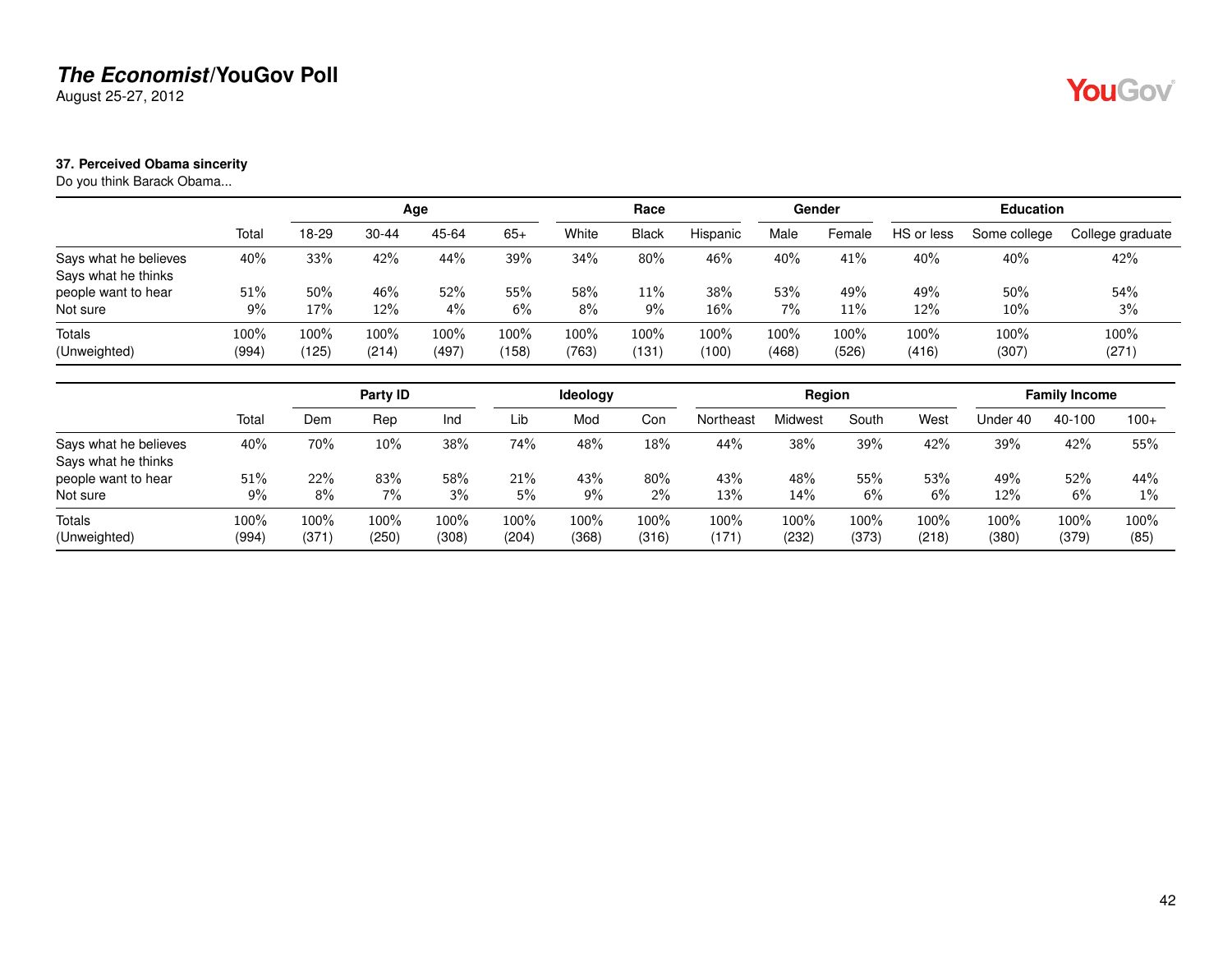August 25-27, 2012

### <span id="page-42-0"></span>**38. Obama likeability**

Regardless of whether you agree with him, do you like Barack Obama as a person?

|               |               |               |               |               |               | Race          |               |               |               |               |               |                  |
|---------------|---------------|---------------|---------------|---------------|---------------|---------------|---------------|---------------|---------------|---------------|---------------|------------------|
| Total         | 18-29         | 30-44         | 45-64         | $65+$         | White         | <b>Black</b>  | Hispanic      | Male          | Female        | HS or less    | Some college  | College graduate |
| 35%           | 29%           | 37%           | 37%           | 36%           | 30%           | 73%           | 36%           | 33%           | 38%           | 34%           | 35%           | 39%              |
| 23%           | 26%           | 21%           | 26%           | 19%           | 24%           | 13%           | 34%           | 26%           | 21%           | 22%           | 26%           | 23%              |
| 32%           | 35%           | 29%           | $30\%$        | 37%           | 36%           | 13%           | 17%           | 35%           | 29%           | 33%           | 30%           | 32%              |
| 9%            | 11%           | 12%           | 7%            | 9%            | $10\%$        | $1\%$         | 13%           | 7%            | 12%           | 12%           | 9%            | 6%               |
| 100%<br>(996) | 100%<br>(125) | 100%<br>(215) | 100%<br>(497) | 100%<br>(159) | 100%<br>(766) | 100%<br>(130) | 100%<br>(100) | 100%<br>(470) | 100%<br>(526) | 100%<br>(415) | 100%<br>(306) | 100%<br>(275)    |
|               |               |               |               | Age           |               |               |               |               |               | Gender        |               | <b>Education</b> |

|                |       |       | Party ID |         |       | <b>Ideology</b> |        |           | Region  |       |       |          | <b>Family Income</b> |        |
|----------------|-------|-------|----------|---------|-------|-----------------|--------|-----------|---------|-------|-------|----------|----------------------|--------|
|                | Total | Dem   | Rep      | Ind     | Lib   | Mod             | Con    | Northeast | Midwest | South | West  | Jnder 40 | 40-100               | $100+$ |
| Like a lot     | 35%   | 68%   | 6%       | 28%     | 73%   | 40%             | 10%    | 43%       | 29%     | 37%   | 33%   | 35%      | 37%                  | 43%    |
| Like somewhat  | 23%   | 22%   | 18%      | 29%     | 21%   | 28%             | 23%    | 20%       | 23%     | 21%   | 30%   | 25%      | 22%                  | 28%    |
| <b>Dislike</b> | 32%   | 4%    | 68%      | 37%     | 4%    | 25%             | $60\%$ | 24%       | 33%     | 37%   | 28%   | 29%      | 32%                  | 28%    |
| Not sure       | 9%    | 6%    | 8%       | $7\%$   | 2%    | 7%              | 6%     | 12%       | 14%     | 5%    | 8%    | 11%      | 9%                   | 2%     |
| <b>Totals</b>  | 100%  | 100%  | 100%     | $100\%$ | 100%  | $100\%$         | 100%   | 100%      | 100%    | 100%  | 100%  | 100%     | 100%                 | 100%   |
| (Unweighted)   | (996) | (372) | (251     | (308)   | (205) | (368)           | (317)  | (171)     | (234)   | (372) | (219) | (378)    | (382)                | (86)   |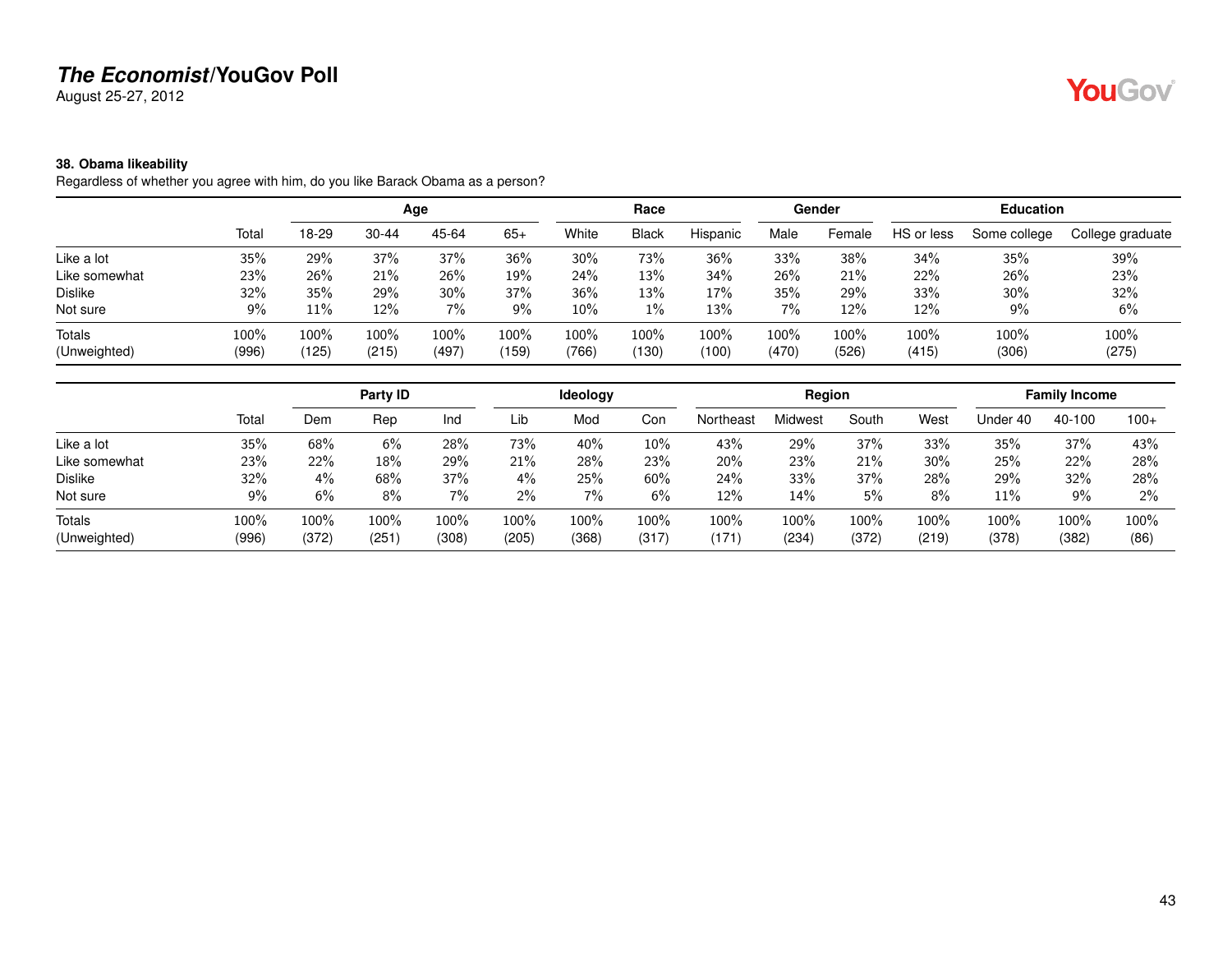August 25-27, 2012

### <span id="page-43-0"></span>**39. Perceived Romney sincerity**

Do you think Mitt Romney...

|                                              |               |               |               | Age           |               |               | Race          |               |               | Gender        |               | <b>Education</b> |                  |
|----------------------------------------------|---------------|---------------|---------------|---------------|---------------|---------------|---------------|---------------|---------------|---------------|---------------|------------------|------------------|
|                                              | Total         | 18-29         | $30 - 44$     | 45-64         | $65+$         | White         | <b>Black</b>  | Hispanic      | Male          | Female        | HS or less    | Some college     | College graduate |
| Says what he believes<br>Says what he thinks | 31%           | 22%           | 26%           | 37%           | 37%           | 34%           | $18\%$        | 23%           | 33%           | 29%           | 31%           | 31%              | 31%              |
| people want to hear<br>Not sure              | 52%<br>17%    | 53%<br>25%    | 55%<br>20%    | 50%<br>13%    | 49%<br>15%    | 49%<br>17%    | 65%<br>$18\%$ | 57%<br>20%    | 57%<br>10%    | 47%<br>24%    | 44%<br>25%    | 60%<br>8%        | 54%<br>15%       |
| <b>Totals</b><br>(Unweighted)                | 100%<br>(991) | 100%<br>(124) | 100%<br>(213) | 100%<br>(495) | 100%<br>(159) | 100%<br>(763) | 100%<br>(128) | 100%<br>(100) | 100%<br>(465) | 100%<br>(526) | 100%<br>(414) | 100%<br>(303)    | 100%<br>(274)    |

|                                              |               |                  | Party ID      |               |                  | <b>Ideology</b> |               |               | Region        |               |               |               | <b>Family Income</b> |              |
|----------------------------------------------|---------------|------------------|---------------|---------------|------------------|-----------------|---------------|---------------|---------------|---------------|---------------|---------------|----------------------|--------------|
|                                              | Total         | Dem              | Rep           | Ind           | Lib              | Mod             | Con           | Northeast     | Midwest       | South         | West          | Under 40      | 40-100               | $100+$       |
| Says what he believes<br>Says what he thinks | 31%           | 14%              | 57%           | 34%           | 11%              | 25%             | 55%           | 26%           | 30%           | 34%           | 30%           | 28%           | 32%                  | 32%          |
| people want to hear<br>Not sure              | 52%<br>17%    | 72%<br>14%       | $30\%$<br>14% | 54%<br>11%    | 82%<br>7%        | 60%<br>15%      | 33%<br>12%    | 53%<br>20%    | 53%<br>16%    | 48%<br>18%    | 55%<br>15%    | 48%<br>24%    | 56%<br>13%           | 63%<br>5%    |
| <b>Totals</b><br>(Unweighted)                | 100%<br>(991) | $100\%$<br>(370) | 100%<br>(250) | 100%<br>(307) | $100\%$<br>(204) | 100%<br>(367)   | 100%<br>(315) | 100%<br>(172) | 100%<br>(232) | 100%<br>(370) | 100%<br>(217) | 100%<br>(377) | 100%<br>(379)        | 100%<br>(86) |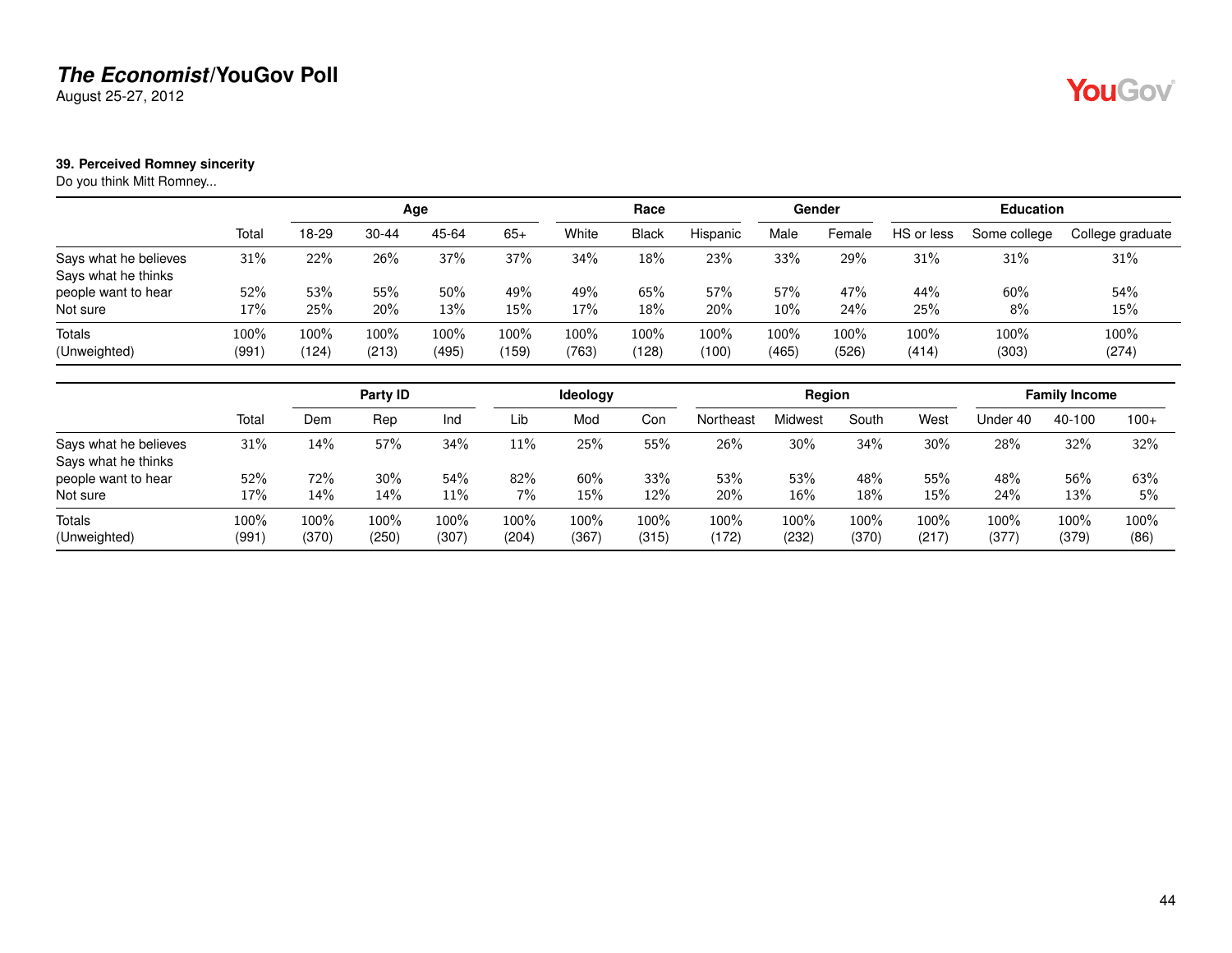August 25-27, 2012

### <span id="page-44-0"></span>**40. Romney likeability**

Regardless of whether you agree with him, do you like Mitt Romney as a person?

|                        |               |              |               | Age           |               |                  | Race          |               |               | Gender        |               | <b>Education</b> |                  |
|------------------------|---------------|--------------|---------------|---------------|---------------|------------------|---------------|---------------|---------------|---------------|---------------|------------------|------------------|
|                        | Total         | 18-29        | $30 - 44$     | 45-64         | $65+$         | White            | <b>Black</b>  | Hispanic      | Male          | Female        | HS or less    | Some college     | College graduate |
| Like a lot             | 16%           | 10%          | 11%           | 20%           | 20%           | 18%              | $0\%$         | 12%           | 17%           | 14%           | $16\%$        | 15%              | 17%              |
| Like somewhat          | 29%           | 20%          | 29%           | 28%           | 38%           | 31%              | 21%           | 12%           | 33%           | 25%           | 26%           | 33%              | 28%              |
| <b>Dislike</b>         | 38%           | 48%          | 41%           | 35%           | 31%           | 34%              | 56%           | 52%           | 38%           | 38%           | 37%           | 40%              | 39%              |
| Not sure               | 17%           | 22%          | 20%           | $16\%$        | 11%           | 16%              | 22%           | 25%           | 12%           | 23%           | 21%           | 12%              | 17%              |
| Totals<br>(Unweighted) | 100%<br>(992) | 100%<br>124) | 100%<br>(213) | 100%<br>(496) | 100%<br>(159) | $100\%$<br>(762) | 100%<br>(130) | 100%<br>(100) | 100%<br>(468) | 100%<br>(524) | 100%<br>(414) | 100%<br>(304)    | 100%<br>(274)    |

|                |       |       | Party ID |       |        | Ideology |       |           | Region  |       |        |          | <b>Family Income</b> |        |
|----------------|-------|-------|----------|-------|--------|----------|-------|-----------|---------|-------|--------|----------|----------------------|--------|
|                | Total | Dem   | Rep      | Ind   | Lib    | Mod      | Con   | Northeast | Midwest | South | West   | Jnder 40 | 40-100               | $100+$ |
| Like a lot     | 16%   | 2%    | 38%      | 15%   | $2\%$  | $10\%$   | 34%   | 17%       | 16%     | 14%   | 17%    | 11%      | 18%                  | 19%    |
| Like somewhat  | 29%   | 17%   | 47%      | 31%   | $11\%$ | $30\%$   | 44%   | 18%       | 28%     | 35%   | 28%    | 27%      | 32%                  | 32%    |
| <b>Dislike</b> | 38%   | 66%   | 5%       | 40%   | 76%    | 42%      | 12%   | 50%       | 38%     | 34%   | 36%    | 40%      | 38%                  | 41%    |
| Not sure       | 17%   | 15%   | 10%      | 14%   | 11%    | 17%      | 9%    | 15%       | 18%     | 17%   | $18\%$ | 22%      | 12%                  | 9%     |
| Totals         | 100%  | 100%  | 100%     | 100%  | 100%   | 100%     | 100%  | 100%      | 100%    | 100%  | 100%   | 100%     | 100%                 | 100%   |
| (Unweighted)   | (992) | (369) | (251     | (308) | (204)  | (368)    | (316) | (170)     | (232)   | (371) | (219)  | (377)    | (380)                | (86)   |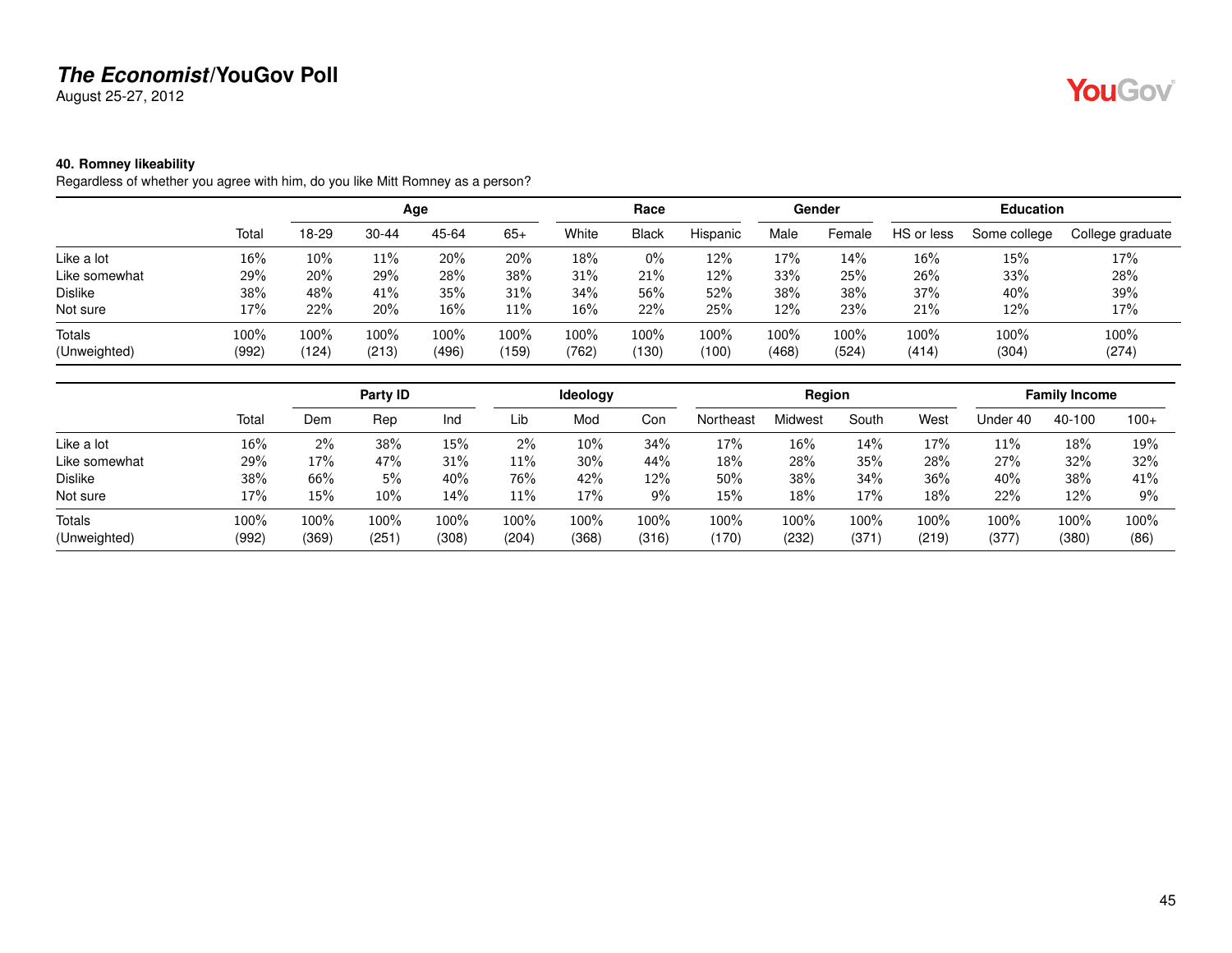August 25-27, 2012

### <span id="page-45-0"></span>**41. Perceived Biden sincerity**

Do you think Joe Biden..

|                                              |               |               |               | Age           |               |               | Race             |              |               | Gender        |               | <b>Education</b> |                  |
|----------------------------------------------|---------------|---------------|---------------|---------------|---------------|---------------|------------------|--------------|---------------|---------------|---------------|------------------|------------------|
|                                              | Total         | 18-29         | $30 - 44$     | 45-64         | $65+$         | White         | <b>Black</b>     | Hispanic     | Male          | Female        | HS or less    | Some college     | College graduate |
| Says what he believes<br>Says what he thinks | 41%           | 27%           | 44%           | 46%           | 40%           | 39%           | 61%              | 32%          | 46%           | 36%           | 33%           | 43%              | 52%              |
| people want to hear<br>Not sure              | 33%<br>26%    | 31%<br>41%    | 26%<br>30%    | 36%<br>18%    | 39%<br>21%    | 35%<br>26%    | 21%<br>18%       | 33%<br>35%   | 36%<br>18%    | 30%<br>34%    | 34%<br>34%    | 34%<br>23%       | 31%<br>17%       |
| Totals<br>(Unweighted)                       | 100%<br>(993) | 100%<br>(123) | 100%<br>(215) | 100%<br>(497) | 100%<br>(158) | 100%<br>(764) | $100\%$<br>(130) | 100%<br>(99) | 100%<br>(466) | 100%<br>(527) | 100%<br>(415) | 100%<br>(305)    | 100%<br>(273)    |

|                                              |               |               | Party ID      |               |               | <b>Ideology</b> |               |               | Region           |               |               |               | <b>Family Income</b> |              |
|----------------------------------------------|---------------|---------------|---------------|---------------|---------------|-----------------|---------------|---------------|------------------|---------------|---------------|---------------|----------------------|--------------|
|                                              | Total         | Dem           | Rep           | Ind           | Lib           | Mod             | Con           | Northeast     | Midwest          | South         | West          | Under 40      | 40-100               | $100+$       |
| Says what he believes<br>Says what he thinks | 41%           | 62%           | 27%           | 41%           | 73%           | 45%             | 30%           | 47%           | 33%              | 43%           | 40%           | 33%           | 46%                  | 64%          |
| people want to hear<br>Not sure              | 33%<br>26%    | 16%<br>22%    | 53%<br>20%    | 39%<br>20%    | 15%<br>13%    | 29%<br>26%      | 55%<br>15%    | 26%<br>27%    | 37%<br>29%       | 34%<br>23%    | 33%<br>27%    | 32%<br>34%    | 34%<br>20%           | 20%<br>16%   |
| Totals<br>(Unweighted)                       | 100%<br>(993) | 100%<br>(371) | 100%<br>(250) | 100%<br>(307) | 100%<br>(205) | 100%<br>(368)   | 100%<br>(314) | 100%<br>(171) | $100\%$<br>(234) | 100%<br>(370) | 100%<br>(218) | 100%<br>(379) | 100%<br>(379)        | 100%<br>(86) |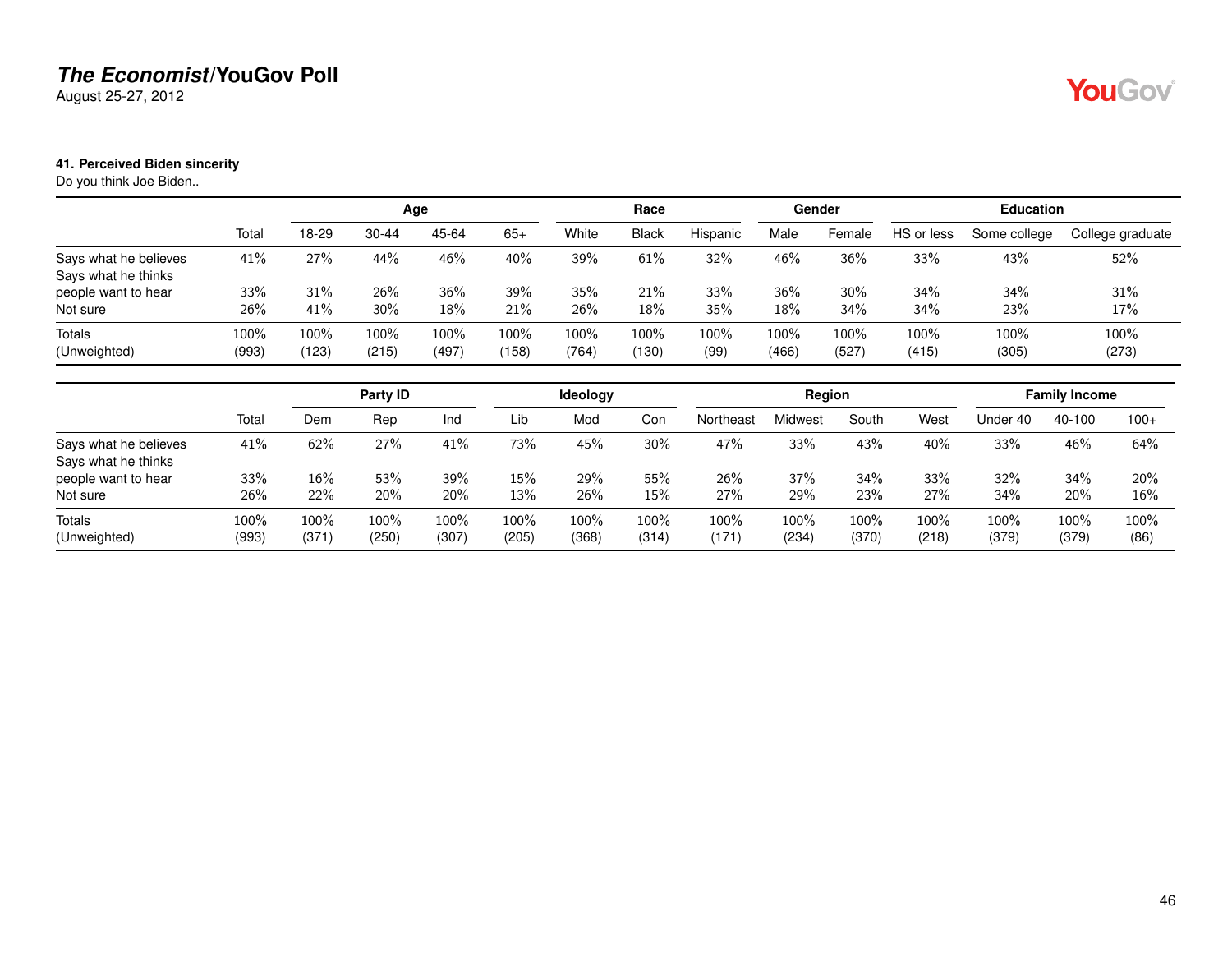August 25-27, 2012

### <span id="page-46-0"></span>**42. Biden likeability**

Regardless of whether you agree with him, do you like Joe Biden as a person?

|                        |               | Age              |               |               |                  |               | Race          |               |                  | Gender        |               | <b>Education</b> |                  |
|------------------------|---------------|------------------|---------------|---------------|------------------|---------------|---------------|---------------|------------------|---------------|---------------|------------------|------------------|
|                        | Total         | 18-29            | 30-44         | 45-64         | $65+$            | White         | <b>Black</b>  | Hispanic      | Male             | Female        | HS or less    | Some college     | College graduate |
| Like a lot             | 20%           | 8%               | 26%           | 20%           | 24%              | 17%           | 39%           | 20%           | 22%              | 19%           | 17%           | 21%              | 23%              |
| Like somewhat          | 26%           | 24%              | 25%           | 28%           | 25%              | 25%           | 36%           | 22%           | 26%              | 26%           | 24%           | 27%              | 28%              |
| Dislike                | 30%           | 26%              | 25%           | 36%           | $30\%$           | 33%           | 8%            | 29%           | 39%              | 22%           | 27%           | 31%              | 34%              |
| Not sure               | 24%           | 42%              | 24%           | $16\%$        | 22%              | 25%           | 17%           | 29%           | 14%              | 33%           | 32%           | 21%              | 15%              |
| Totals<br>(Unweighted) | 100%<br>(993) | $100\%$<br>(124) | 100%<br>(214) | 100%<br>(495) | $100\%$<br>(160) | 100%<br>(763) | 100%<br>(130) | 100%<br>(100) | $100\%$<br>(468) | 100%<br>(525) | 100%<br>(417) | 100%<br>(302)    | 100%<br>(274)    |

|                |       |      | Party ID |        |       | Ideology |       |           | Region  |       |       |          | <b>Family Income</b> |        |
|----------------|-------|------|----------|--------|-------|----------|-------|-----------|---------|-------|-------|----------|----------------------|--------|
|                | Total | Dem  | Rep      | Ind    | Lib   | Mod      | Con   | Northeast | Midwest | South | West  | Jnder 40 | 40-100               | $100+$ |
| Like a lot     | 20%   | 40%  | 4%       | $16\%$ | 41%   | 26%      | 6%    | 17%       | 16%     | 24%   | 20%   | 17%      | 23%                  | 31%    |
| Like somewhat  | 26%   | 33%  | 22%      | 26%    | 40%   | 31%      | 17%   | 29%       | 22%     | 27%   | 26%   | 27%      | 26%                  | 30%    |
| <b>Dislike</b> | 30%   | 7%   | 57%      | 39%    | $6\%$ | 22%      | 62%   | 25%       | 34%     | 30%   | 30%   | 21%      | 35%                  | 31%    |
| Not sure       | 24%   | 20%  | 17%      | 18%    | 12%   | 22%      | 15%   | 28%       | 28%     | 19%   | 25%   | 35%      | 16%                  | $7\%$  |
| Totals         | 100%  | 100% | 100%     | 100%   | 100%  | $100\%$  | 100%  | 100%      | 100%    | 100%  | 100%  | 100%     | 100%                 | 100%   |
| (Unweighted)   | (993) | (371 | (249)    | (308)  | (205) | (369)    | (314) | (171)     | (233)   | (370) | (219) | (377)    | (381)                | (86)   |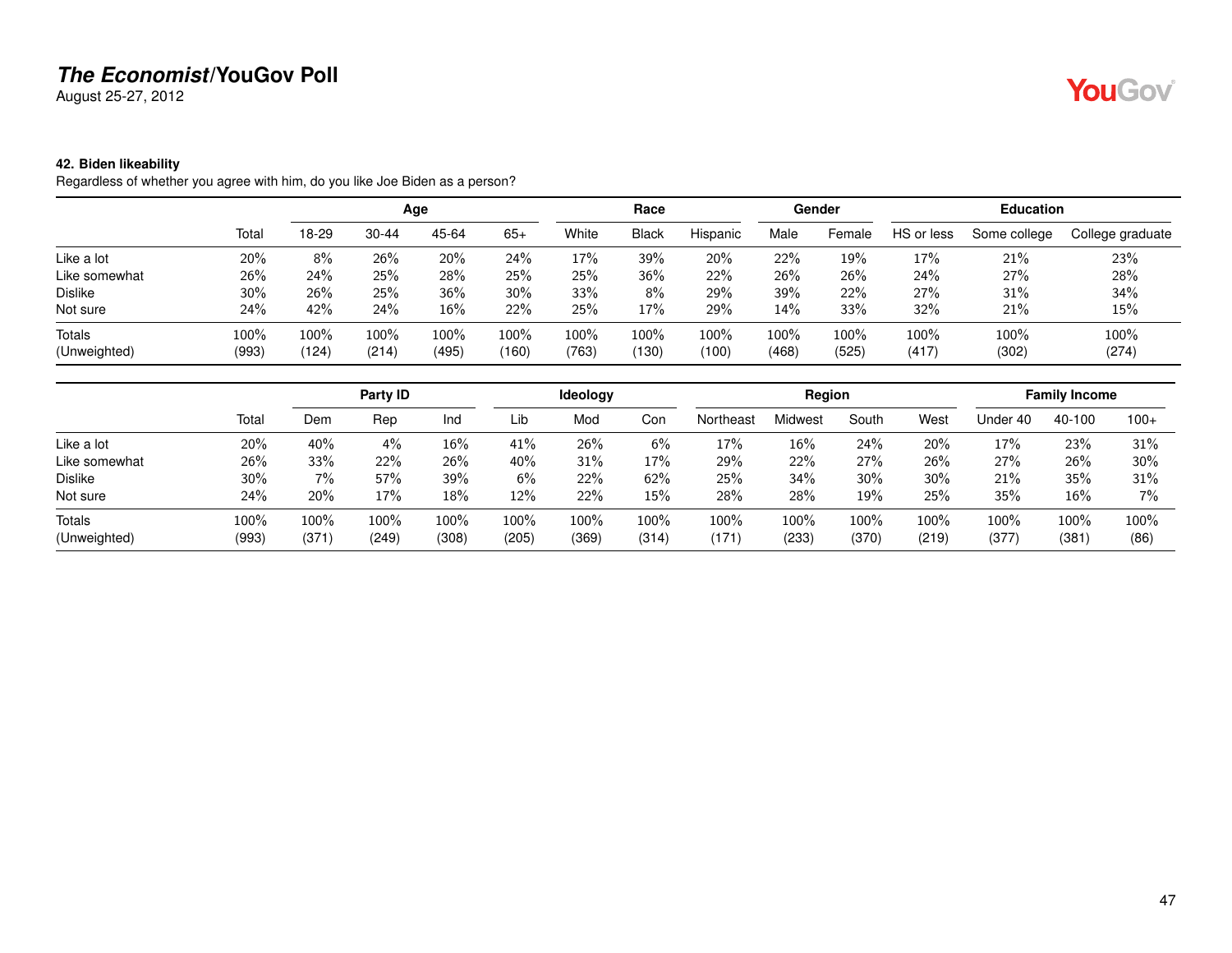August 25-27, 2012

### <span id="page-47-0"></span>**43. Perceived Ryan sincerity**

Do you think Paul Ryan..

|                                              |                  |               |               | Age           |               |               | Race            |              |               | Gender        |               | <b>Education</b> |                  |
|----------------------------------------------|------------------|---------------|---------------|---------------|---------------|---------------|-----------------|--------------|---------------|---------------|---------------|------------------|------------------|
|                                              | Total            | 18-29         | $30 - 44$     | 45-64         | $65+$         | White         | <b>Black</b>    | Hispanic     | Male          | Female        | HS or less    | Some college     | College graduate |
| Says what he believes<br>Says what he thinks | 48%              | 39%           | 43%           | 55%           | 53%           | 53%           | 30%             | 33%          | 58%           | 39%           | 37%           | 52%              | 63%              |
| people want to hear                          | 25%              | 22%           | 28%           | 24%           | 26%           | <b>23%</b>    | 33%             | 32%          | 25%           | 25%           | 29%           | 23%              | 22%              |
| Not sure                                     | 27%              | 39%           | 29%           | 21%           | 22%           | 24%           | 36%             | 36%          | 17%           | 36%           | 34%           | 26%              | 15%              |
| Totals<br>(Unweighted)                       | $100\%$<br>(992) | 100%<br>(123) | 100%<br>(215) | 100%<br>(497) | 100%<br>(157) | 100%<br>(762) | $100\%$<br>(131 | 100%<br>(99) | 100%<br>(467) | 100%<br>(525) | 100%<br>(416) | 100%<br>(304)    | 100%<br>(272)    |

|                                              |               |                  | Party ID      |               |                  | <b>Ideology</b> |               |                   | Region        |               |               |               | <b>Family Income</b> |              |
|----------------------------------------------|---------------|------------------|---------------|---------------|------------------|-----------------|---------------|-------------------|---------------|---------------|---------------|---------------|----------------------|--------------|
|                                              | Total         | Dem              | Rep           | Ind           | Lib              | Mod             | Con           | Northeast         | Midwest       | South         | West          | Under 40      | 40-100               | $100+$       |
| Says what he believes<br>Says what he thinks | 48%           | 32%              | 70%           | 61%           | 49%              | 43%             | 70%           | 39%               | 48%           | 50%           | 53%           | 35%           | 54%                  | 61%          |
| people want to hear<br>Not sure              | 25%<br>27%    | 39%<br>29%       | 12%<br>18%    | 23%<br>16%    | 36%<br>14%       | 30%<br>27%      | $16\%$<br>14% | <b>28%</b><br>33% | 28%<br>24%    | 24%<br>25%    | 21%<br>26%    | 27%<br>38%    | 28%<br>18%           | 27%<br>12%   |
| <b>Totals</b><br>(Unweighted)                | 100%<br>(992) | $100\%$<br>(371) | 100%<br>(250) | 100%<br>(306) | $100\%$<br>(205) | 100%<br>(366)   | 100%<br>(315) | 100%<br>(171)     | 100%<br>(232) | 100%<br>(372) | 100%<br>(217) | 100%<br>(380) | 100%<br>(379)        | 100%<br>(86) |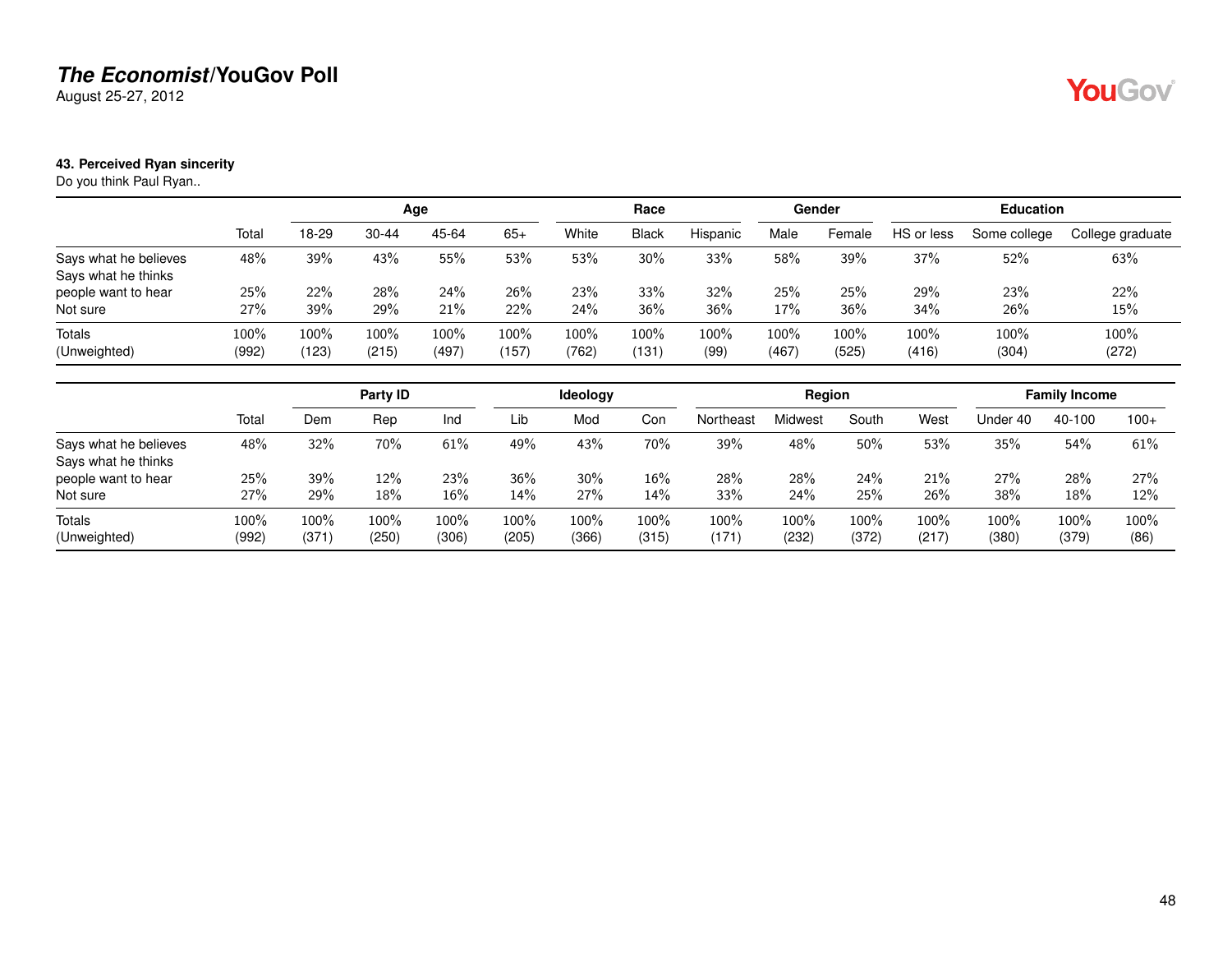August 25-27, 2012

### <span id="page-48-0"></span>**44. Ryan likeability**

Regardless of whether you agree with him, do you like Paul Ryan as a person?

|                |       |       |           | Age   |       |       | Race         |          |       | Gender |            | <b>Education</b> |                  |
|----------------|-------|-------|-----------|-------|-------|-------|--------------|----------|-------|--------|------------|------------------|------------------|
|                | Total | 18-29 | $30 - 44$ | 45-64 | $65+$ | White | <b>Black</b> | Hispanic | Male  | Female | HS or less | Some college     | College graduate |
| Like a lot     | 23%   | 13%   | 17%       | 31%   | 26%   | 27%   | $4\%$        | 13%      | 29%   | 18%    | 21%        | 24%              | 27%              |
| Like somewhat  | 17%   | 17%   | 20%       | 15%   | 19%   | 17%   | 19%          | 13%      | 20%   | 15%    | 17%        | 19%              | 16%              |
| <b>Dislike</b> | 30%   | 33%   | 31%       | 30%   | 27%   | 28%   | 36%          | 39%      | 33%   | 28%    | 25%        | 31%              | 38%              |
| Not sure       | 29%   | 37%   | 32%       | 24%   | 28%   | 27%   | 41%          | 34%      | 19%   | 39%    | 38%        | 26%              | 20%              |
| Totals         | 100%  | 100%  | 100%      | 100%  | 100%  | 100%  | 100%         | 100%     | 100%  | 100%   | 100%       | 100%             | 100%             |
| (Unweighted)   | (994) | (122) | (215)     | (498) | (159) | (764) | (131         | (99)     | (469) | (525)  | (416)      | (303)            | (275)            |

|               |       |       | Party ID |       |       | Ideology |       |           | Region  |       |       |          | <b>Family Income</b> |        |
|---------------|-------|-------|----------|-------|-------|----------|-------|-----------|---------|-------|-------|----------|----------------------|--------|
|               | Total | Dem   | Rep      | Ind   | Lib   | Mod      | Con   | Northeast | Midwest | South | West  | Under 40 | 40-100               | $100+$ |
| Like a lot    | 23%   | 3%    | 54%      | 26%   | 4%    | 13%      | 55%   | 18%       | 24%     | 25%   | 24%   | 14%      | 31%                  | 28%    |
| Like somewhat | 17%   | 12%   | 25%      | 19%   | 4%    | 22%      | 23%   | 10%       | 18%     | 21%   | 16%   | 18%      | 17%                  | 12%    |
| Dislike       | 30%   | 50%   | 4%       | 36%   | 68%   | 34%      | 7%    | 40%       | 26%     | 26%   | 32%   | 26%      | 32%                  | 47%    |
| Not sure      | 29%   | 34%   | 18%      | 20%   | 23%   | 31%      | 16%   | 32%       | 31%     | 28%   | 28%   | 41%      | 21%                  | 14%    |
| Totals        | 100%  | 100%  | 100%     | 100%  | 100%  | 100%     | 100%  | 100%      | 100%    | 100%  | 100%  | 100%     | 100%                 | 100%   |
| (Unweighted)  | (994) | (370) | (251)    | (308) | (205) | (368)    | (316) | (171)     | (232)   | (372) | (219) | (380)    | (379)                | (86)   |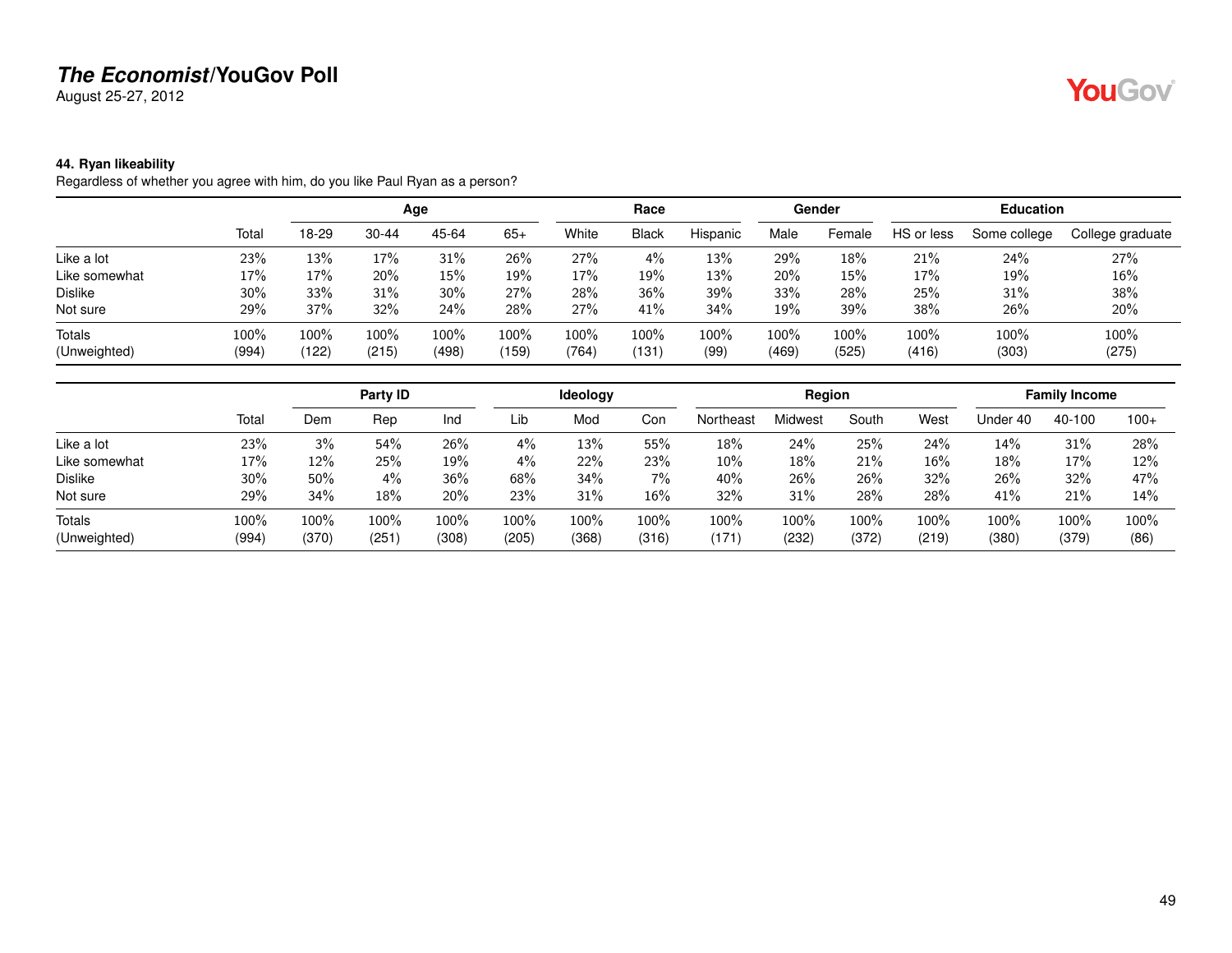August 25-27, 2012

### <span id="page-49-0"></span>**45. Which of these words to describe Barack Obama**

Which of these words would you use to describe Barack Obama?

|               |         |       |       | Age   |        |       | Race         |          |       | Gender |            | <b>Education</b> |                  |
|---------------|---------|-------|-------|-------|--------|-------|--------------|----------|-------|--------|------------|------------------|------------------|
|               | Total   | 18-29 | 30-44 | 45-64 | $65+$  | White | <b>Black</b> | Hispanic | Male  | Female | HS or less | Some college     | College graduate |
| Arrogant      | 37%     | 25%   | 34%   | 43%   | 45%    | 44%   | 4%           | 19%      | 41%   | 34%    | 33%        | 38%              | 44%              |
| Bold          | 27%     | 25%   | 29%   | 25%   | 30%    | 25%   | 43%          | 25%      | 25%   | 29%    | 24%        | 29%              | 30%              |
| Effective     | 21%     | 16%   | 23%   | 24%   | 17%    | 16%   | 46%          | 32%      | 21%   | 21%    | 20%        | 22%              | 21%              |
| Exciting      | 15%     | 15%   | 17%   | 15%   | 14%    | 13%   | 35%          | 11%      | 13%   | 17%    | 12%        | 16%              | 19%              |
| Experienced   | 19%     | 20%   | 22%   | 18%   | $16\%$ | 14%   | 47%          | 24%      | 19%   | 18%    | 20%        | 18%              | 19%              |
| Honest        | 33%     | 27%   | 35%   | 35%   | 31%    | 27%   | 70%          | 42%      | 36%   | 30%    | 33%        | 34%              | 31%              |
| Hypocritical  | 33%     | 22%   | 31%   | 38%   | 39%    | 39%   | 6%           | 12%      | 37%   | 29%    | 30%        | 36%              | 35%              |
| Inspiring     | 32%     | 30%   | 39%   | 31%   | 24%    | 29%   | 55%          | 29%      | 33%   | 31%    | 27%        | 33%              | 38%              |
| Intelligent   | 57%     | 51%   | 57%   | 58%   | 59%    | 53%   | 78%          | 63%      | 58%   | 55%    | 51%        | 57%              | 66%              |
| Partisan      | 29%     | 23%   | 28%   | 33%   | 29%    | 32%   | 17%          | 19%      | 38%   | 20%    | 22%        | 32%              | 37%              |
| Patriotic     | 29%     | 25%   | 30%   | 32%   | 27%    | 26%   | 47%          | 32%      | 30%   | 29%    | 24%        | 30%              | 38%              |
| Religious     | 16%     | 12%   | 16%   | 17%   | 20%    | 14%   | 33%          | 19%      | 13%   | 19%    | 19%        | 13%              | $16\%$           |
| Sincere       | 34%     | 30%   | 36%   | 36%   | 34%    | 29%   | 67%          | 40%      | 35%   | 34%    | 33%        | 35%              | 35%              |
| Steady        | 24%     | 15%   | 23%   | 26%   | $30\%$ | 21%   | 46%          | 21%      | 19%   | 28%    | 21%        | 24%              | 27%              |
| Strong        | 29%     | 25%   | 32%   | 31%   | 24%    | 25%   | 54%          | 34%      | 27%   | 31%    | 26%        | 30%              | 32%              |
| <b>Totals</b> | (1,000) | (125) | (215) | (500) | (160)  | (769) | (131)        | (100)    | (470) | (530)  | (418)      | (307)            | (275)            |

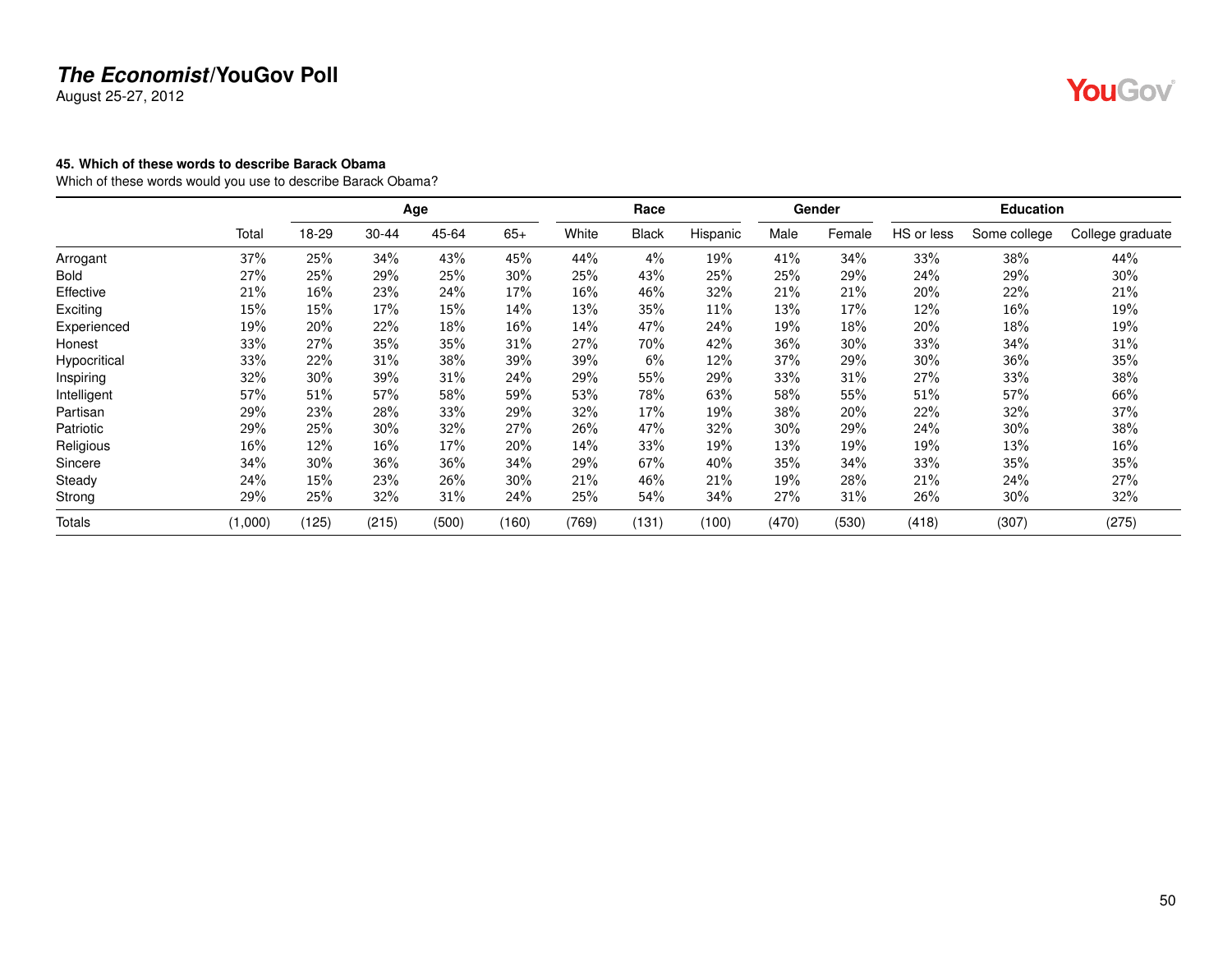August 25-27, 2012

|--|--|

|              |         |       | Party ID |       |       | Ideology |       |           | Region  |       |       |          | <b>Family Income</b> |        |
|--------------|---------|-------|----------|-------|-------|----------|-------|-----------|---------|-------|-------|----------|----------------------|--------|
|              | Total   | Dem   | Rep      | Ind   | Lib   | Mod      | Con   | Northeast | Midwest | South | West  | Under 40 | 40-100               | $100+$ |
| Arrogant     | 37%     | 7%    | 77%      | 45%   | 6%    | 27%      | 74%   | 26%       | 37%     | 41%   | 43%   | 30%      | 43%                  | 35%    |
| Bold         | 27%     | 40%   | 20%      | 24%   | 47%   | 29%      | 20%   | 22%       | 28%     | 28%   | 30%   | 25%      | 32%                  | 22%    |
| Effective    | 21%     | 41%   | 4%       | 15%   | 39%   | 25%      | 9%    | 23%       | 21%     | 21%   | 20%   | 23%      | 22%                  | 24%    |
| Exciting     | 15%     | 33%   | 3%       | 9%    | 40%   | 16%      | 4%    | 16%       | 14%     | 15%   | 16%   | 12%      | 18%                  | 24%    |
| Experienced  | 19%     | 37%   | 4%       | 13%   | 41%   | 21%      | 5%    | 24%       | 18%     | 16%   | 20%   | 21%      | 18%                  | 18%    |
| Honest       | 33%     | 60%   | 9%       | 25%   | 62%   | 40%      | 9%    | 37%       | 35%     | 31%   | 31%   | 34%      | 31%                  | 44%    |
| Hypocritical | 33%     | 6%    | 63%      | 44%   | 6%    | 22%      | 67%   | 26%       | 32%     | 38%   | 33%   | 27%      | 37%                  | 38%    |
| Inspiring    | 32%     | 55%   | 11%      | 24%   | 70%   | 30%      | 13%   | 40%       | 27%     | 33%   | 26%   | 27%      | 35%                  | 40%    |
| Intelligent  | 57%     | 77%   | 30%      | 58%   | 85%   | 67%      | 33%   | 57%       | 55%     | 58%   | 57%   | 55%      | 60%                  | 71%    |
| Partisan     | 29%     | 14%   | 47%      | 38%   | 16%   | 23%      | 52%   | 21%       | 28%     | 33%   | 30%   | 20%      | 32%                  | 39%    |
| Patriotic    | 29%     | 55%   | 7%       | 23%   | 61%   | 35%      | 9%    | 33%       | 30%     | 27%   | 30%   | 29%      | 31%                  | 34%    |
| Religious    | 16%     | 32%   | 5%       | 8%    | 28%   | 21%      | 6%    | 14%       | 15%     | 16%   | 19%   | 21%      | 15%                  | 16%    |
| Sincere      | 34%     | 60%   | 9%       | 28%   | 65%   | 43%      | 8%    | 39%       | 37%     | 32%   | 31%   | 34%      | 35%                  | 46%    |
| Steady       | 24%     | 48%   | 3%       | 20%   | 51%   | 29%      | 6%    | 30%       | 22%     | 19%   | 27%   | 23%      | 26%                  | 32%    |
| Strong       | 29%     | 55%   | 9%       | 21%   | 61%   | 33%      | 10%   | 34%       | 28%     | 28%   | 26%   | 29%      | 29%                  | 33%    |
| Totals       | (1,000) | (375) | (252)    | (308) | (207) | (369)    | (317) | (174)     | (234)   | (373) | (219) | (382)    | (382)                | (86)   |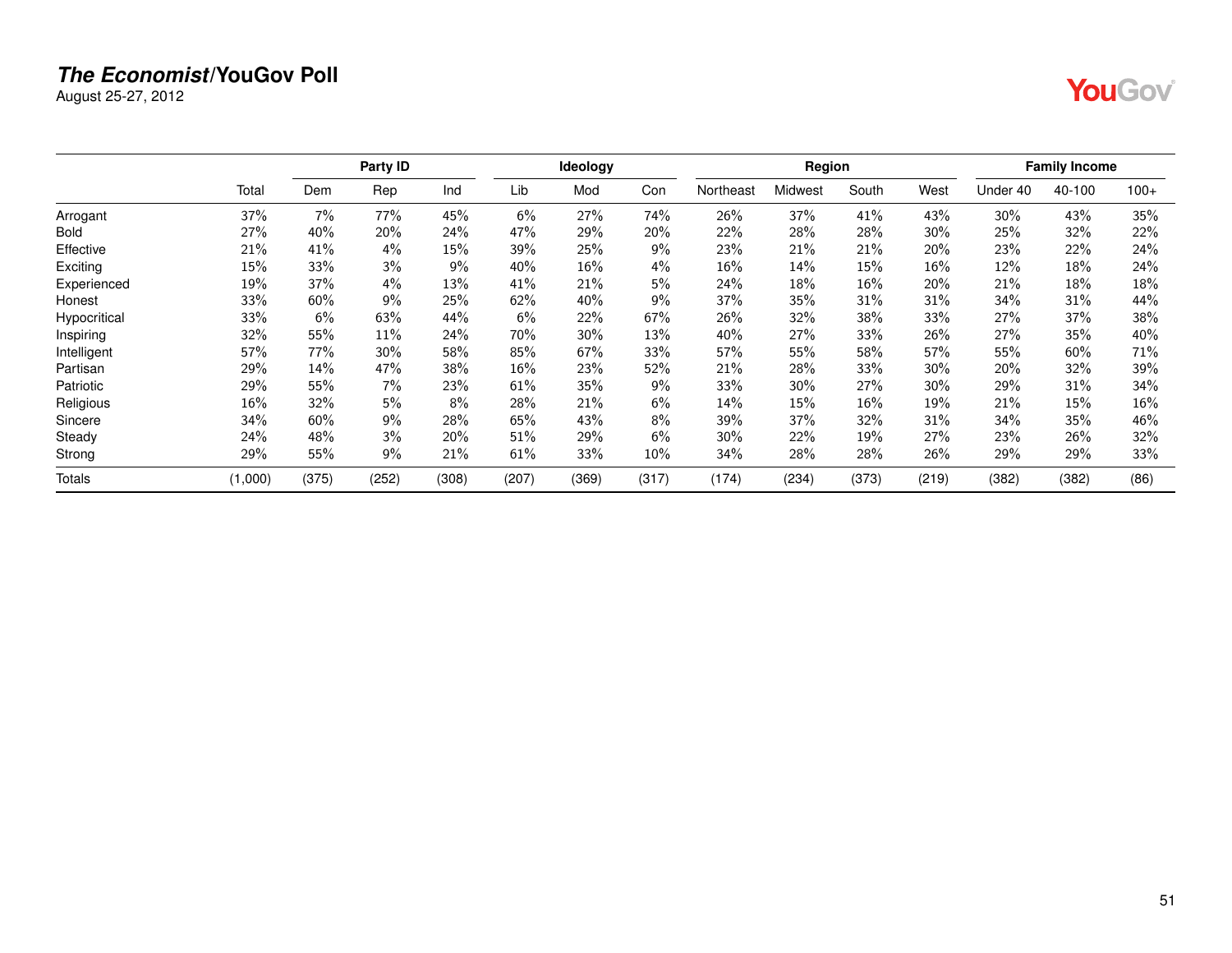August 25-27, 2012

### <span id="page-51-0"></span>**46. Which of these words to describe Mitt Romney**

Which of these words would you use to describe Mitt Romney?

|               |         |       |           | Age   |       | Race  |              |          | Gender |        | <b>Education</b> |              |                  |  |
|---------------|---------|-------|-----------|-------|-------|-------|--------------|----------|--------|--------|------------------|--------------|------------------|--|
|               | Total   | 18-29 | $30 - 44$ | 45-64 | $65+$ | White | <b>Black</b> | Hispanic | Male   | Female | HS or less       | Some college | College graduate |  |
| Arrogant      | 36%     | 27%   | 42%       | 37%   | 32%   | 33%   | 53%          | 39%      | 33%    | 38%    | 32%              | 37%          | 39%              |  |
| <b>Bold</b>   | 18%     | 10%   | 18%       | 21%   | 19%   | 19%   | 16%          | 10%      | 23%    | 13%    | 21%              | 14%          | 16%              |  |
| Effective     | 27%     | 17%   | 24%       | 31%   | 33%   | 30%   | 8%           | 22%      | 33%    | 21%    | 26%              | 28%          | 27%              |  |
| Exciting      | 9%      | 3%    | $7\%$     | 11%   | 12%   | 9%    | $0\%$        | 13%      | 11%    | 6%     | 12%              | 6%           | 6%               |  |
| Experienced   | 39%     | 25%   | 33%       | 44%   | 51%   | 44%   | 20%          | 18%      | 44%    | 34%    | 39%              | 35%          | 44%              |  |
| Honest        | 25%     | 14%   | 22%       | 28%   | 33%   | 28%   | 6%           | 23%      | 30%    | 19%    | 24%              | 27%          | 23%              |  |
| Hypocritical  | 33%     | 28%   | 33%       | 33%   | 37%   | 30%   | 51%          | 34%      | 31%    | 34%    | 30%              | 33%          | 36%              |  |
| Inspiring     | 14%     | 13%   | 9%        | 16%   | 16%   | 16%   | 1%           | 10%      | 15%    | 12%    | 16%              | 12%          | 12%              |  |
| Intelligent   | 49%     | 31%   | 45%       | 54%   | 65%   | 53%   | 34%          | 37%      | 56%    | 43%    | 46%              | 48%          | 56%              |  |
| Partisan      | 26%     | 14%   | 29%       | 29%   | 25%   | 27%   | 22%          | 21%      | 32%    | 20%    | 16%              | 28%          | 37%              |  |
| Patriotic     | 39%     | 23%   | 38%       | 46%   | 44%   | 43%   | 20%          | 29%      | 46%    | 32%    | 35%              | 39%          | 47%              |  |
| Religious     | 49%     | 36%   | 42%       | 55%   | 61%   | 54%   | 29%          | 29%      | 54%    | 44%    | 41%              | 48%          | 63%              |  |
| Sincere       | 25%     | 15%   | 15%       | 30%   | 37%   | 27%   | 13%          | 18%      | 28%    | 21%    | 25%              | 26%          | 22%              |  |
| Steady        | 23%     | 18%   | 15%       | 30%   | 25%   | 26%   | 9%           | 10%      | 27%    | 19%    | 24%              | 19%          | 25%              |  |
| Strong        | 27%     | 11%   | 28%       | 29%   | 37%   | 30%   | 9%           | 22%      | 29%    | 25%    | 27%              | 26%          | 27%              |  |
| <b>Totals</b> | (1,000) | (125) | (215)     | (500) | (160) | (769) | (131)        | (100)    | (470)  | (530)  | (418)            | (307)        | (275)            |  |

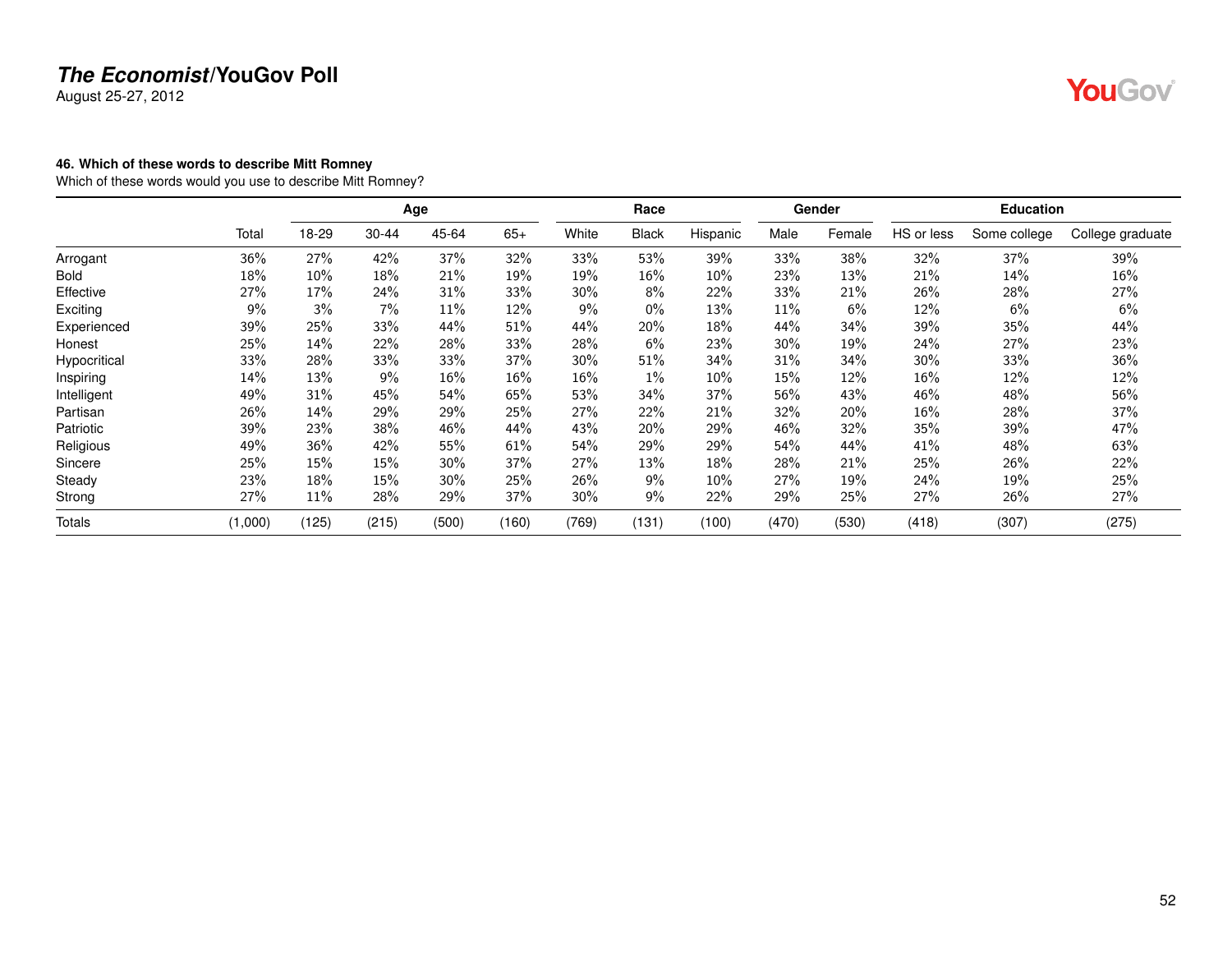August 25-27, 2012

| r : |  |
|-----|--|
|-----|--|

|              |         |       | Party ID |       |       | Ideology |       |           | Region  |        |       |          | <b>Family Income</b> |        |
|--------------|---------|-------|----------|-------|-------|----------|-------|-----------|---------|--------|-------|----------|----------------------|--------|
|              | Total   | Dem   | Rep      | Ind   | Lib   | Mod      | Con   | Northeast | Midwest | South  | West  | Under 40 | 40-100               | $100+$ |
| Arrogant     | 36%     | 62%   | 10%      | 32%   | 75%   | 38%      | 13%   | 36%       | 41%     | 31%    | 38%   | 37%      | 38%                  | 38%    |
| Bold         | 18%     | 14%   | 30%      | 14%   | 13%   | 17%      | 27%   | 10%       | 15%     | 24%    | 17%   | 20%      | 18%                  | 8%     |
| Effective    | 27%     | 6%    | 54%      | 31%   | 5%    | 22%      | 54%   | 25%       | 27%     | 27%    | 28%   | 21%      | 32%                  | 24%    |
| Exciting     | 9%      | 2%    | 19%      | 6%    | 1%    | 7%       | 15%   | 7%        | $7\%$   | 9%     | 11%   | 9%       | $8\%$                | 3%     |
| Experienced  | 39%     | 19%   | 72%      | 42%   | 17%   | 36%      | 67%   | 32%       | 40%     | 42%    | 39%   | 34%      | 44%                  | 43%    |
| Honest       | 25%     | 4%    | 54%      | 24%   | 3%    | 17%      | 53%   | 17%       | 23%     | 28%    | 27%   | 18%      | 28%                  | 22%    |
| Hypocritical | 33%     | 59%   | 5%       | 32%   | 72%   | 39%      | 7%    | 37%       | 33%     | 27%    | 39%   | 35%      | 33%                  | 39%    |
| Inspiring    | 14%     | 3%    | 30%      | 12%   | 3%    | 12%      | 25%   | 19%       | 11%     | 13%    | 14%   | 14%      | 14%                  | $16\%$ |
| Intelligent  | 49%     | 32%   | 78%      | 55%   | 36%   | 49%      | 74%   | 39%       | 56%     | 51%    | 49%   | 43%      | 55%                  | 57%    |
| Partisan     | 26%     | 37%   | 13%      | 28%   | 54%   | 30%      | 13%   | 27%       | 21%     | 27%    | 26%   | 17%      | 31%                  | 41%    |
| Patriotic    | 39%     | 23%   | 63%      | 44%   | 26%   | 34%      | 62%   | 29%       | 34%     | 47%    | 41%   | 28%      | 43%                  | 54%    |
| Religious    | 49%     | 38%   | 64%      | 57%   | 56%   | 43%      | 65%   | 45%       | 45%     | 48%    | 59%   | 39%      | 53%                  | 66%    |
| Sincere      | 25%     | 5%    | 53%      | 24%   | 3%    | 20%      | 48%   | 19%       | 25%     | 26%    | 28%   | 21%      | 25%                  | 25%    |
| Steady       | 23%     | 6%    | 46%      | 25%   | 5%    | 21%      | 42%   | 21%       | 21%     | 24%    | 25%   | 19%      | 23%                  | 33%    |
| Strong       | 27%     | 9%    | 54%      | 27%   | 7%    | 20%      | 51%   | 18%       | 29%     | $30\%$ | 28%   | 22%      | 31%                  | 21%    |
| Totals       | (1,000) | (375) | (252)    | (308) | (207) | (369)    | (317) | (174)     | (234)   | (373)  | (219) | (382)    | (382)                | (86)   |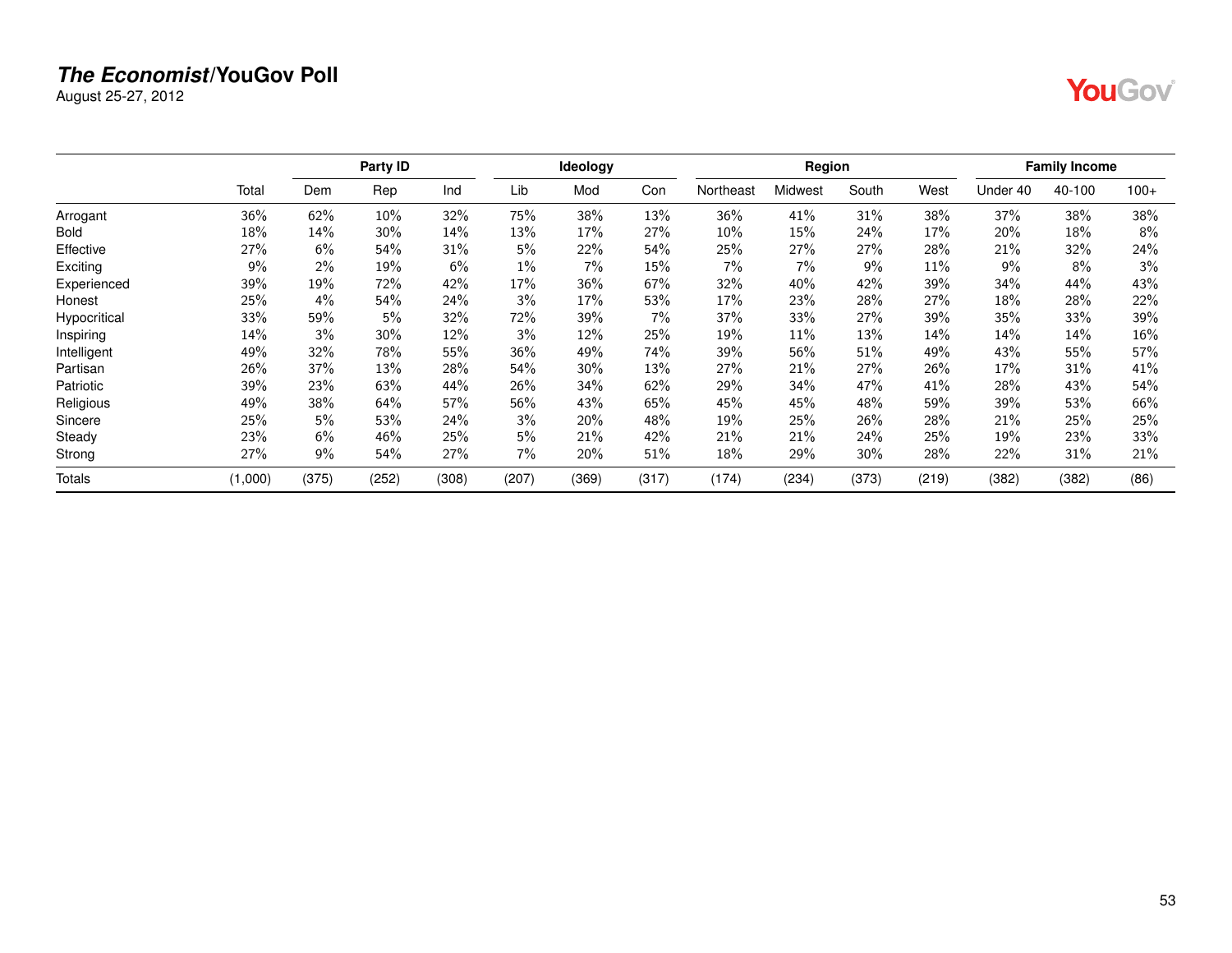August 25-27, 2012

### <span id="page-53-0"></span>**47. Trend of economy**

Overall, do you think the economy is getting better or worse?

|                |       |       | Age       |       |       |       | Race  |          | Gender |        | <b>Education</b> |              |                  |
|----------------|-------|-------|-----------|-------|-------|-------|-------|----------|--------|--------|------------------|--------------|------------------|
|                | Total | 18-29 | $30 - 44$ | 45-64 | $65+$ | White | Black | Hispanic | Male   | Female | HS or less       | Some college | College graduate |
| Getting better | 22%   | 20%   | 21%       | 23%   | 22%   | 19%   | 46%   | 14%      | 26%    | 18%    | 18%              | 24%          | 25%              |
| About the same | 34%   | 38%   | 42%       | 29%   | 28%   | 33%   | 36%   | 47%      | 33%    | 36%    | 34%              | 34%          | 34%              |
| Getting worse  | 38%   | 29%   | 28%       | 45%   | 48%   | 42%   | 13%   | 28%      | 38%    | 38%    | 38%              | 36%          | 39%              |
| Not sure       | 6%    | 13%   | 9%        | 4%    | $1\%$ | 6%    | 5%    | 12%      | 4%     | $9\%$  | $10\%$           | 5%           | 3%               |
| Totals         | 100%  | 100%  | 100%      | 100%  | 100%  | 100%  | 100%  | 100%     | 100%   | 100%   | 100%             | 100%         | 100%             |
| (Unweighted)   | (998) | (125) | (215)     | (500) | (158) | (768) | (130) | (100)    | (469)  | (529)  | (416)            | (307)        | (275)            |

|                |       | Party ID |       |       |        | Ideology |       | Region    |         |       |       | <b>Family Income</b> |        |        |
|----------------|-------|----------|-------|-------|--------|----------|-------|-----------|---------|-------|-------|----------------------|--------|--------|
|                | Total | Dem      | Rep   | Ind   | Lib    | Mod      | Con   | Northeast | Midwest | South | West  | Under 40             | 40-100 | $100+$ |
| Getting better | 22%   | 42%      | 7%    | 18%   | 44%    | 26%      | 10%   | 24%       | 18%     | 22%   | 23%   | 17%                  | 24%    | 32%    |
| About the same | 34%   | 39%      | 32%   | 34%   | 42%    | 40%      | 25%   | 28%       | 38%     | 33%   | 38%   | 35%                  | 37%    | 36%    |
| Getting worse  | 38%   | 15%      | 59%   | 46%   | $11\%$ | 32%      | 64%   | 35%       | 35%     | 41%   | 38%   | 39%                  | 37%    | 32%    |
| Not sure       | 6%    | 4%       | 3%    | $2\%$ | $4\%$  | 2%       | 1%    | 12%       | 9%      | 4%    | $1\%$ | 9%                   | 3%     | $0\%$  |
| Totals         | 100%  | 100%     | 100%  | 100%  | 100%   | 100%     | 100%  | $100\%$   | 100%    | 100%  | 100%  | $100\%$              | 100%   | 100%   |
| (Unweighted)   | (998) | (373)    | (252) | (308) | (207)  | (367)    | (317) | (174)     | (233)   | (372) | (219) | (380)                | (382)  | (86)   |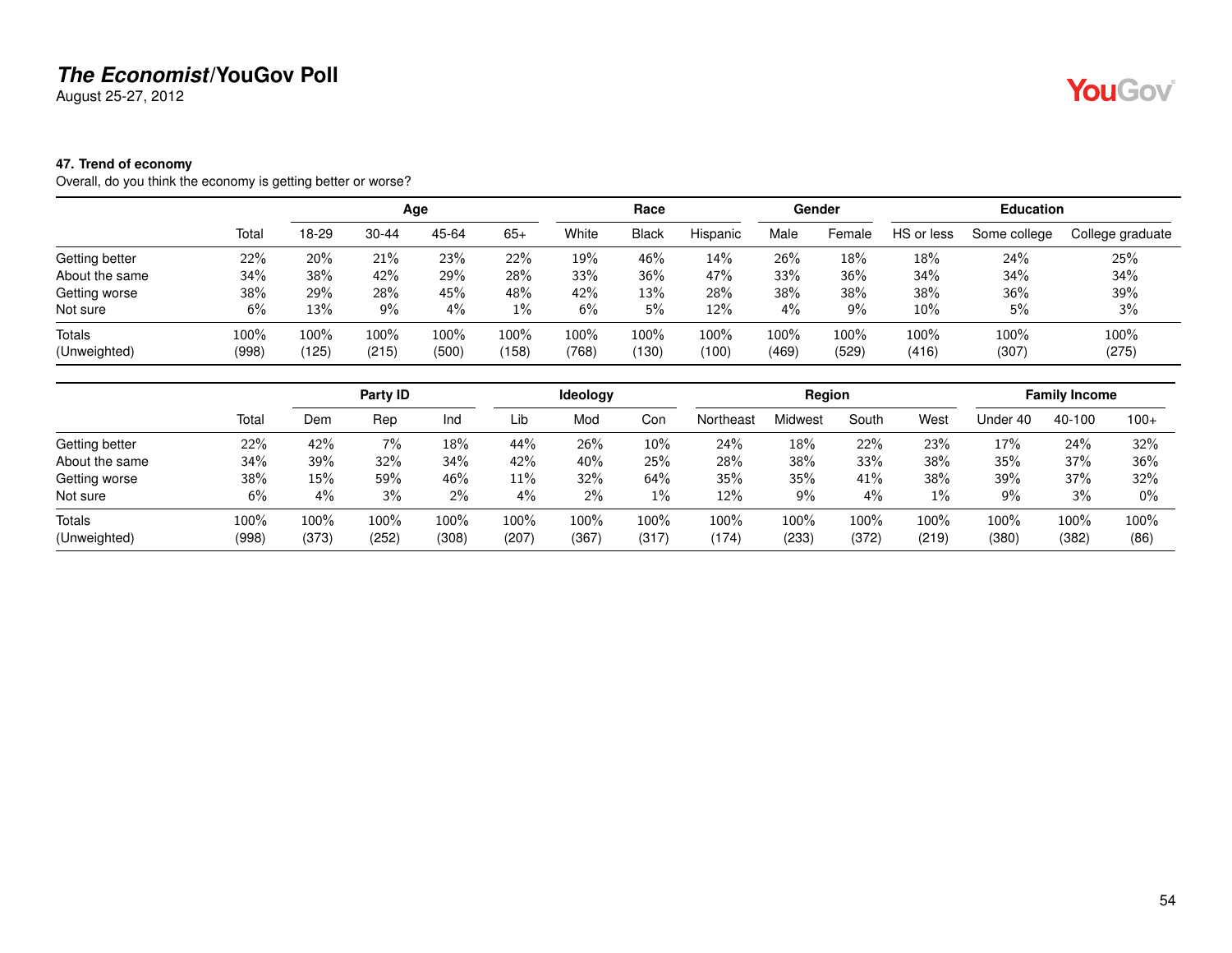August 25-27, 2012

### <span id="page-54-0"></span>**48. Stock market expectations over next year**

Do you think the stock market will be higher or lower 12 months from now?

|                        |               | Age           |               |               |               | Race          |                                     |               | Gender        |               | <b>Education</b> |               |                  |  |
|------------------------|---------------|---------------|---------------|---------------|---------------|---------------|-------------------------------------|---------------|---------------|---------------|------------------|---------------|------------------|--|
|                        | Total         | 18-29         | $30 - 44$     | 45-64         | $65+$         | White         | <b>Black</b>                        | Hispanic      | Male          | Female        | HS or less       | Some college  | College graduate |  |
| Higher                 | 23%           | 25%           | 23%           | 23%           | 20%           | 23%           | 29%                                 | 14%           | 29%           | 17%           | 15%              | 24%           | 33%              |  |
| About the same         | 37%           | 36%           | 40%           | 32%           | 41%           | 35%           | 37%                                 | 49%           | 35%           | 38%           | 37%              | 35%           | 37%              |  |
| Lower                  | $16\%$        | 11%           | 15%           | 20%           | 15%           | 18%           | 8%                                  | 8%            | 19%           | 13%           | 14%              | 18%           | 16%              |  |
| Not sure               | 25%           | 29%           | 22%           | 25%           | 24%           | 24%           | 26%                                 | 28%           | 17%           | 32%           | 33%              | 22%           | 14%              |  |
| Totals<br>(Unweighted) | 100%<br>(996) | 100%<br>(125) | 100%<br>(215) | 100%<br>(496) | 100%<br>(160) | 100%<br>(765) | 100%<br>$^{\prime}$ 131 $^{\prime}$ | 100%<br>(100) | 100%<br>(468) | 100%<br>(528) | 100%<br>(416)    | 100%<br>(305) | 100%<br>(275)    |  |

|       |         | Party ID |       |       | Ideology |       |           |         |       |                 |          |        |                               |
|-------|---------|----------|-------|-------|----------|-------|-----------|---------|-------|-----------------|----------|--------|-------------------------------|
| Total | Dem     | Rep      | Ind   | Lib   | Mod      | Con   | Northeast | Midwest | South | West            | Jnder 40 | 40-100 | $100+$                        |
| 23%   | 34%     | 14%      | 24%   | 42%   | 22%      | 17%   | 24%       | 17%     | 25%   | 24%             | 14%      | 24%    | 37%                           |
| 37%   | 39%     | 39%      | 34%   | 37%   | 42%      | 34%   | 30%       | 40%     | 35%   | 41%             | 39%      | 40%    | 28%                           |
| 16%   | 8%      | 23%      | 21%   | 8%    | 13%      | 28%   | 21%       | 13%     | 16%   | 15%             | 14%      | 19%    | 16%                           |
| 25%   | 20%     | 24%      | 21%   | 13%   | 23%      | 21%   | 25%       | 30%     | 23%   | 20%             | 32%      | 17%    | 20%                           |
| 100%  | $100\%$ | 100%     | 100%  | 100%  | 100%     | 100%  | 100%      | 100%    | 100%  | 100%            | 100%     | 100%   | 100%<br>(86)                  |
|       | (996    | (373)    | (250) | (308) | (205)    | (369) | (316)     | (172)   | (234) | Region<br>(373) | (217)    | (379)  | <b>Family Income</b><br>(382) |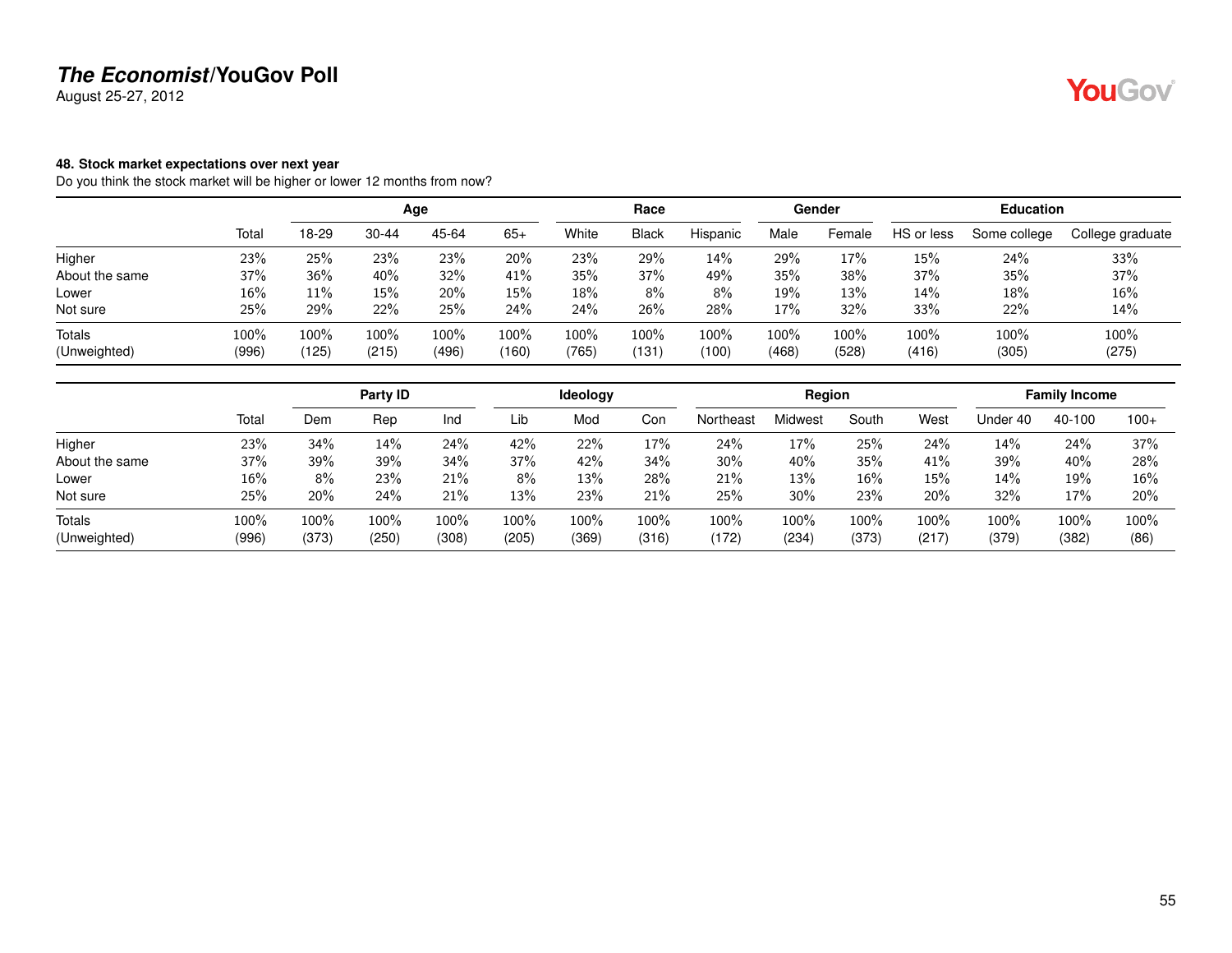August 25-27, 2012

### <span id="page-55-0"></span>**49. Change in personal finances over past year**

Would you say that you and your family are...

|                                                    |               |               |               | Age           |               |               | Race          |              | Gender        |               | <b>Education</b> |               |                  |  |
|----------------------------------------------------|---------------|---------------|---------------|---------------|---------------|---------------|---------------|--------------|---------------|---------------|------------------|---------------|------------------|--|
|                                                    | Total         | 18-29         | $30 - 44$     | 45-64         | $65+$         | White         | <b>Black</b>  | Hispanic     | Male          | Female        | HS or less       | Some college  | College graduate |  |
| Better off financially than<br>you were a year ago | 17%           | 27%           | 21%           | 14%           | 7%            | 17%           | 23%           | 12%          | 19%           | 16%           | 11%              | 21%           | 23%              |  |
| About the same<br>financially as you were a        |               |               |               |               |               |               |               |              |               |               |                  |               |                  |  |
| year ago<br>Worse off financially than             | 44%           | 41%           | 48%           | 43%           | 43%           | 43%           | 50%           | 48%          | 43%           | 45%           | 46%              | 41%           | 45%              |  |
| you were a year ago                                | 35%           | 21%           | 25%           | 42%           | 50%           | 38%           | 23%           | 25%          | 36%           | 34%           | 37%              | 35%           | 32%              |  |
| Not sure                                           | 4%            | 11%           | 6%            | $1\%$         | $0\%$         | 3%            | 4%            | 15%          | 2%            | 6%            | 7%               | 4%            | $0\%$            |  |
| <b>Totals</b><br>(Unweighted)                      | 100%<br>(996) | 100%<br>(125) | 100%<br>(213) | 100%<br>(498) | 100%<br>(160) | 100%<br>(767) | 100%<br>(130) | 100%<br>(99) | 100%<br>(469) | 100%<br>(527) | 100%<br>(418)    | 100%<br>(306) | 100%<br>(272)    |  |

|                                                    |       |       | Party ID |       |       | Ideology |       |           | Region  |       |       |          | <b>Family Income</b> |        |
|----------------------------------------------------|-------|-------|----------|-------|-------|----------|-------|-----------|---------|-------|-------|----------|----------------------|--------|
|                                                    | Total | Dem   | Rep      | Ind   | Lib   | Mod      | Con   | Northeast | Midwest | South | West  | Under 40 | 40-100               | $100+$ |
| Better off financially than<br>you were a year ago | 17%   | 24%   | 11%      | 16%   | 26%   | 17%      | 13%   | 16%       | 18%     | 17%   | 16%   | 12%      | 19%                  | 29%    |
| About the same                                     |       |       |          |       |       |          |       |           |         |       |       |          |                      |        |
| financially as you were a<br>year ago              | 44%   | 49%   | 43%      | 43%   | 56%   | 49%      | 37%   | 48%       | 43%     | 45%   | 40%   | 43%      | 46%                  | 50%    |
| Worse off financially than                         |       |       |          |       |       |          |       |           |         |       |       |          |                      |        |
| you were a year ago                                | 35%   | 24%   | 45%      | 40%   | 17%   | 33%      | 49%   | 28%       | 33%     | 36%   | 42%   | 39%      | 34%                  | 21%    |
| Not sure                                           | 4%    | 3%    | $1\%$    | $0\%$ | $1\%$ | $1\%$    | $0\%$ | 8%        | 5%      | 2%    | 3%    | 6%       | 2%                   | $0\%$  |
| <b>Totals</b>                                      | 100%  | 100%  | 100%     | 100%  | 100%  | 100%     | 100%  | 100%      | 100%    | 100%  | 100%  | 100%     | 100%                 | 100%   |
| (Unweighted)                                       | (996) | (373) | (251)    | (308) | (207) | (368)    | (315) | (171)     | (234)   | (373) | (218) | (381)    | (379)                | (86)   |